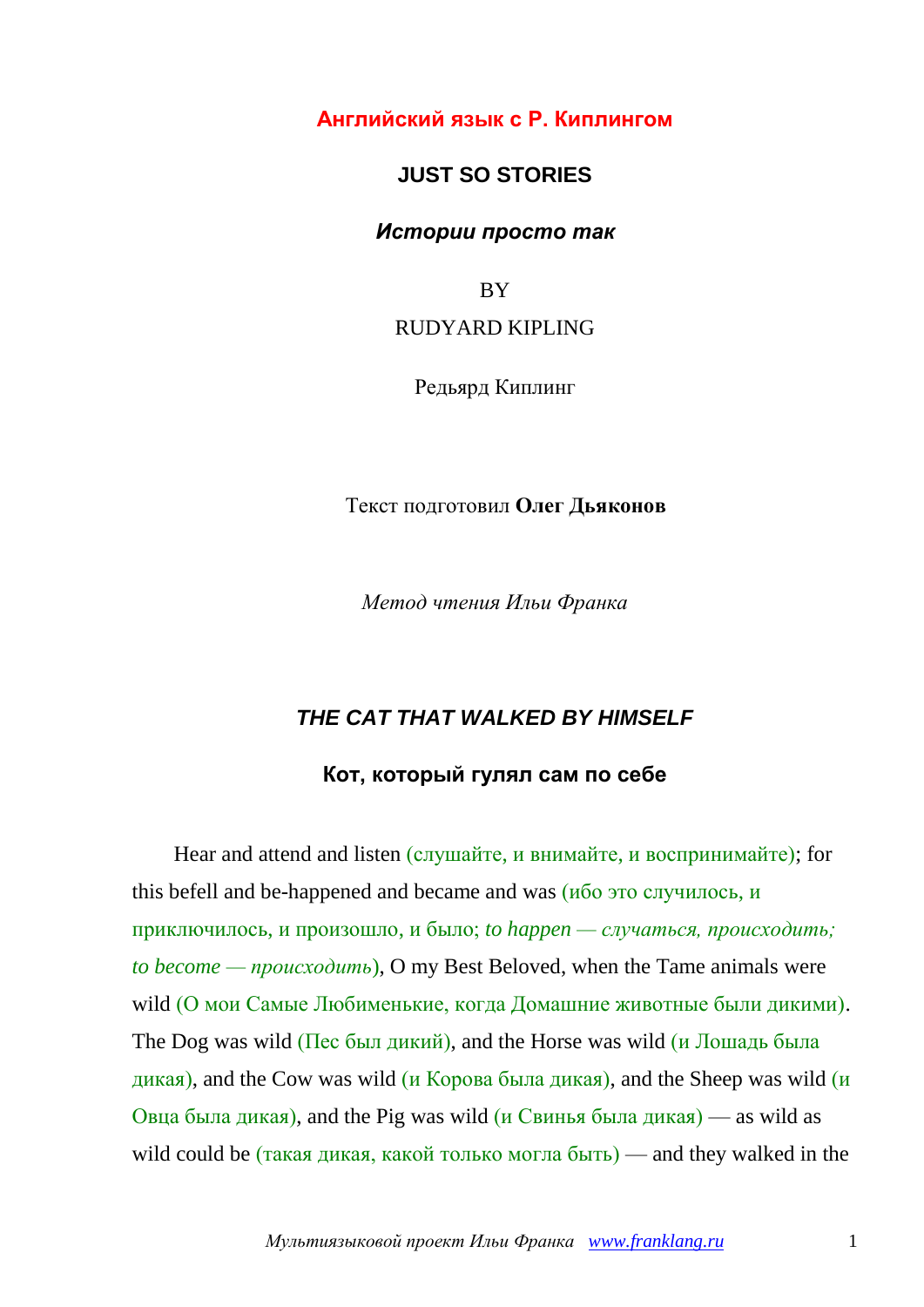Wet Wild Woods<sup>1</sup> by their wild lones (и они гуляли во Влажных Диких Лесах<sup>2</sup> в своем диком одиночестве; *lone — одинокий, уединенный; to be by one's lonesome — быть в одиночестве*). But the wildest of all the wild animals was the Cat (но самым диким из всех диких животных был Кот). He walked by himself, and all places were alike to him (он гулял сам по себе, и все места были одинаковы для него).

wild [waild], horse [h $\sigma$ :s], alike [ $\sigma$ <sup>'</sup>laik]

**Hear and attend and listen; for this befell and be-happened and became and was, O my Best Beloved, when the Tame animals were wild. The Dog was wild, and the Horse was wild, and the Cow was wild, and the Sheep was wild, and the Pig was wild — as wild as wild could be — and they walked in the Wet Wild Woods by their wild lones. But the wildest of all the wild animals was the Cat. He walked by himself, and all places were alike to him.**

Of course the Man<sup>3</sup> was wild too (конечно, Человек тоже был диким). Не was dreadfully wild (он был ужасно диким). He didn't even begin to be tame till he met the Woman (он даже не начинал приручаться, пока не встретил Женщину; *tame — прирученный, одомашненный; укрощенный /о животных/; послушный, податливый, уступчивый /о животном, человеке/*), and she told him (и она сказала ему) that she did not like living in his wild ways (что ей не нравится жить в его дикой манере = *в его дикости*). She picked out a nice dry Cave (она выбрала симпатичную сухую Пещеру), instead of a heap of wet leaves, to lie down in (вместо груды влажных листьев для лежания); and she strewed clean sand on the floor (и она насыпала чистого песка на пол); and she lit a nice fire of wood at the back of the Cave (и она разожгла приятный

<u>.</u>

 $1$  Еще Р.Киплингу нравилась аббревиатура WWW. Поэтому для соответствия с русским языком можно применить другую аббревиатуру: ДДД — Дикие Дремучие Дебри, которые придумал Дьяконов.

 $2\,\text{B}$  дальнейшем «Дикие Дремучие Дебри».

<sup>3</sup> В английском языке у этого слова два значения: человек и мужчина. В дальнейшем я оставляю Человека, но иногда слово употребляется и в значении «мужчина». Подумайте, где его можно употребить в этом смысле далее.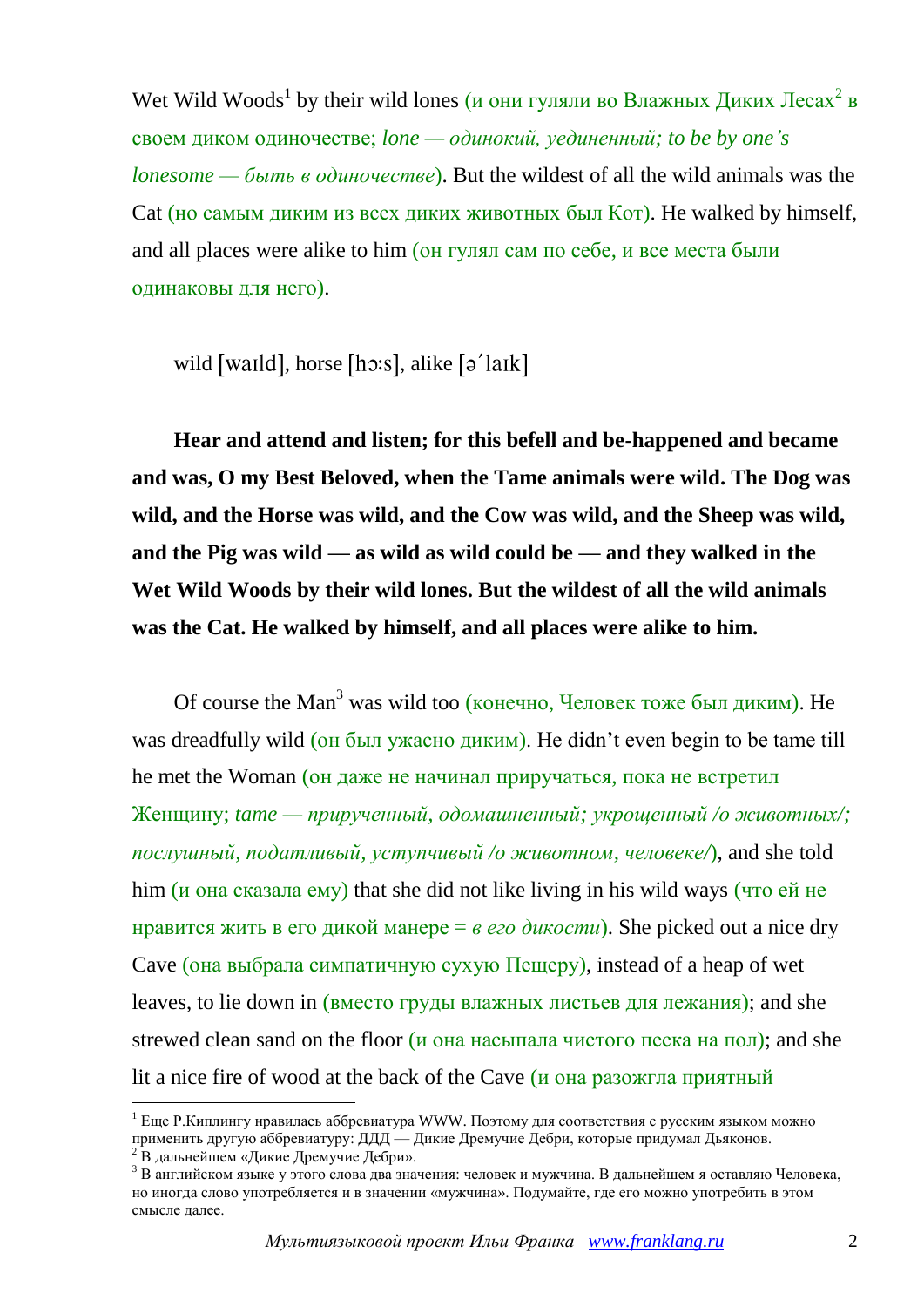костерок из дров в задней части Пещеры; *to light — зажигать*); and she hung a dried wild-horse skin, tail-down (и она повесила высушенную шкуру дикой лошади хвостом вниз; *to hang — вешать, развешивать, подвешивать*), across the opening of the Cave (на входе Пещеры); and she said (и она сказала), 'Wipe your feet, dear (вытирай /свои/ ноги, дорогой), when you come in (когда ты входишь), and now we'll keep house (и теперь мы будем вести хозяйство; *to keep house — вести хозяйство: «держать дом»*).'

course [ko:s], strew [stru:], floor [flo:]

**Of course the Man was wild too. He was dreadfully wild. He didn't even begin to be tame till he met the Woman, and she told him that she did not like living in his wild ways. She picked out a nice dry Cave, instead of a heap of wet leaves, to lie down in; and she strewed clean sand on the floor; and she lit a nice fire of wood at the back of the Cave; and she hung a dried wild-horse skin, tail-down, across the opening of the Cave; and she said, 'Wipe your feet, dear, when you come in, and now we'll keep house.'**

That night, Best Beloved (в тот вечер, Самые Любименькие), they ate wild sheep roasted on the hot stones (они ели дикого барашка, поджаренного на горячих камнях), and flavoured with wild garlic and wild pepper (и приправленного диким чесноком и диким перцем); and wild duck stuffed with wild rice and wild fenugreek and wild coriander (и дикую утку, начиненную диким рисом, и диким пажитником, и диким кориандром; *fenugreek пажитник, шамбала /бобовая мелкосеменная культура/*); and marrow-bones of wild oxen (и мозговые косточки диких быков); and wild cherries, and wild grenadillas (и дикую вишню, и дикие гренадиллы<sup>1</sup>). Then the Man went to sleep in front of the fire ever so happy (потом Человек уснул перед костром чрезвычайно счастливый); but the Woman sat up (но Женщина села), combing

1

 $1$  Съедобные плоды южно-американских лиан.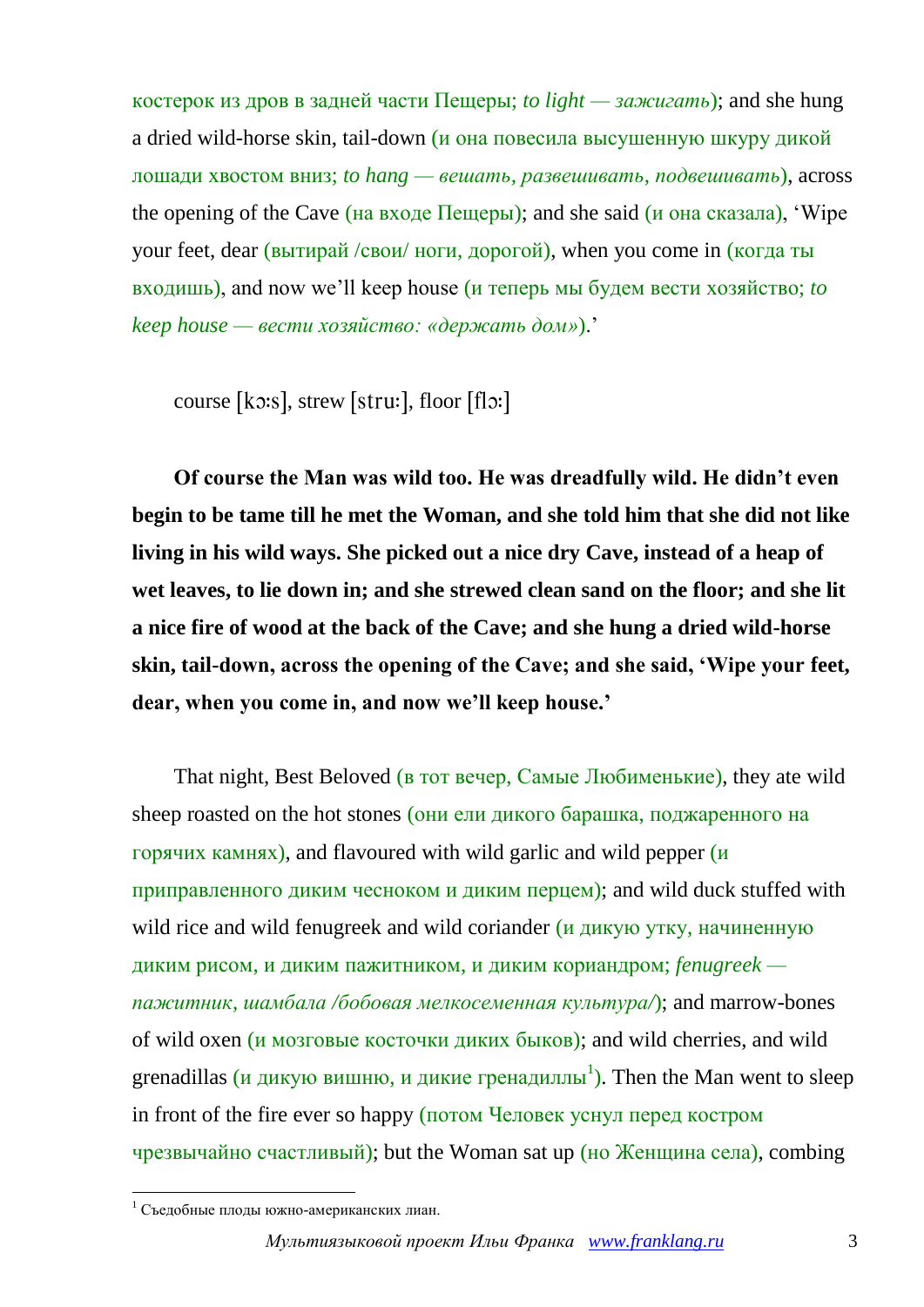her hair (расчесывая волосы). She took the bone of the shoulder of mutton (она взяла кость из плеча барашка) — the big fat blade-bone (большую жирную лопатку) — and she looked at the wonderful marks on it (и она посмотрела на удивительные знаки на ней), and she threw more wood on the fire (и она бросила еще дров = *подбросила дров* в костер; *to throw*), and she made a Magic (и /она/ сотворила Волшебство). She made the First Singing Magic in the world (она сотворила Первое Сопровождаемое Пением Волшебство в мире).

 $f$ enugreek  $f'$ fenjugri:k], coriander  $\int$  kor $f$   $\alpha$ ndə], comb  $\alpha$ [kəum]

**That night, Best Beloved, they ate wild sheep roasted on the hot stones, and flavoured with wild garlic and wild pepper; and wild duck stuffed with wild rice and wild fenugreek and wild coriander; and marrow-bones of wild oxen; and wild cherries, and wild grenadillas. Then the Man went to sleep in front of the fire ever so happy; but the Woman sat up, combing her hair. She took the bone of the shoulder of mutton — the big fat blade-bone — and she looked at the wonderful marks on it, and she threw more wood on the fire, and she made a Magic. She made the First Singing Magic in the world.**

Out in the Wet Wild Woods all the wild animals gathered together (снаружи в Диких Дремучих Дебрях все дикие животные собрались вместе /там/) where they could see the light of the fire a long way off (откуда они издалека видели огонь костра), and they wondered what it meant (и они стали гадать, что это значит).

Then Wild Horse stamped with his wild foot and said (потом Дикая Лошадь топнула своей дикой ногой и сказала), 'O my Friends and O my Enemies (О мои Друзья и О мои Враги), why have the Man and the Woman made that great light in that great Cave (зачем Человек и Женщина развели этот огромный огонь в той Пещере), and what harm will it do us (и какой вред это принесет нам)?'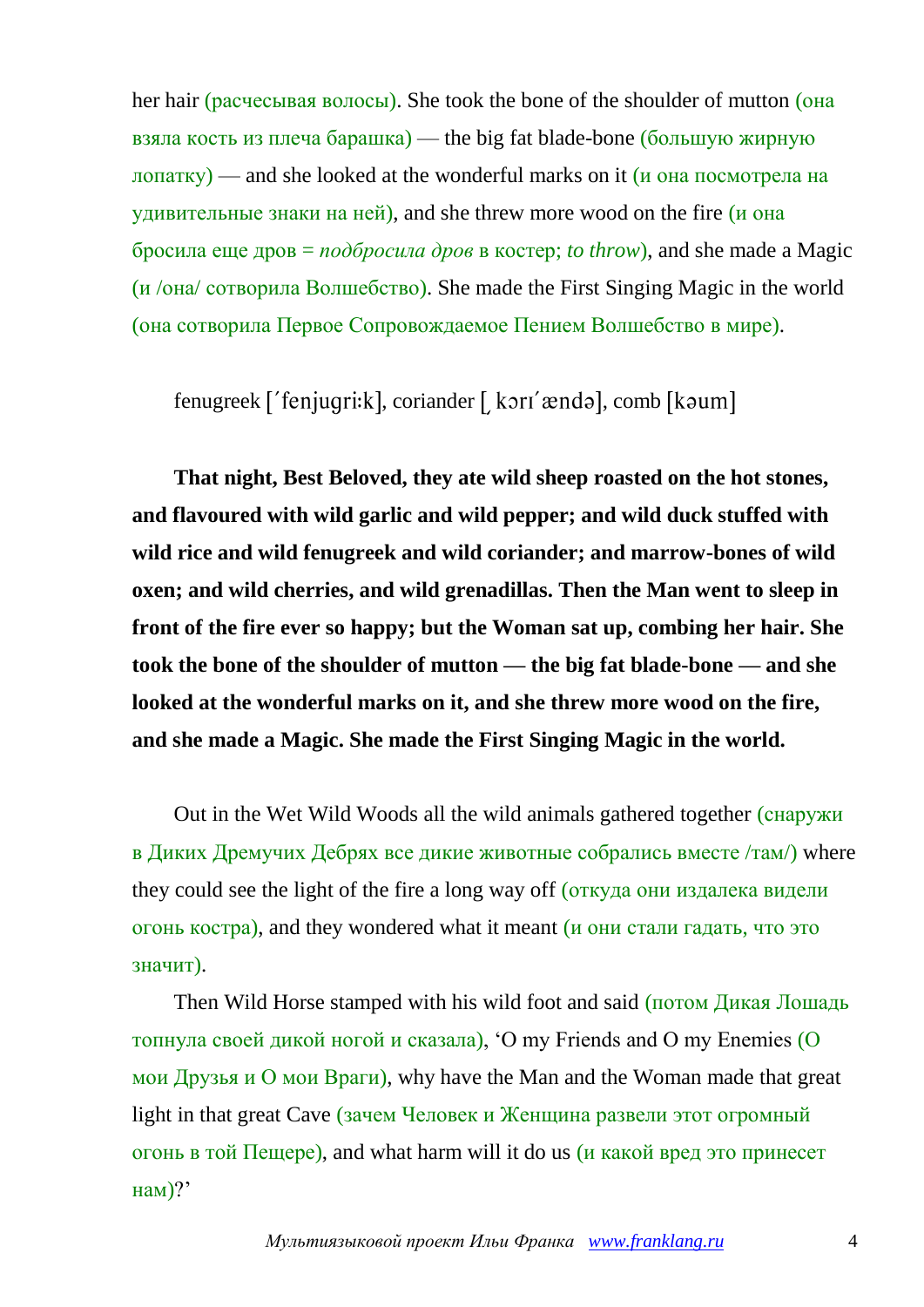light [laɪt], friend [frend], harm [hɑ:m]

**Out in the Wet Wild Woods all the wild animals gathered together where they could see the light of the fire a long way off, and they wondered what it meant.**

**Then Wild Horse stamped with his wild foot and said, 'O my Friends and O my Enemies, why have the Man and the Woman made that great light in that great Cave, and what harm will it do us?'**

Wild Dog lifted up his wild nose and smelled the smell of roast mutton (Дикий Пес поднял свой дикий нос и учуял запах жареной баранины), and said ( $\mu$  сказал), 'I will go up and see and look, and say ( $\pi$  поднимусь,  $\mu$ посмотрю, и погляжу, и скажу); for I think it is good (ибо я думаю, что это хорошо). Cat, come with me (Кот, идем со мной).'

'Nenni!' said the Cat (нетушки! — сказал Кот). 'I am the Cat who walks by himself (я Кот, который гуляет сам по себе), and all places are alike to me (и все места для меня одинаковы). I will not come (я не пойду).'

roast [raust], mutton ['m^^^n^tan], with [wið]

**Wild Dog lifted up his wild nose and smelled the smell of roast mutton, and said, 'I will go up and see and look, and say; for I think it is good. Cat, come with me.'**

**'Nenni!' said the Cat. 'I am the Cat who walks by himself, and all places are alike to me. I will not come.'**

'Then we can never be friends again (тогда мы /не/ сможем никогда снова быть друзьями),' said Wild Dog, and he trotted off to the Cave (сказал Дикий Пес и /он/ поспешил прочь к Пещере). But when he had gone a little way the Cat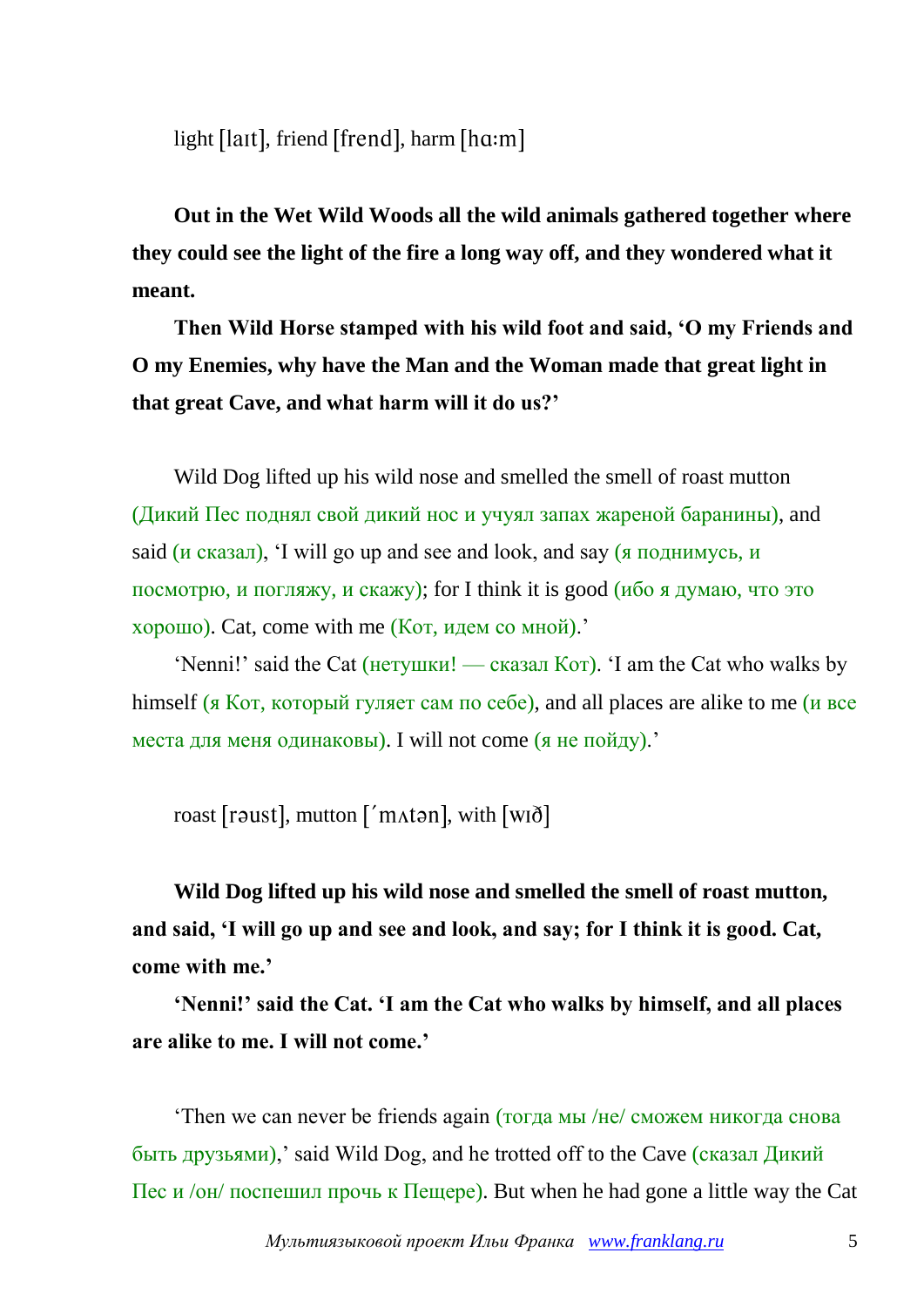said to himself (но когда он немного прошел, Кот сказал себе) 'All places are alike to me (все места одинаковы для меня). Why should I not go too and see and look (почему бы мне тоже не пойти, и не посмотреть, и поглядеть) and come away at my own liking (и уйти, когда мне захочется; *liking предпочтение; склонность, вкус, пристрастие*).' So he slipped after Wild Dog softly, very softly (и он тихо, очень тихо скользнул за Диким Псом), and hid himself where he could hear everything (*и* спрятался там, где он мог все слышать; *to hide*).

 $never$   $['new$ <sup> $]$ </sup>, gone  $[gon]$ , own  $[oun]$ 

**'Then we can never be friends again,' said Wild Dog, and he trotted off to the Cave. But when he had gone a little way the Cat said to himself, 'All places are alike to me. Why should I not go too and see and look and come away at my own liking.' So he slipped after Wild Dog softly, very softly, and hid himself where he could hear everything.**

When Wild Dog reached the mouth of the Cave (когда Дикий Пес добрался до входа в Пещеру) he lifted up the dried horse-skin with his nose (он поднял высушенную шкуру лошади своим носом) and sniffed the beautiful smell of the roast mutton (и вдохнул превосходный запах жареной баранины; *to sniff вдыхать через нос; нюхать; обнюхивать, принюхиваться*), and the Woman, looking at the blade-bone (а Женщина, глядя на лопатку), heard him, and laughed, and said (услышала его, и засмеялась, и сказала; *to hear — слышать*), 'Here comes the first Wild Thing out of the Wild Woods (вот идет = *пришла* первая Дикая Тварь из Диких Дебрей), what do you want (что тебе нужно)?'

Wild Dog said (Дикий Пес сказал), 'O my Enemy and Wife of my Enemy (О мой Враг и Жена моего Врага), what is this that smells so good in the Wild Woods (что это пахнет так вкусно в Диких Дебрях)?'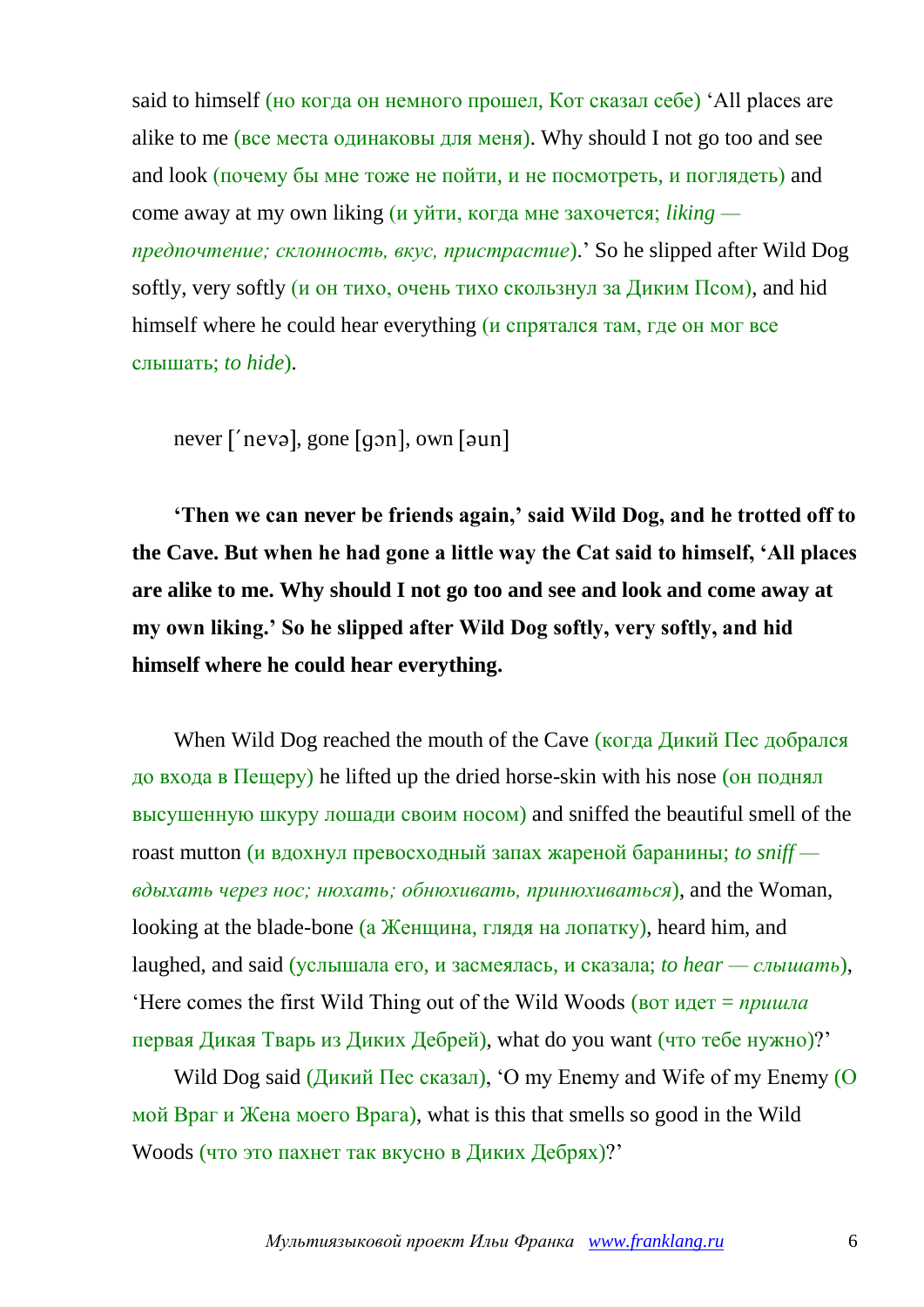reach  $\lceil$ ri:t $\lceil$ , enemy  $\lceil$ 'enimi], want  $\lceil$ w $\lceil$ mininininin

**When Wild Dog reached the mouth of the Cave he lifted up the dried horse-skin with his nose and sniffed the beautiful smell of the roast mutton, and the Woman, looking at the blade-bone, heard him, and laughed, and said, 'Here comes the first Wild Thing out of the Wild Woods, what do you want?'**

**Wild Dog said, 'O my Enemy and Wife of my Enemy, what is this that smells so good in the Wild Woods?'**

Then the Woman picked up a roasted mutton-bone (тогда Женщина подняла поджаренную баранью кость) and threw it to Wild Dog, and said (и бросила ее Дикому Псу и сказала), 'Wild Thing out of the Wild Woods, taste and try (Дикая Тварь из Диких Дебрей, попробуй и испробуй).' Wild Dog gnawed the bone (Дикий Пес обглодал кость), and it was more delicious than anything he had ever tasted (и она оказалась вкуснее всего, что он когда-нибудь пробовал), and he said (и он сказал), 'O my Enemy and Wife of my Enemy (О мой Враг и Жена моего Врага), give me another (дай мне еще  $\langle$ одну $\rangle$ ).

The Woman said (Женщина сказала), 'Wild Thing out of the Wild Woods (Дикая Тварь из Диких Дебрей), help my Man to hunt through the day and guard this Cave at night (помогай моему Мужчине охотиться днем и охраняй эту Пещеру ночью), and I will give you as many roast bones as you need  $(\mu \times 6)$ давать тебе столько жареных косточек, сколько тебе понадобится).'

taste [teɪst], gnaw [nɔ:], delicious  $\left[dr\right]$ 

**Then the Woman picked up a roasted mutton-bone and threw it to Wild Dog, and said, 'Wild Thing out of the Wild Woods, taste and try.' Wild Dog gnawed the bone, and it was more delicious than anything he had ever tasted, and he said, 'O my Enemy and Wife of my Enemy, give me another.'**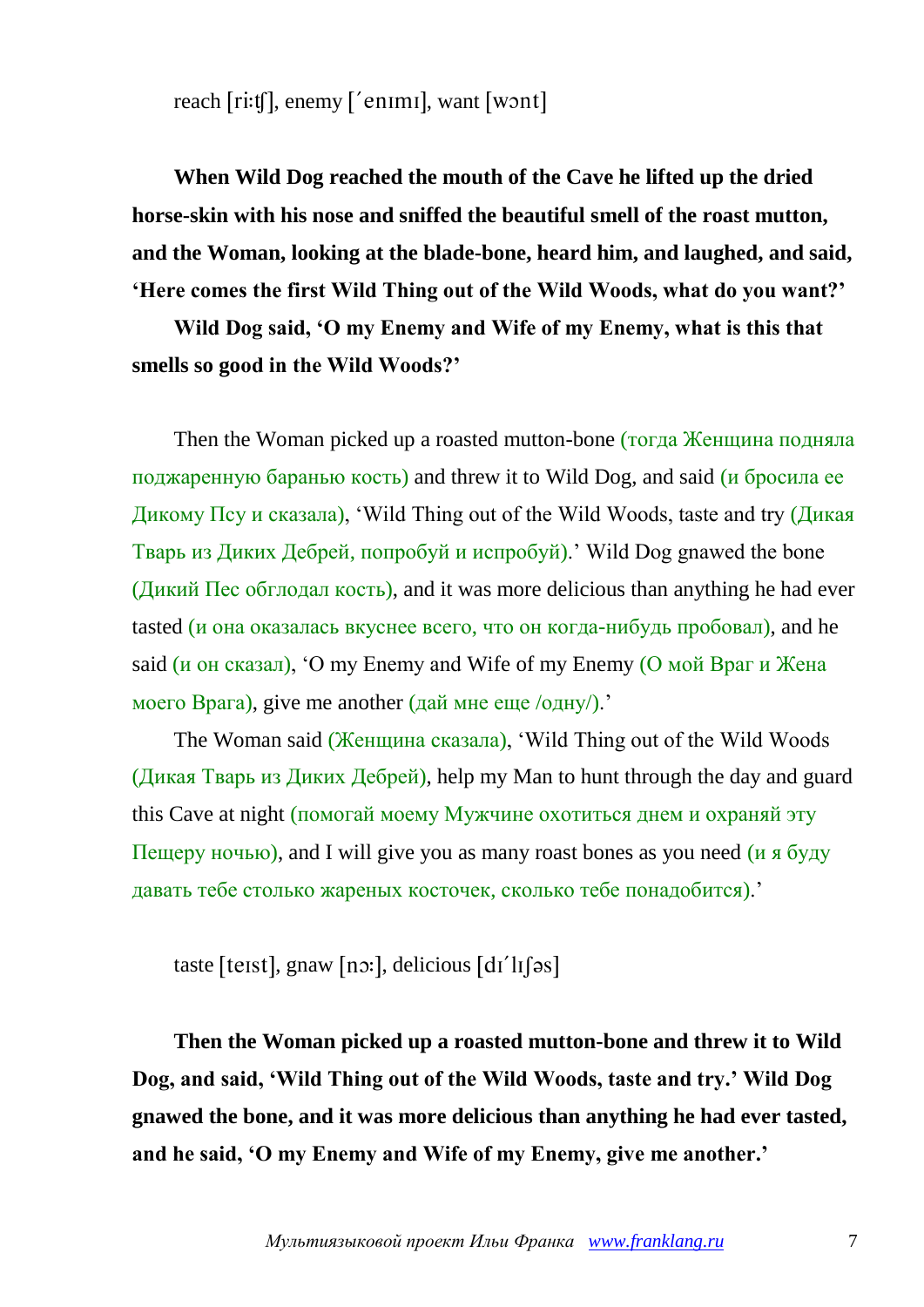**The Woman said, 'Wild Thing out of the Wild Woods, help my Man to hunt through the day and guard this Cave at night, and I will give you as many roast bones as you need.'**

'Ah!' said the Cat, listening (ах! — сказал Кот, слушая). 'This is a very wise Woman (это очень мудрая Женщина), but she is not so wise as I am (но она не такая мудрая, как я).'

Wild Dog crawled into the Cave (Дикий Пес вполз в Пещеру) and laid his head on the Woman's lap, and said (и положил свою голову на колени Женщины и сказал), 'O my Friend and Wife of my Friend (О мой Друг и Жена моего Друга), I will help your Man to hunt through the day (я буду помогать твоему Мужчине охотиться на протяжении дня), and at night I will guard your Cave (а ночью я буду охранять вашу Пещеру).'

'Ah!' said the Cat, listening  $(ax! - c$ казал Кот, слушая). 'That is a very foolish Dog (это очень глупый Пес).' And he went back through the Wet Wild Woods waving his wild tail (и он пошел обратно через Дикие Дремучие Дебри, помахивая своим диким хвостом), and walking by his wild lone (и идя в своем диком одиночестве). But he never told anybody (но он никогда никому /не/ говорил /об этом/).

crawl [krɔ:l], guard [g $a$ :d], foolish ['f $u$ :lɪf]

**'Ah!' said the Cat, listening. 'This is a very wise Woman, but she is not so wise as I am.'**

**Wild Dog crawled into the Cave and laid his head on the Woman's lap, and said, 'O my Friend and Wife of my Friend, I will help your Man to hunt through the day, and at night I will guard your Cave.'**

**'Ah!' said the Cat, listening. 'That is a very foolish Dog.' And he went back through the Wet Wild Woods waving his wild tail, and walking by his wild lone. But he never told anybody.**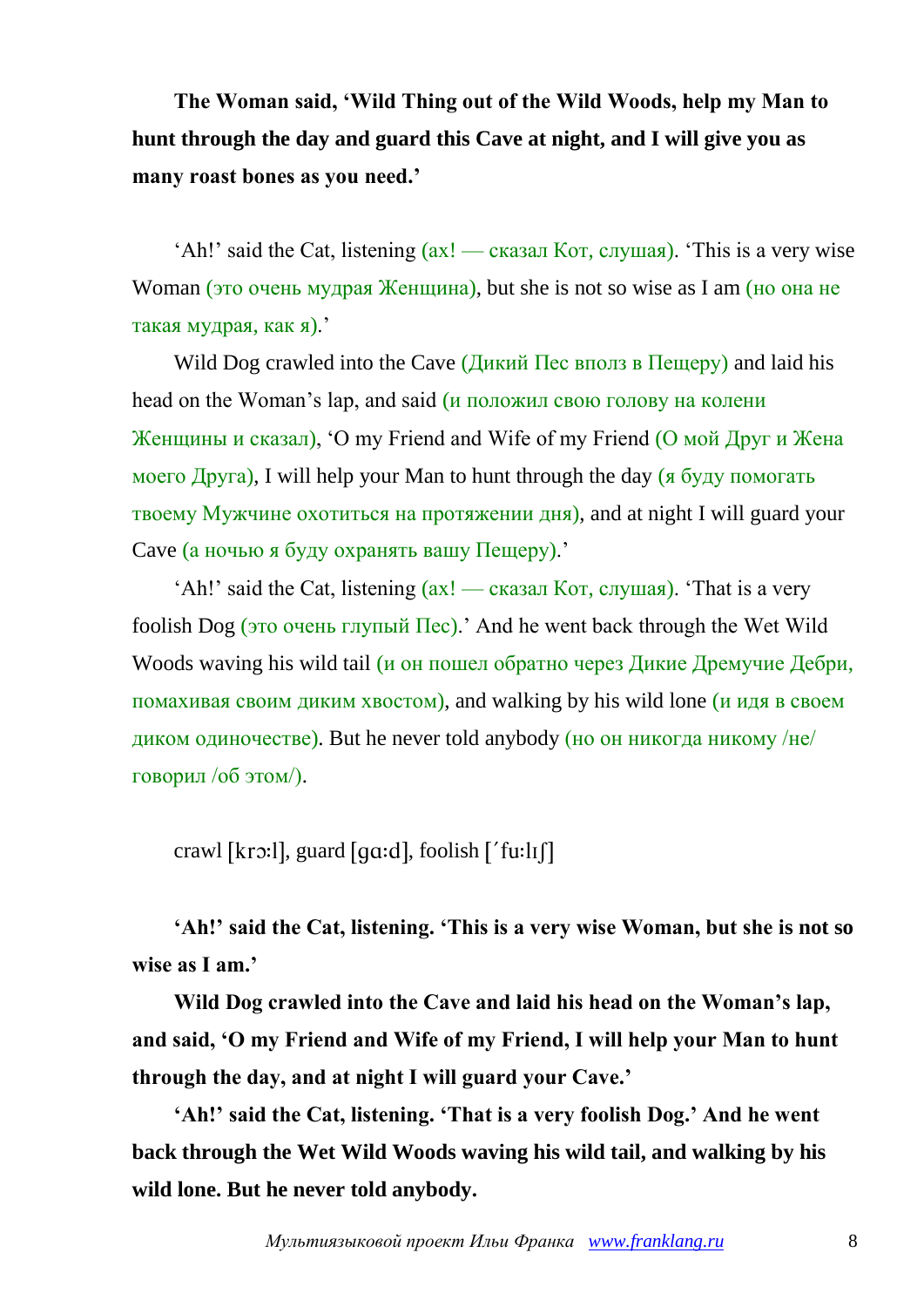When the Man waked up he said (когда Человек проснулся, он спросил), 'What is Wild Dog doing here (что это Дикий Пес делает тут)?' And the Woman said (а Женщина сказала), 'His name is not Wild Dog any more (его больше не зовут Дикий Пес = *его зовут уже не Дикий Пес*), but the First Friend (а Первый Друг), because he will be our friend for always and always and always (потому что он будет нашим другом навсегда, и всегда, и всегда = *и во веки веков*). Take him with you when you go hunting (бери его с собой, когда идешь на охоту).'

Next night the Woman cut great green armfuls of fresh grass from the watermeadows (следующим вечером Женщина накосила зеленые охапки свежей травы с заливных лугов), and dried it before the fire (и высушила их перед костром), so that it smelt like new-mown hay (так что это пахло, как свежескошенное сено), and she sat at the mouth of the Cave (и она села у входа в Пещеру) and plaited a halter out of horse-hide (*и* сплела недоуздок из лошадиной шкуры), and she looked at the shoulder of mutton-bone (и она посмотрела на лопатку бараньей кости) — at the big broad blade-bone (на большую широкую лопатку) — and she made a Magic (и она сотворила Волшебство). She made the Second Singing Magic in the world (она сотворила Второе Сопровождаемое Пением Волшебство в мире).

armful ['a:mful], meadow ['medau], halter ['ho:lta]

**When the Man waked up he said, 'What is Wild Dog doing here?' And the Woman said, 'His name is not Wild Dog any more, but the First Friend, because he will be our friend for always and always and always. Take him with you when you go hunting.'**

**Next night the Woman cut great green armfuls of fresh grass from the water-meadows, and dried it before the fire, so that it smelt like new-mown hay, and she sat at the mouth of the Cave and plaited a halter out of horse-**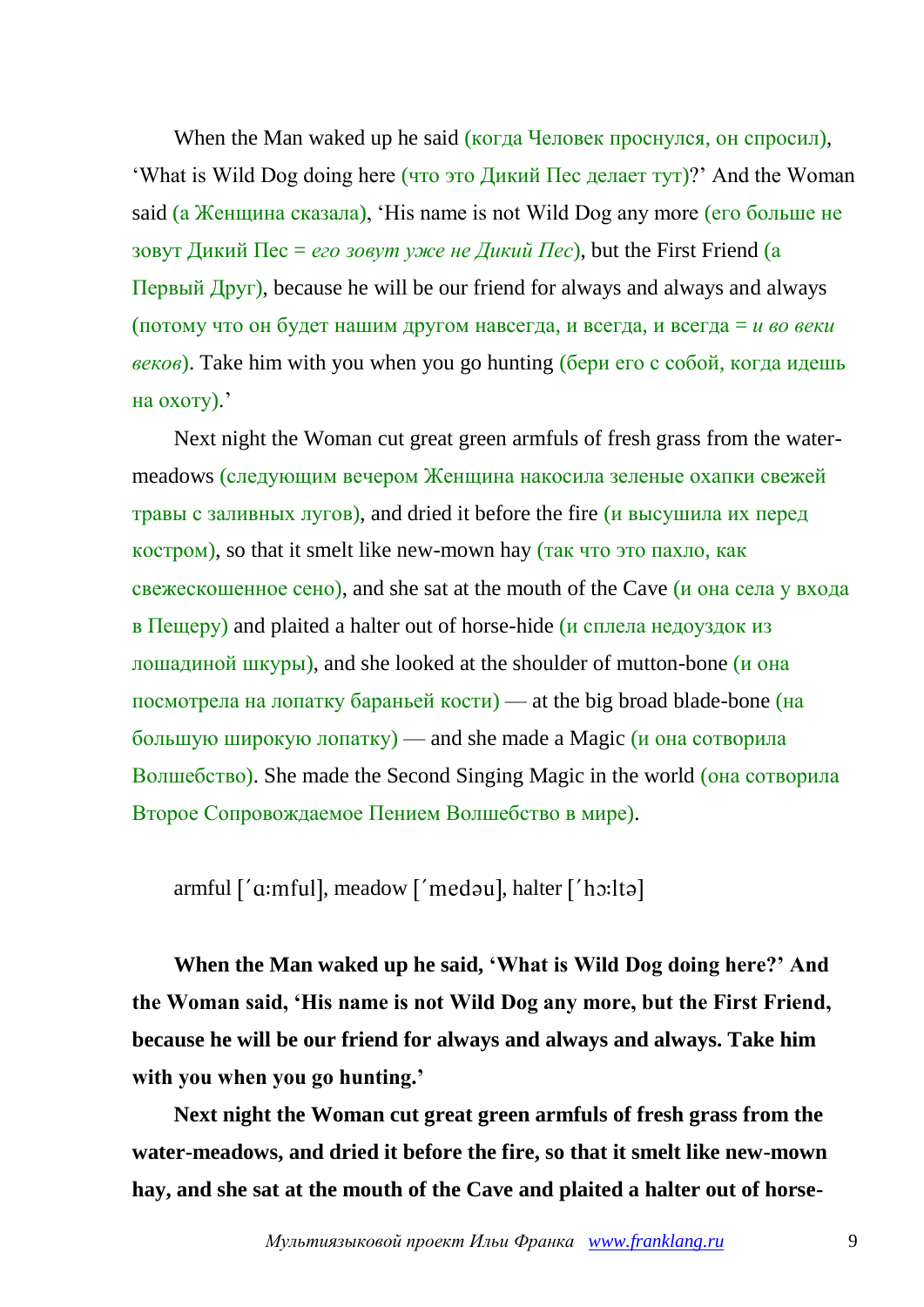**hide, and she looked at the shoulder of mutton-bone — at the big broad bladebone — and she made a Magic. She made the Second Singing Magic in the world.**

Out in the Wild Woods all the wild animals wondered (снаружи в Диких Дебрях все дикие животные гадали) what had happened to Wild Dog (что случилось с Диким Псом), and at last Wild Horse stamped with his foot and said (и наконец Дикая Лошадь топнула /своей/ ногой и сказала), 'I will go and see and say (я пойду, и посмотрю, и скажу) why Wild Dog has not returned (почему не вернулся Дикий Пес). Cat, come with me (Кот, идем со мной).'

'Nenni!' said the Cat (нетушки! — сказал Кот). 'I am the Cat who walks by himself (я Кот, который гуляет сам по себе), and all places are alike to me (и все места для меня одинаковы). I will not come  $(a$  не пойду). But all the same he followed Wild Horse softly, very softly (но все равно он тихонько, очень тихонько последовал за Дикой Лошадью), and hid himself where he could hear everything (и спрятался там, где он мог все слышать).

foot [fut], return  $[ri'tə:n]$ , come  $[k\land m]$ 

**Out in the Wild Woods all the wild animals wondered what had happened to Wild Dog, and at last Wild Horse stamped with his foot and said, 'I will go and see and say why Wild Dog has not returned. Cat, come with me.'**

**'Nenni!' said the Cat. 'I am the Cat who walks by himself, and all places are alike to me. I will not come.' But all the same he followed Wild Horse softly, very softly, and hid himself where he could hear everything.**

When the Woman heard Wild Horse tripping and stumbling on his long mane (когда Женщина услышала, как Дикая Лошадь гарцует и спотыкается о свою длинную гриву; *to stumble — спотыкаться, натолкнуться*), she laughed and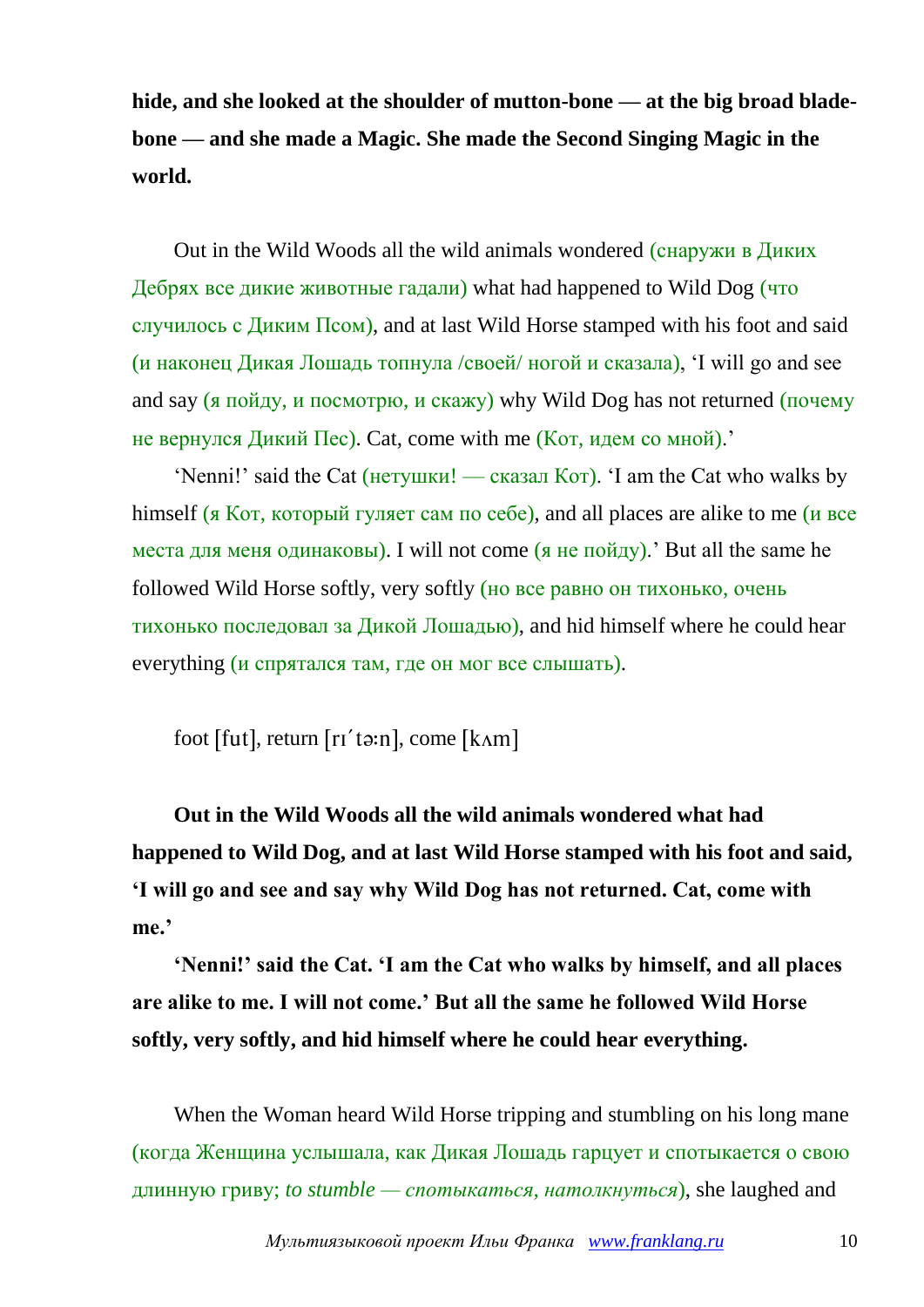said (она засмеялась и сказала), 'Here comes the second Wild Thing out of the Wild Woods (вот пришла вторая Дикая Тварь из Диких Дебрей), what do you want (что тебе нужно)?'

Wild Horse said (Дикая Лошадь сказала), 'O my Enemy and Wife of my Enemy (О мой Враг и Жена моего Врага), where is Wild Dog (где Дикий  $\text{T}$ ес)?'

The Woman laughed (Женщина засмеялась), and picked up the blade-bone and looked at it, and said (*и* подняла лопатку, и посмотрела на нее, и сказала), 'Wild Thing out of the Wild Woods (Дикая Тварь из Диких Дебрей), you did not come here for Wild Dog (ты пришла сюда не из-за Дикого  $\Pi$ ca), but for the sake of this good grass (а ради этой вкусной травы).'

stumble [stʌmbl], second ['sekənd], grass [qrɑ:s]

**When the Woman heard Wild Horse tripping and stumbling on his long mane, she laughed and said, 'Here comes the second Wild Thing out of the Wild Woods, what do you want?'**

**Wild Horse said, 'O my Enemy and Wife of my Enemy, where is Wild Dog?'**

**The Woman laughed, and picked up the blade-bone and looked at it, and said, 'Wild Thing out of the Wild Woods, you did not come here for Wild Dog, but for the sake of this good grass.'**

And Wild Horse, tripping and stumbling on his long mane, said  $\mu$  Дикая Лошадь, гарцуя и спотыкаясь о свою длинную гриву, сказала), 'That is true; give it me to eat (это правда, дай мне ее поесть).'

The Woman said (Женщина сказала), 'Wild Thing out of the Wild Woods (Дикая Тварь из Диких Дебрей), bend your wild head and wear what I give you (склони свою дикую голову и носи то, что я тебе дам), and you shall eat the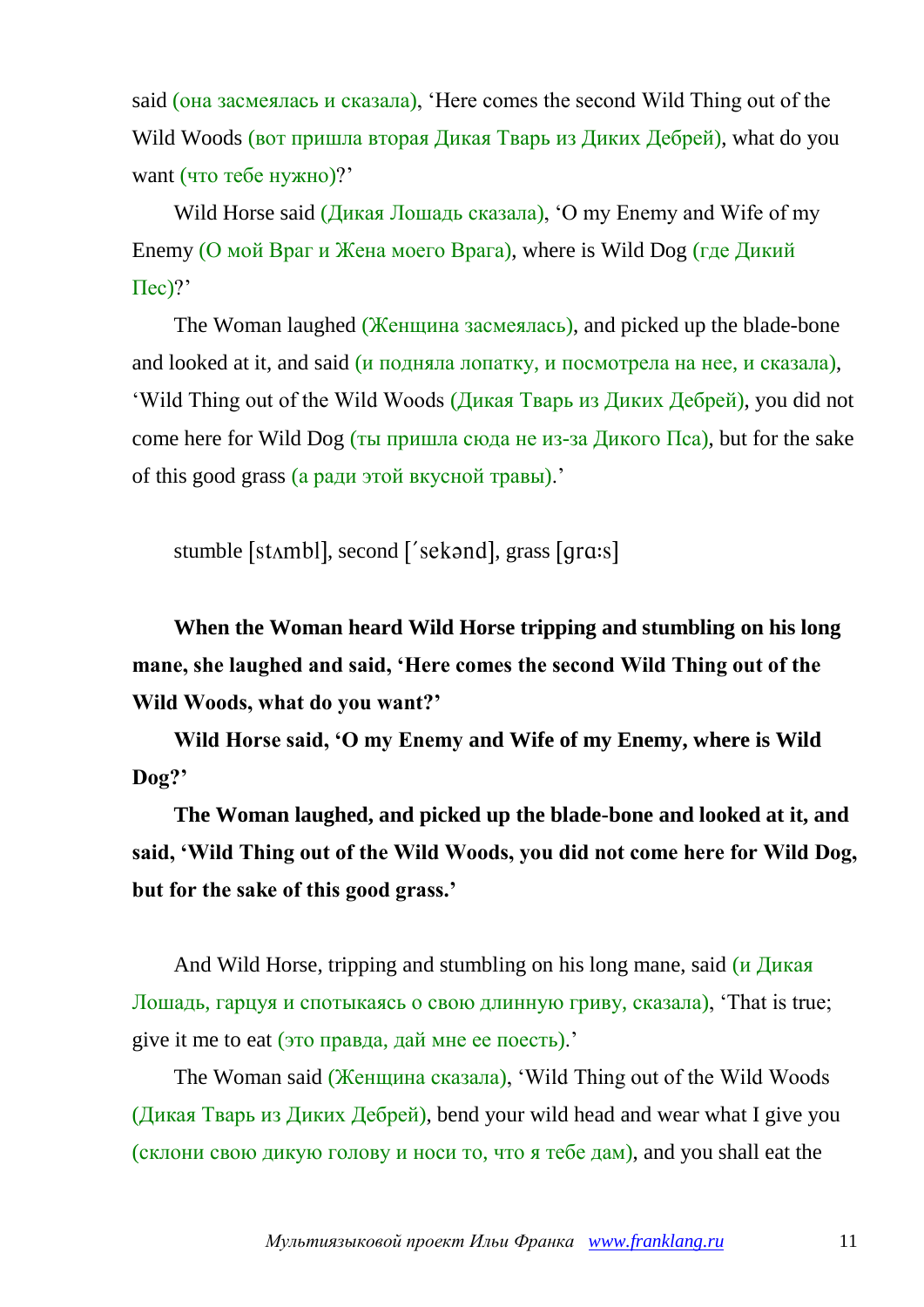wonderful grass three times a day  $(u \tau_{\text{H}})$  будешь есть эту замечательную траву три раза в день).'

'Ah,' said the Cat, listening (ах! — сказал Кот, слушая), 'this is a clever Woman (это умная Женщина), but she is not so clever as I am (но она не такая умная, как я).'

wonderful ['wʌndəful], three [ $\theta$ ri:], clever ['klevə]

**And Wild Horse, tripping and stumbling on his long mane, said, 'That is true; give it me to eat.'**

**The Woman said, 'Wild Thing out of the Wild Woods, bend your wild head and wear what I give you, and you shall eat the grass three times a day.'**

**'Ah,' said the Cat, listening, 'this is a clever Woman, but she is not so clever as I am.'**

Wild Horse bent his wild head (Дикая Лошадь склонила свою дикую голову), and the Woman slipped the plaited hide halter over it (а Женщина набросила на нее недоуздок, сплетенный из шкуры), and Wild Horse breathed on the Woman's feet and said (и Дикая Лошадь дохнула на ступни Женщины и сказала), 'O my Mistress, and Wife of my Master (О моя Госпожа и Жена моего Господина), I will be your servant for the sake of the wonderful grass (я буду вашим слугой ради этой замечательной травы).'

'Ah,' said the Cat, listening  $(ax! - c$ казал Кот, слушая), 'that is a very foolish Horse (это очень глупая Лошадь).' And he went back through the Wet Wild Woods (и он пошел обратно через Дикие Дремучие Дебри), waving his wild tail and walking by his wild lone (помахивая своим диким хвостом и идя в своем диком одиночестве). But he never told anybody (но он никогда никому /не/ сказал /об этом/).

plait [plæt], mistress ['mistras], servant ['sa:vant]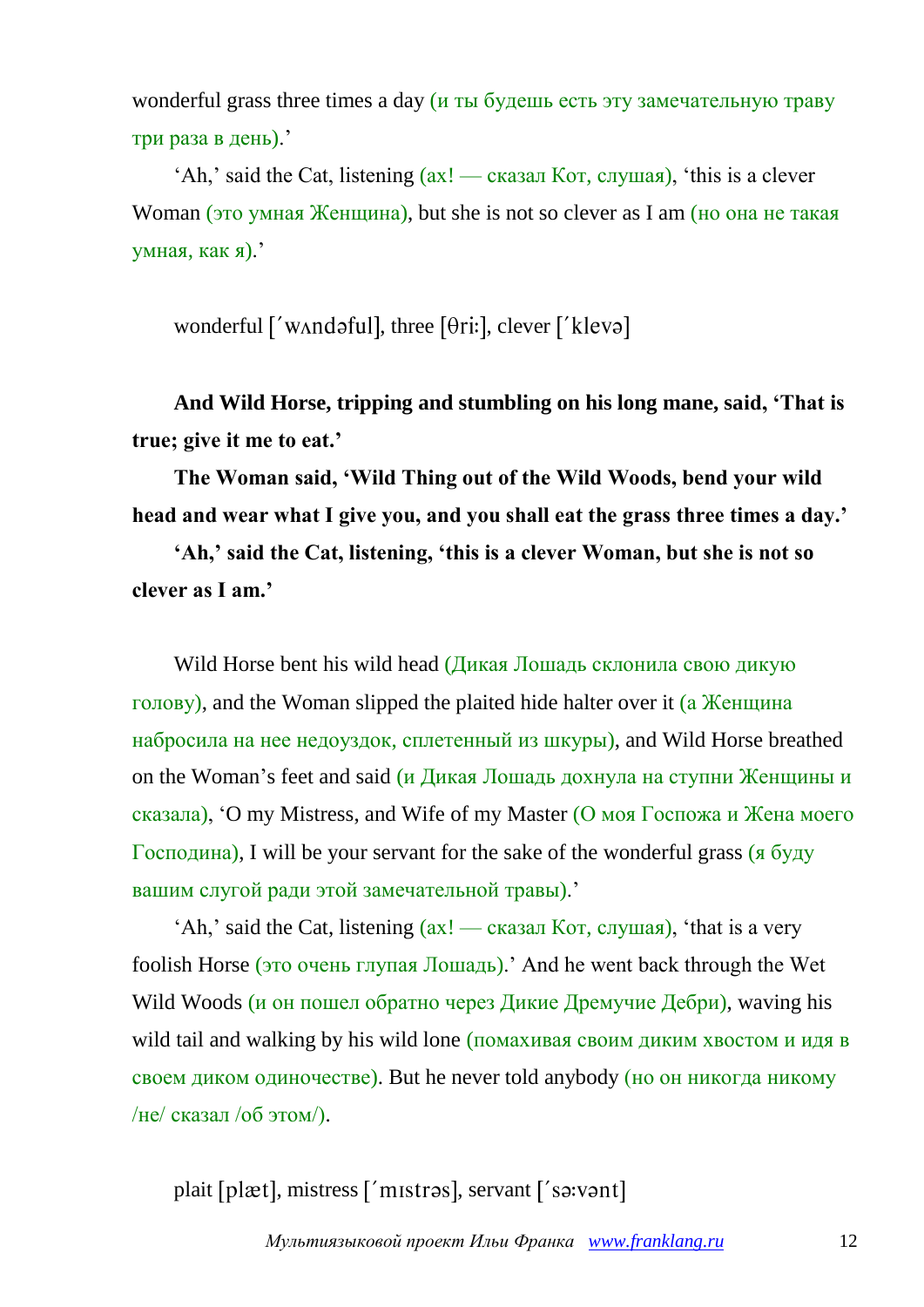**Wild Horse bent his wild head, and the Woman slipped the plaited hide halter over it, and Wild Horse breathed on the Woman's feet and said, 'O my Mistress, and Wife of my Master, I will be your servant for the sake of the wonderful grass.'**

**'Ah,' said the Cat, listening, 'that is a very foolish Horse.' And he went back through the Wet Wild Woods, waving his wild tail and walking by his wild lone. But he never told anybody.**

When the Man and the Dog came back from hunting (когда Человек и Пес вернулись с охоты), the Man said (Человек сказал), 'What is Wild Horse doing here (что тут делает Дикая Лошадь)?' And the Woman said (и Женщина сказала), 'His name is not Wild Horse any more (ее больше не зовут Дикая Лошадь = *ее зовут уже не Дикая Лошадь*), but the First Servant (а Первая Служанка), because he will carry us from place to place for always and always and always (потому что она будет перевозить нас с места на место всегда и во веки веков). Ride on his back when you go hunting (езжай на ее спине, когда отправляешься на охоту).'

hunt [hʌnt], horse [hɔːs], carry ['kærɪ]

**When the Man and the Dog came back from hunting, the Man said, 'What is Wild Horse doing here?' And the Woman said, 'His name is not Wild Horse any more, but the First Servant, because he will carry us from place to place for always and always and always. Ride on his back when you go hunting.'**

Next day, holding her wild head high (на следующий день, держа высоко свою дикую голову) that her wild horns should not catch in the wild trees (чтобы ее дикие рога не зацеплялись за дикие деревья), Wild Cow came up to the Cave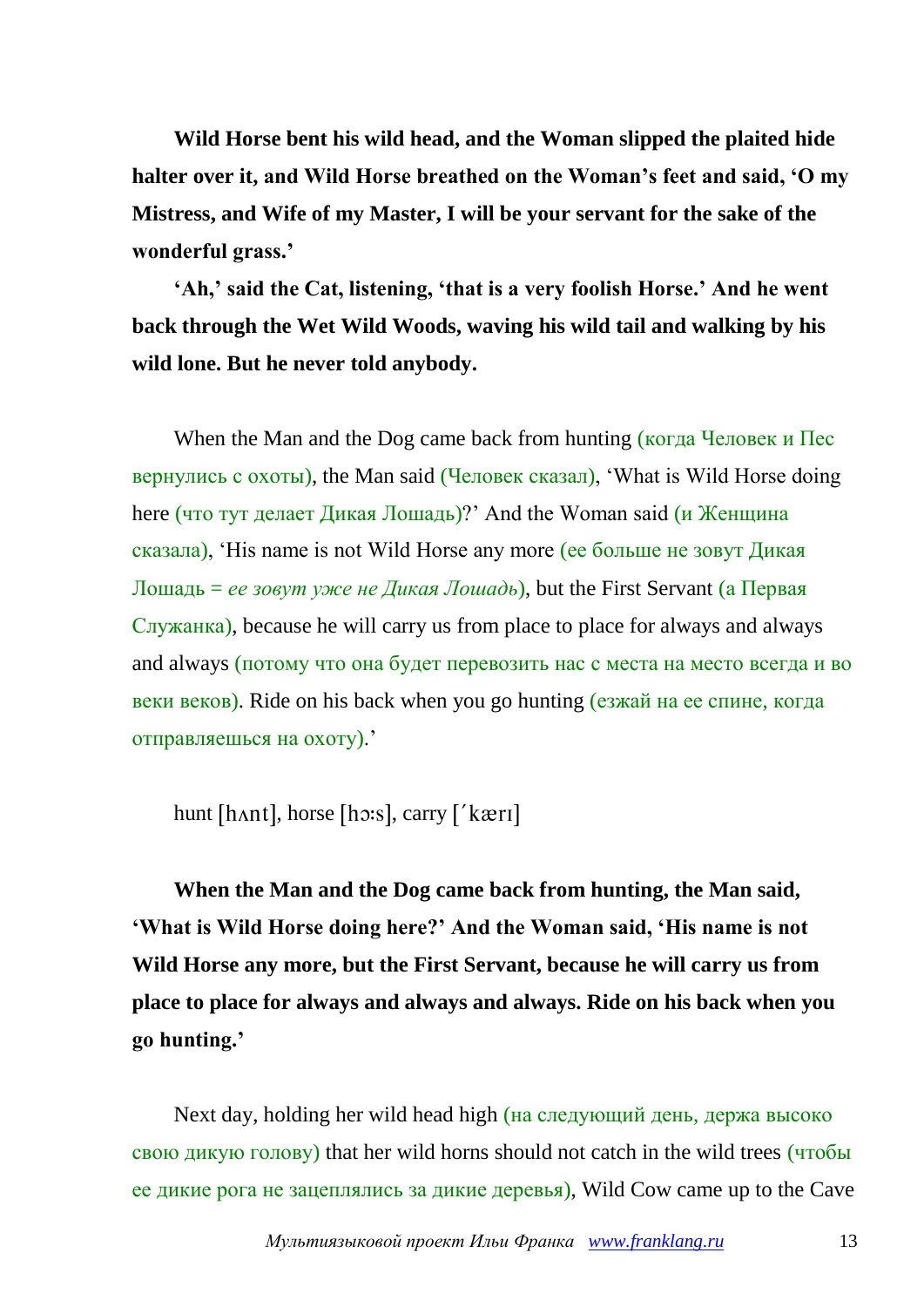(Дикая Корова подошла к Пещере), and the Cat followed (а Кот последовал за ней), and hid himself just the same as before (и спрятался точно так же, как и раньше); and everything happened just the same as before (и все произошло точно так же, как и раньше); and the Cat said the same things as before (и Кот сказал то же самое, что и раньше), and when Wild Cow had promised to give her milk to the Woman every day in exchange for the wonderful grass (а когда Дикая Корова пообещала давать свое молоко Женщине каждый день в обмен на замечательную траву), the Cat went back through the Wet Wild Woods (Кот пошел обратно через Дикие Дремучие Дебри) waving his wild tail (помахивая своим диким хвостом) and walking by his wild lone (и шагая в своем диком одиночестве), just the same as before (точно так же, как и раньше). But he never told anybody (но он никогда никому /не/ сказал /об этом/). And when the Man and the Horse and the Dog came home from hunting (и когда Человек, и Лошадь, и Собака пришли домой с охоты) and asked the same questions same as before (и задали те же вопросы, что и раньше), the Woman said (Женщина сказала), 'Her name is not Wild Cow any more (ее зовут уже не Дикая Корова), but the Giver of Good Food (а Дающая Добрую  $E_{\rm IV}$ ). She will give us the warm white milk for always and always and always (она будет давать нам теплое белое молоко всегда и во веки веков), and I will take care of her (и я буду заботиться о ней) while you and the First Friend and the First Servant go hunting (пока ты, и Первый Друг, и Первый Слуга будете охотиться).'

horn [hɔːn], exchange [ɪks't[eɪndʒ], question ['kwest[ən]

**Next day, holding her wild head high that her wild horns should not catch in the wild trees, Wild Cow came up to the Cave, and the Cat followed, and hid himself just the same as before; and everything happened just the same as before; and the Cat said the same things as before, and when Wild Cow had promised to give her milk to the Woman every day in exchange for the wonderful grass, the Cat went back through the Wet Wild Woods waving his**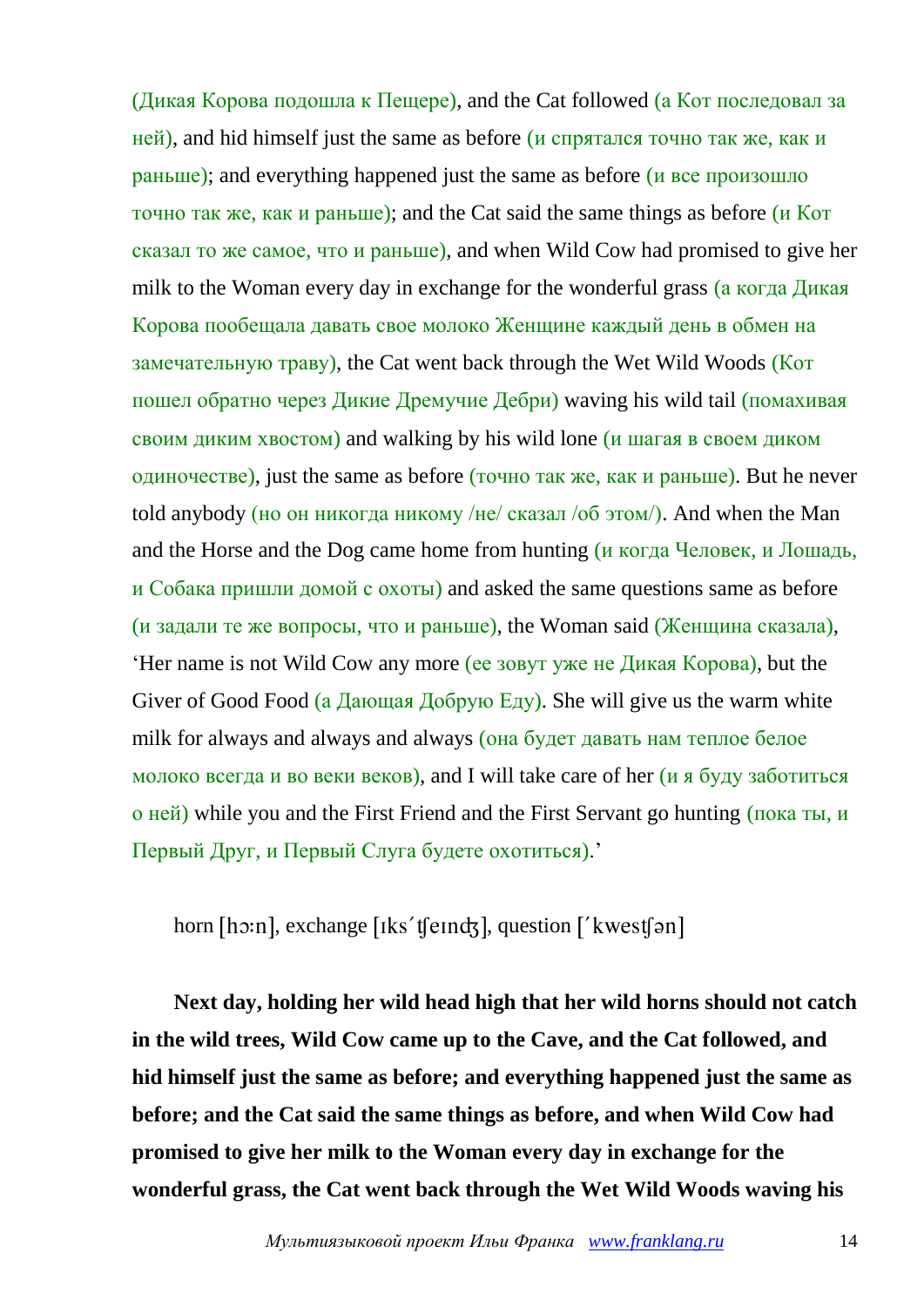**wild tail and walking by his wild lone, just the same as before. But he never told anybody. And when the Man and the Horse and the Dog came home from hunting and asked the same questions same as before, the Woman said, 'Her name is not Wild Cow any more, but the Giver of Good Food. She will give us the warm white milk for always and always and always, and I will take care of her while you and the First Friend and the First Servant go hunting.'**

Next day the Cat waited to see (на следующий день Кот подождал, чтобы выяснить) if any other Wild thing would go up to the Cave (/не/ пойдет ли к Пещере какая-нибудь другая = *еще* Дикая тварь), but no one moved in the Wet Wild Woods (но никто /не/ двигался в Диких Дремучих Дебрях), so the Cat walked there by himself (так что Кот пошел туда сам); and he saw the Woman milking the Cow (и он увидел, как Женщина доит Корову), and he saw the light of the fire in the Cave (*и* он увидел свет от костра в  $\Gamma$  Eugepe), and he smelt the smell of the warm white milk (и он учуял запах теплого белого молока; *to smell — чуять, обонять, нюхать*).

Cat said (Кот сказал), 'O my Enemy and Wife of my Enemy (О мой Враг и Жена моего Врага), where did Wild Cow go (куда делась Дикая Корова)?'

move  $[mu:v]$ , walk  $[wv:k]$ , warm  $[wv:m]$ 

**Next day the Cat waited to see if any other Wild thing would go up to the Cave, but no one moved in the Wet Wild Woods, so the Cat walked there by himself; and he saw the Woman milking the Cow, and he saw the light of the fire in the Cave, and he smelt the smell of the warm white milk.**

**Cat said, 'O my Enemy and Wife of my Enemy, where did Wild Cow go?'**

The Woman laughed and said (Женщина засмеялась и сказала), 'Wild Thing out of the Wild Woods (Дикая Тварь из Диких Дебрей), go back to the Woods again (уходи обратно в Дебри /снова/), for I have braided up my hair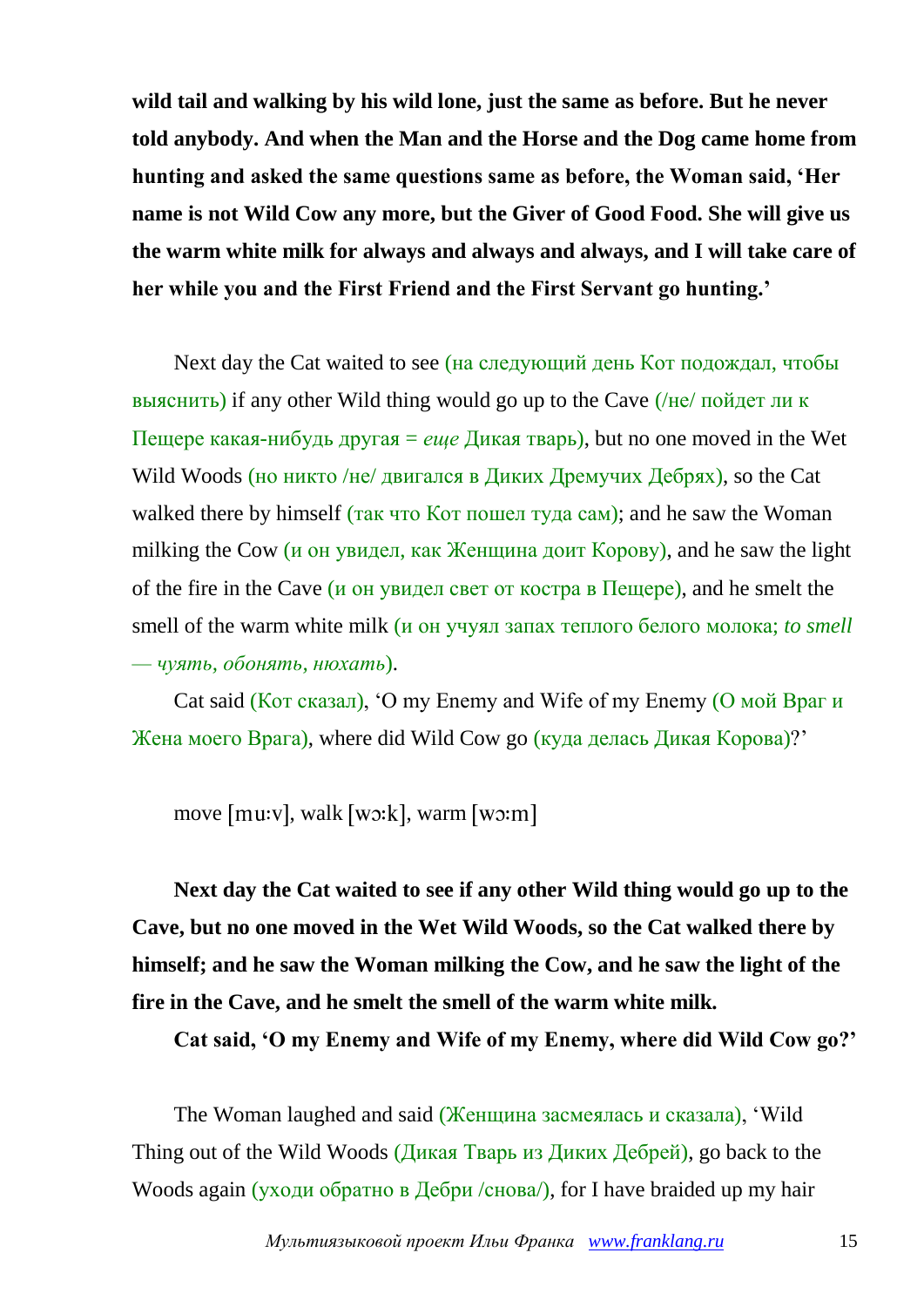(ибо я заплела мои волосы), and I have put away the magic blade-bone (и я убрала волшебную лопатку), and we have no more need of either friends or servants in our Cave (и нам больше не нужно ни друзей, ни слуг в нашей Пещере).'

Cat said (Кот сказал), 'I am not a friend (я не друг), and I am not a servant (и я не слуга). I am the Cat who walks by himself (я Кот, который гуляет сам по  $ce6e$ , and I wish to come into your cave (*и я* желаю войти в твою пещеру).'

braid [breid], either ['aid a], hair [hɛə]

**The Woman laughed and said, 'Wild Thing out of the Wild Woods, go back to the Woods again, for I have braided up my hair, and I have put away the magic blade-bone, and we have no more need of either friends or servants in our Cave.'**

**Cat said, 'I am not a friend, and I am not a servant. I am the Cat who walks by himself, and I wish to come into your cave.'**

Woman said (Женщина сказала), 'Then why did you not come with First Friend on the first night (тогда почему ты не пришел с Первым Другом в первый вечер)?'

Cat grew very angry and said (Кот очень рассердился и спросил), 'Has Wild Dog told tales of me (Дикий Пес рассказывал байки обо мне?; *to tell tales — рассказывать истории / сказки*)?'

Then the Woman laughed and said (тогда Женщина засмеялась и сказала), 'You are the Cat who walks by himself (ты Кот, который гуляет сам по себе), and all places are alike to you (и все места для тебя одинаковы). You are neither a friend nor a servant (ты ни друг, ни слуга). You have said it yourself (ты сказал это сам). Go away and walk by yourself in all places alike (уходи и гуляй сам по себе во всех местах одинаково).'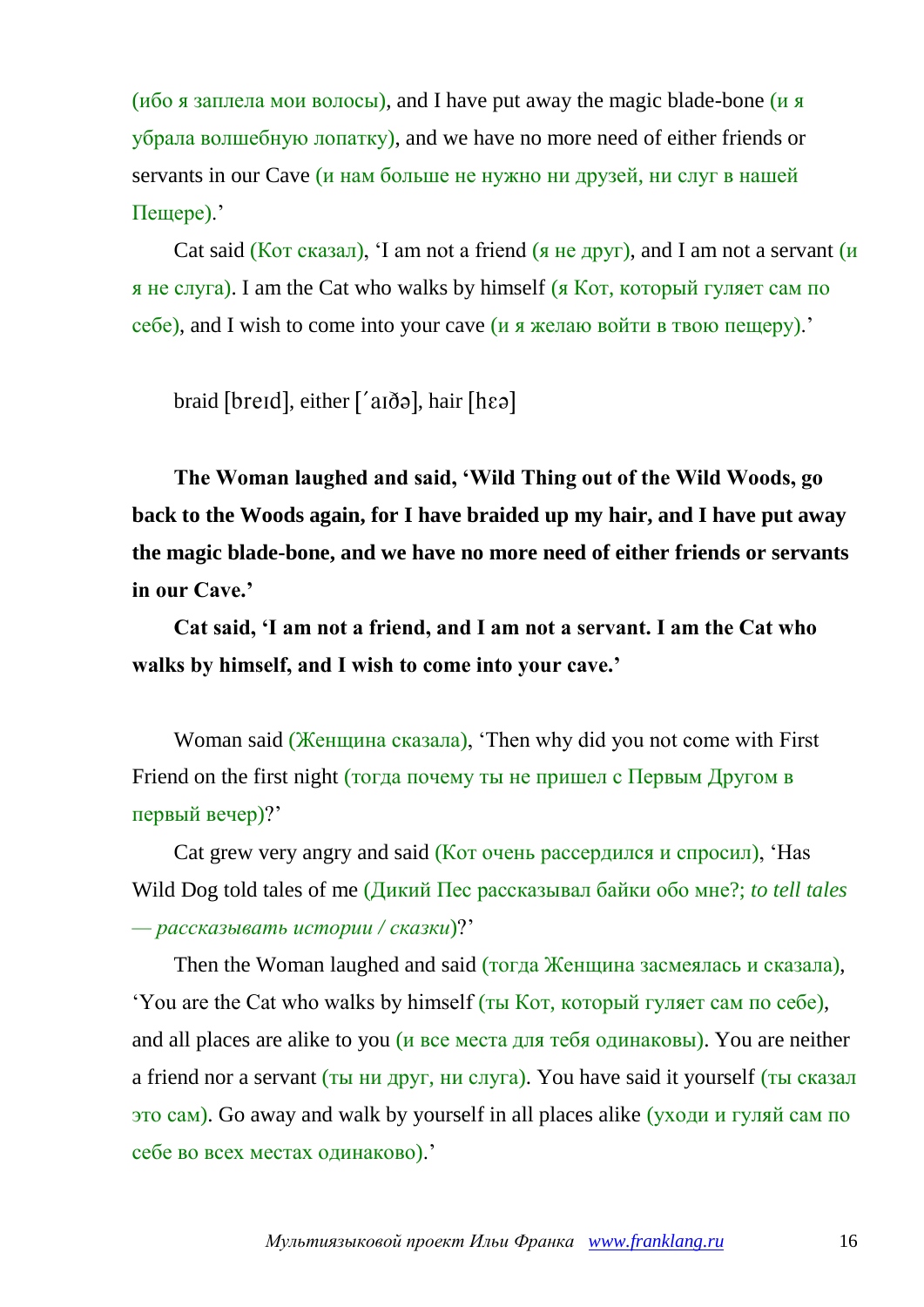woman  $\lceil \nu \rangle$  wuman, angry  $\lceil \nu \rangle$  angry  $\lceil \nu \rangle$  neither  $\lceil \nu \rangle$  nanded

**Woman said, 'Then why did you not come with First Friend on the first night?'**

**Cat grew very angry and said, 'Has Wild Dog told tales of me?'**

**Then the Woman laughed and said, 'You are the Cat who walks by himself, and all places are alike to you. You are neither a friend nor a servant. You have said it yourself. Go away and walk by yourself in all places alike.'**

Then Cat pretended to be sorry and said (тогда Кот притворился, что сожалеет, и сказал), 'Must I never come into the Cave (мне никогда нельзя будет войти в Пещеру)? Must I never sit by the warm fire (мне никогда нельзя будет посидеть у теплого огня)? Must I never drink the warm white milk (мне никогда нельзя будет попить белого молока)? You are very wise and very beautiful (ты очень мудрая и очень красивая). You should not be cruel even to a Cat (тебе не следует быть жестокой даже по отношению к Коту).'

Woman said (Женщина сказала), 'I knew I was wise (я знала, что я мудрая), but I did not know I was beautiful (но я не знала, что я красивая). So I will make a bargain with you (поэтому я заключу с тобой сделку). If ever I say one word in your praise (если я когда-нибудь скажу одно слово похвалы в твой адрес) you may come into the Cave (ты можешь войти в Пещеру).'

'And if you say two words in my praise (а если ты скажешь два слова похвалы в мой адрес)?' said the Cat (спросил Кот).

sorry ['sori], cruel ['kru:al], bargain ['bɑ:qin]

**Then Cat pretended to be sorry and said, 'Must I never come into the Cave? Must I never sit by the warm fire? Must I never drink the warm white milk? You are very wise and very beautiful. You should not be cruel even to a Cat.'**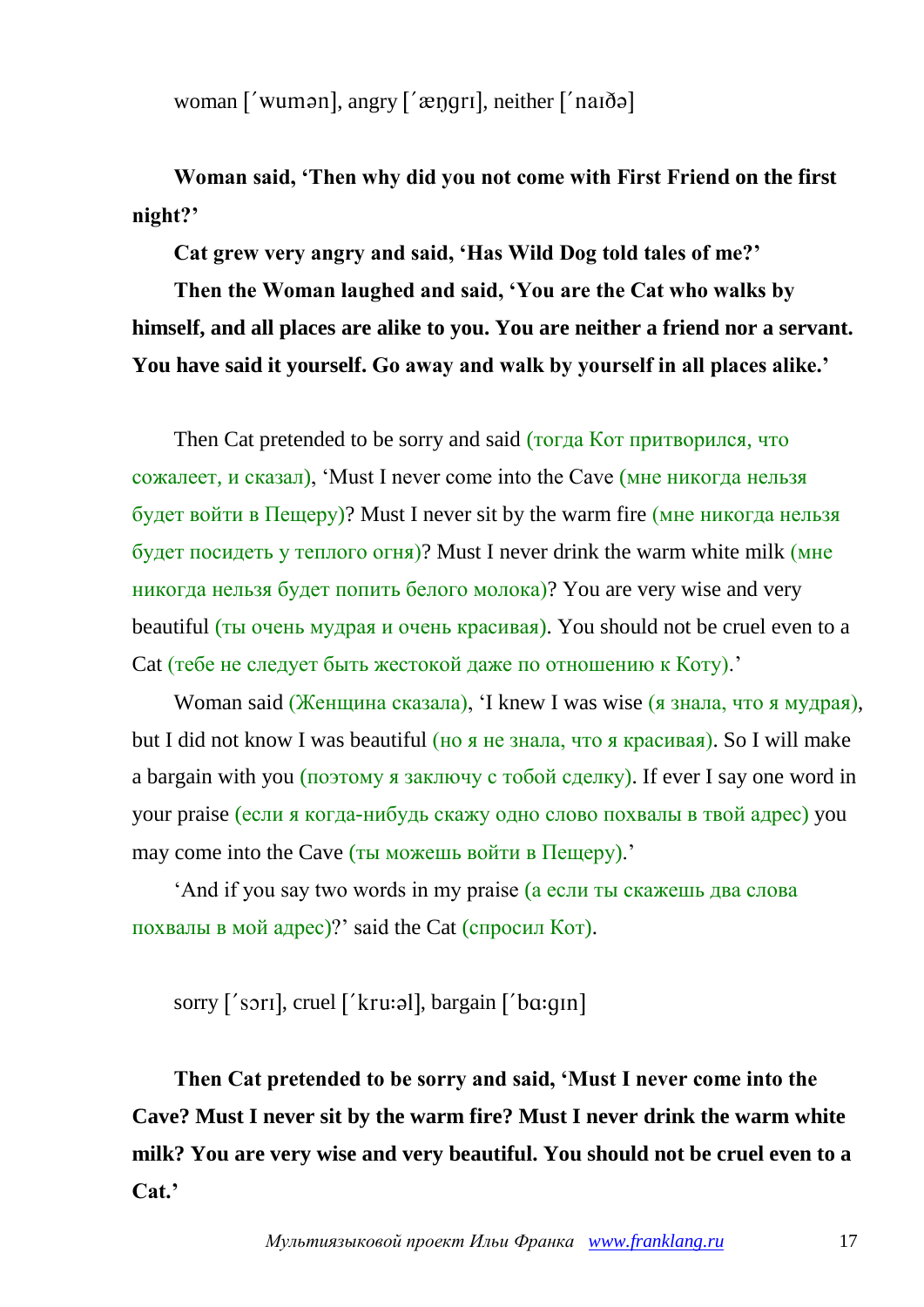**Woman said, 'I knew I was wise, but I did not know I was beautiful. So I will make a bargain with you. If ever I say one word in your praise you may come into the Cave.'**

**'And if you say two words in my praise?' said the Cat.**

'I never shall (я никогда /не/ сделаю /этого/),' said the Woman (сказала Женщина), 'but if I say two words in your praise (но если я скажу два слова похвалы в твой адрес), you may sit by the fire in the Cave (ты можешь сидеть у огня в Пещере).'

'And if you say three words (а если ты скажешь три слова)?' said the Cat (спросил Кот).

'I never shall (я никогда /не скажу/),' said the Woman (сказала Женщина), 'but if I say three words in your praise (но если я скажу три слова похвалы в твой адрес), you may drink the warm white milk three times a day for always and always and always (ты можешь пить теплое белое молоко три раза в день всегда и во веки веков).'

word [wa:d], praise [preiz], always ['c:lwaz]

**'I never shall,' said the Woman, 'but if I say two words in your praise, you may sit by the fire in the Cave.'**

**'And if you say three words?' said the Cat.**

**'I never shall,' said the Woman, 'but if I say three words in your praise, you may drink the warm white milk three times a day for always and always and always.'**

Then the Cat arched his back and said (тогда Кот изогнул дугой спину и сказал), 'Now let the Curtain at the mouth of the Cave, and the Fire at the back of the Cave, and the Milk-pots that stand beside the Fire (теперь пусть Занавес у входа в Пещеру, и Огонь в задней части Пещеры, и Молочные горшки,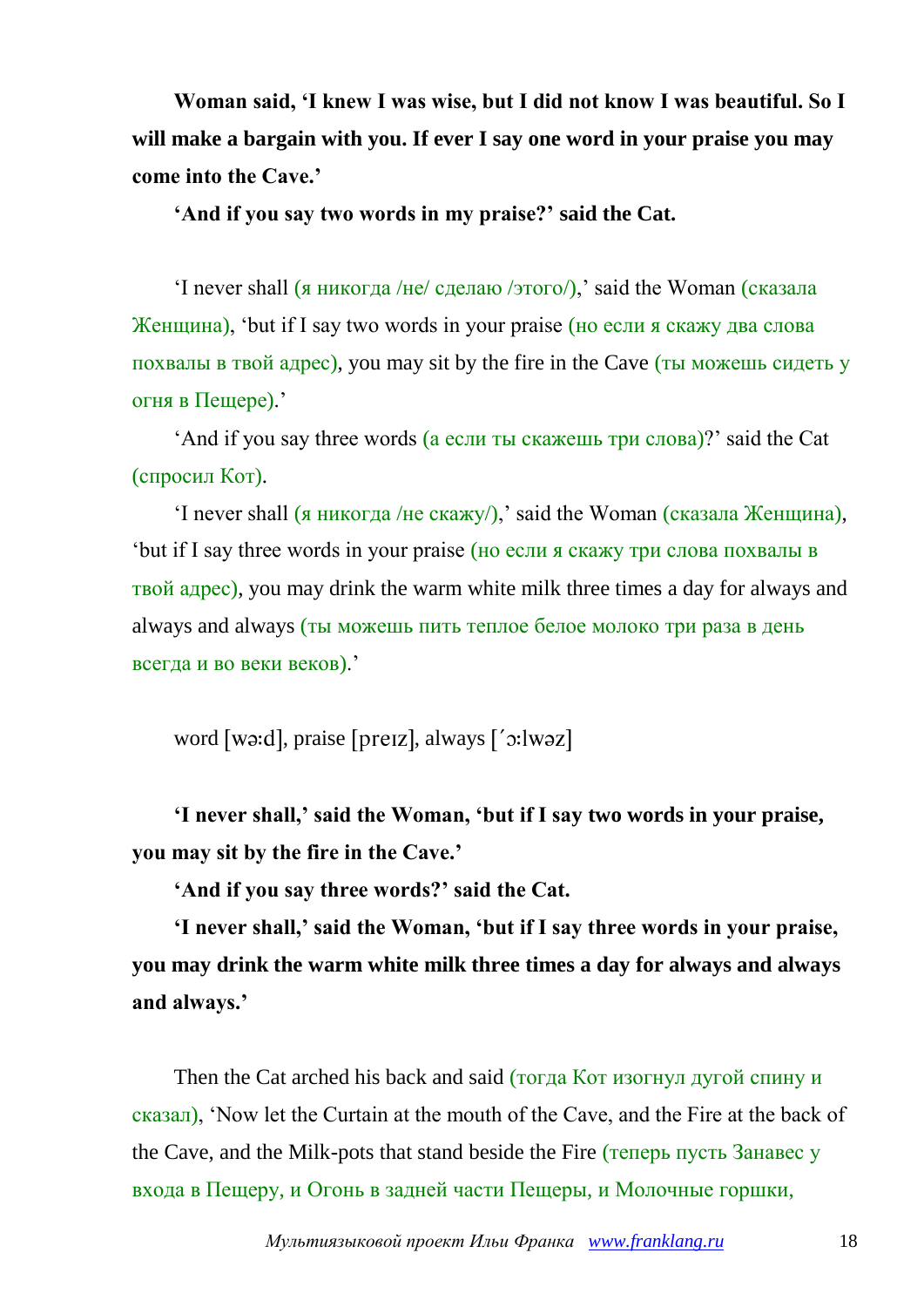которые стоят у Огня), remember what my Enemy and the Wife of my Enemy has said (запомнят, что сказала мой Враг и Жена моего Врага).' And he went away through the Wet Wild Woods (и он пошел прочь через Дикие Дремучие Дебри) waving his wild tail and walking by his wild lone (помахивая своим диким хвостом и гуляя в своем диком одиночестве).

That night when the Man and the Horse and the Dog came home from hunting (в тот вечер, когда Человек, и Лошадь, и Пес пришли домой с охоты), the Woman did not tell them of the bargain (Женщина не рассказала им о сделке) that she had made with the Cat (которую она заключила с Котом), because she was afraid that they might not like it (потому что она боялась, что, возможно, им это не понравится).

arch  $[a:tf]$ , afraid  $[\rho'$  freid], might  $[mait]$ 

**Then the Cat arched his back and said, 'Now let the Curtain at the mouth of the Cave, and the Fire at the back of the Cave, and the Milk-pots that stand beside the Fire, remember what my Enemy and the Wife of my Enemy has said.' And he went away through the Wet Wild Woods waving his wild tail and walking by his wild lone.**

**That night when the Man and the Horse and the Dog came home from hunting, the Woman did not tell them of the bargain that she had made with the Cat, because she was afraid that they might not like it.**

Cat went far and far away and hid himself in the Wet Wild Woods by his wild lone for a long time (Кот ушел далеко-далеко и долгое время скрывался в Диких Дремучих Дебрях в своем диком одиночестве) till the Woman forgot all about him (пока Женщина совсем /не/ забыла о нем). Only the Bat (только Летучая Мышь) — the little upside-down Bat — that hung inside the Cave (маленькая Летучая Мышь, которая висела вверх тормашками в Пещере; *upside-down — вверх тормашками*), knew where Cat hid (знала, где скрывается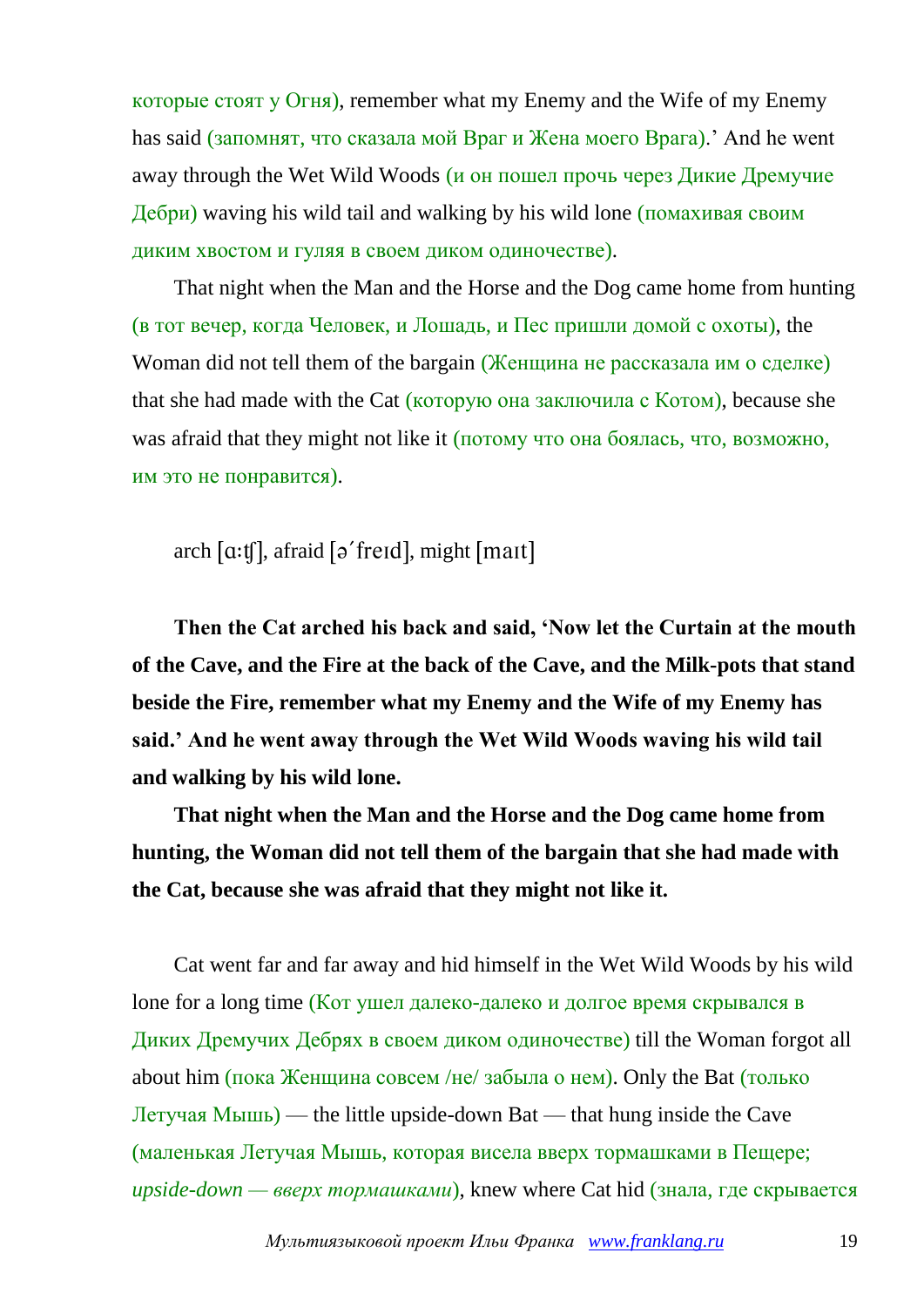Кот); and every evening Bat would fly to Cat with news of what was happening (и каждый вечер Летучая Мышь летала к Коту с новостями о том, что происходит).

One evening Bat said (однажды вечером Летучая Мышь сказала), 'There is a Baby in the Cave (в Пещере есть = *появился* Малыш). He is new and pink and fat and small (он новый = *появился недавно*, и розовый, и пухлый, и маленький; *new — недавний, недавнего происхождения*), and the Woman is very fond of him (и Женщина очень любит его; *to be fond of — любить, нравиться, увлекаться*).'

every ['evri], evening ['i:vnin], news [nju:z]

**Cat went far and far away and hid himself in the Wet Wild Woods by his wild lone for a long time till the Woman forgot all about him. Only the Bat the little upside-down Bat — that hung inside the Cave, knew where Cat hid; and every evening Bat would fly to Cat with news of what was happening.**

**One evening Bat said, 'There is a Baby in the Cave. He is new and pink and fat and small, and the Woman is very fond of him.'**

'Ah,' said the Cat, listening (ах, — сказал Кот, слушая), 'but what is the Baby fond of (а что любит Малыш)?'

'He is fond of things that are soft and tickle (он любит вещи, которые мягкие и щекочут),' said the Bat (сказала Летучая Мышь). 'He is fond of warm things to hold in his arms when he goes to sleep (он любит держать в руках теплые вещи, когда он идет спать = *он засыпает*). He is fond of being played with (он любит, чтобы с ним играли). He is fond of all those things (он любит все это).'

 $'Ah$ ,' said the Cat, listening  $(a, -c$ казал Кот, слушая), 'then my time has come (значит, пришло мое время).'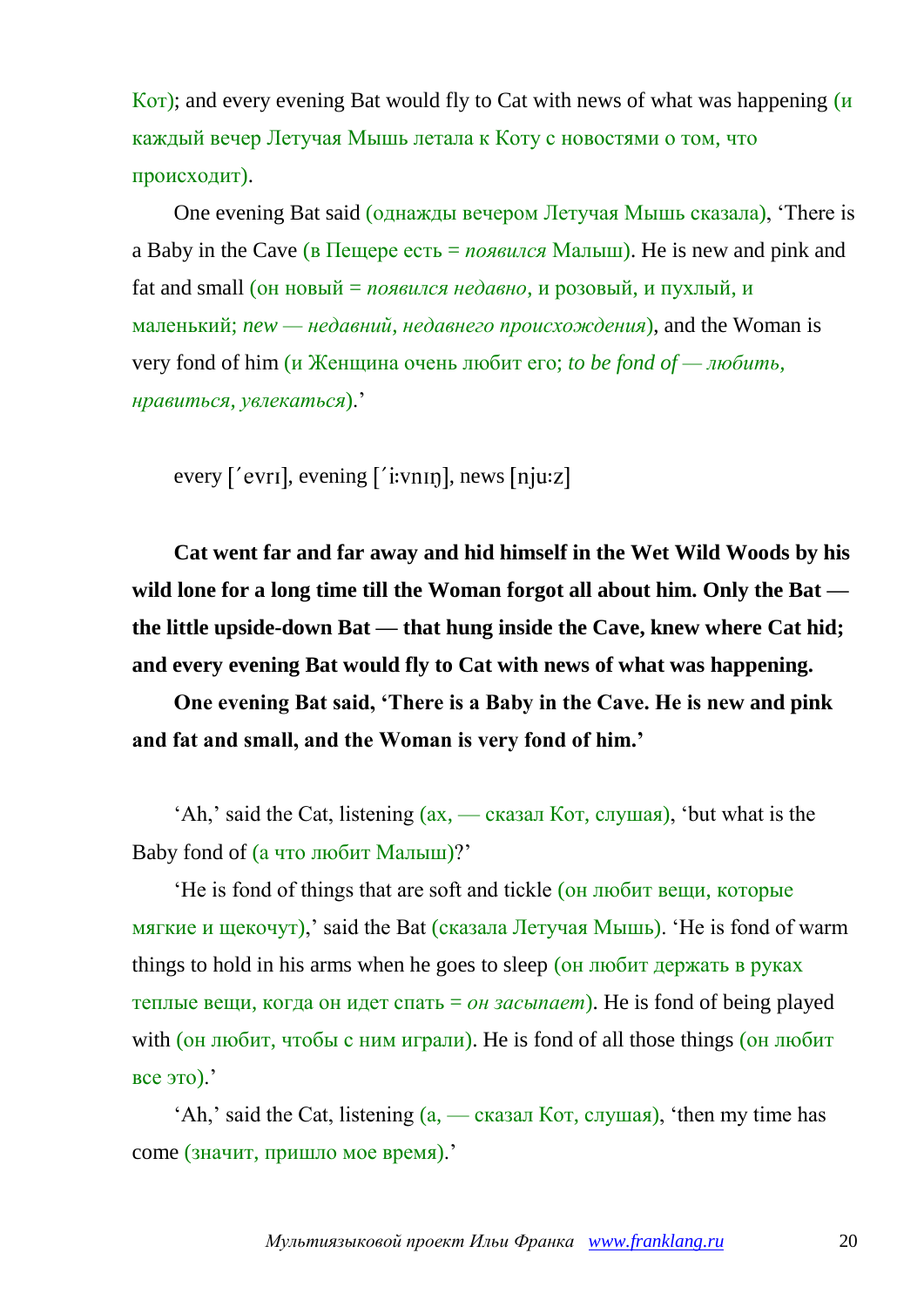baby ['berbi], tickle [tikl], those [douz]

**'Ah,' said the Cat, listening, 'but what is the Baby fond of?'**

**'He is fond of things that are soft and tickle,' said the Bat. 'He is fond of warm things to hold in his arms when he goes to sleep. He is fond of being played with. He is fond of all those things.'**

**'Ah,' said the Cat, listening, 'then my time has come.'**

Next night Cat walked through the Wet Wild Woods (следующим вечером Кот пошел через Дикие Дремучие Дебри) and hid very near the Cave till morning-time (и спрятался совсем рядом возле Пещеры до утра), and Man and Dog and Horse went hunting (а Человек, и Пес, и Лошадь пошли на охоту). The Woman was busy cooking that morning (Женщина была занята приготовлением пищи в то утро), and the Baby cried and interrupted (а Малыш плакал и мешал; *to interrupt — прерывать*). So she carried him outside the Cave and gave him a handful of pebbles to play with  $(no)$  он вынесла его из Пещеры и дала ему пригоршню камешков, чтобы он играл с ними; *pebbles — булыжник, галька, мелкий щебень*). But still the Baby cried (но Малыш все равно плакал).

Then the Cat put out his paddy paw (тогда Кот вытянул свою упругую лапу-лапочку) and patted the Baby on the cheek (и погладил Малыша по щечке; *to pat — похлопывать, поглаживать*), and it cooed (и тот заворковал); and the Cat rubbed against its fat knees and tickled it under its fat chin with his tail (а Кот потерся о его пухлые коленки и пощекотал его под его пухленьким подбородком своим хвостом). And the Baby laughed (и Малыш засмеялся) and the Woman heard him and smiled (а Женщина услышала его и улыбнулась).

 $\int$  interrupt  $\int$  into 'r Apt], coo  $\left[ku:\right]$ , knee  $\left[ni:\right]$ 

# **Next night Cat walked through the Wet Wild Woods and hid very near the Cave till morning-time, and Man and Dog and Horse went hunting. The**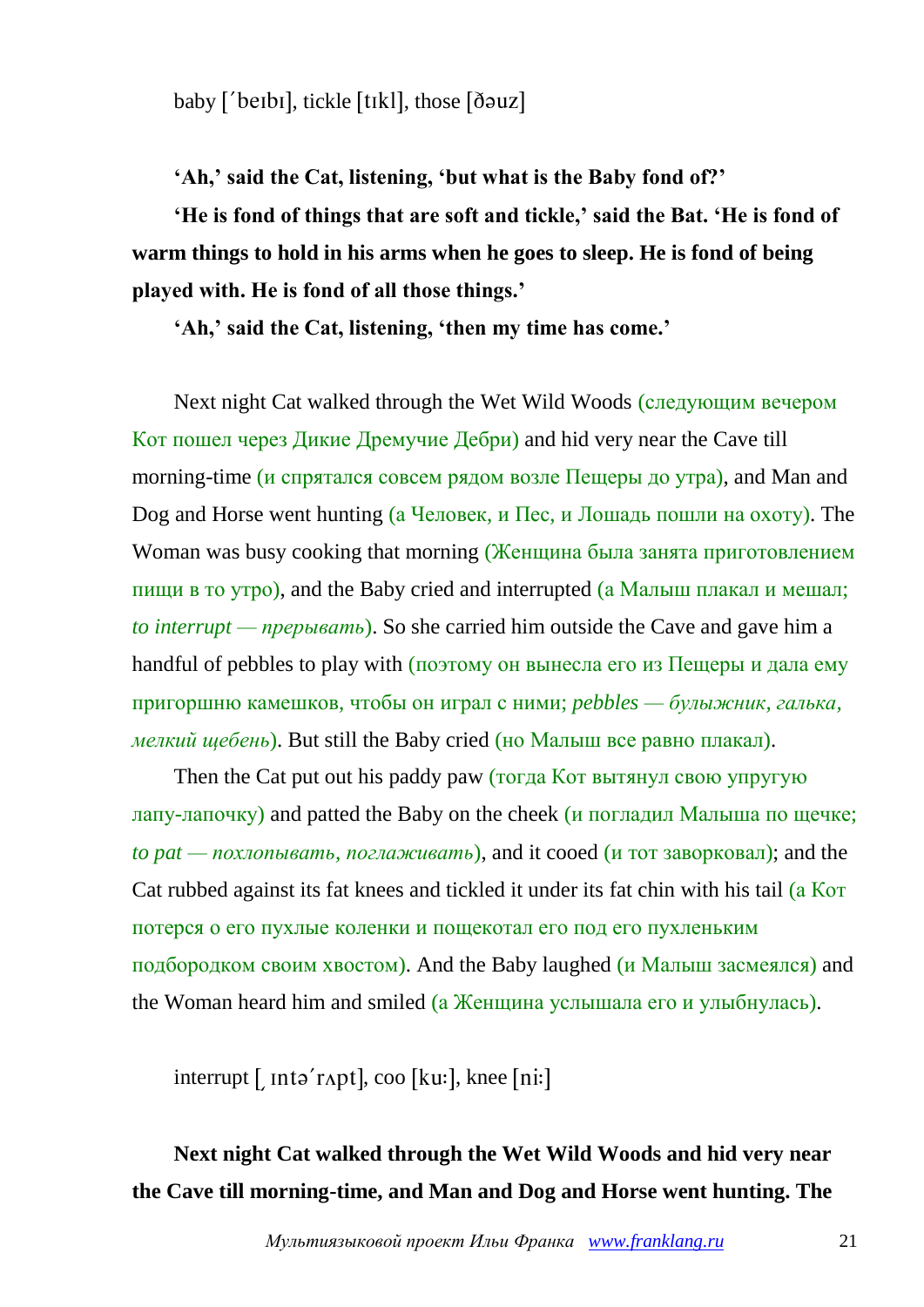**Woman was busy cooking that morning, and the Baby cried and interrupted. So she carried him outside the Cave and gave him a handful of pebbles to play with. But still the Baby cried.**

**Then the Cat put out his paddy paw and patted the Baby on the cheek, and it cooed; and the Cat rubbed against its fat knees and tickled it under its fat chin with his tail. And the Baby laughed and the Woman heard him and smiled.**

Then the Bat — the little upside-down Bat — that hung in the mouth of the Cave said (тогда Летучая Мышь — маленькая Летучая Мышь — которая висела вверх тормашками у входа в Пещеру сказала), 'O my Hostess and Wife of my Host and Mother of my Host's Son (О моя Хозяйка и Жена моего Хозяина и Мать Сына моего Хозяина), a Wild Thing from the Wild Woods is most beautifully playing with your Baby (Дикая Тварь из Диких Дебрей очень красиво играет с твоим Малышом).'

'A blessing on that Wild Thing whoever he may be (благословение на эту Дикую Тварь, кем бы она ни была),' said the Woman (сказала Женщина), straightening her back (выпрямляя спину = *выпрямляясь*), 'for I was a busy woman this morning and he has done me a service (ибо я была занятой женщиной = *занята* сегодня утром, а она оказала мне услугу).'

hostess ['haustis], host [haust], straighten ['streitn]

**Then the Bat — the little upside-down Bat — that hung in the mouth of the Cave said, 'O my Hostess and Wife of my Host and Mother of my Host's Son, a Wild Thing from the Wild Woods is most beautifully playing with your Baby.'**

**'A blessing on that Wild Thing whoever he may be,' said the Woman, straightening her back, 'for I was a busy woman this morning and he has done me a service.'**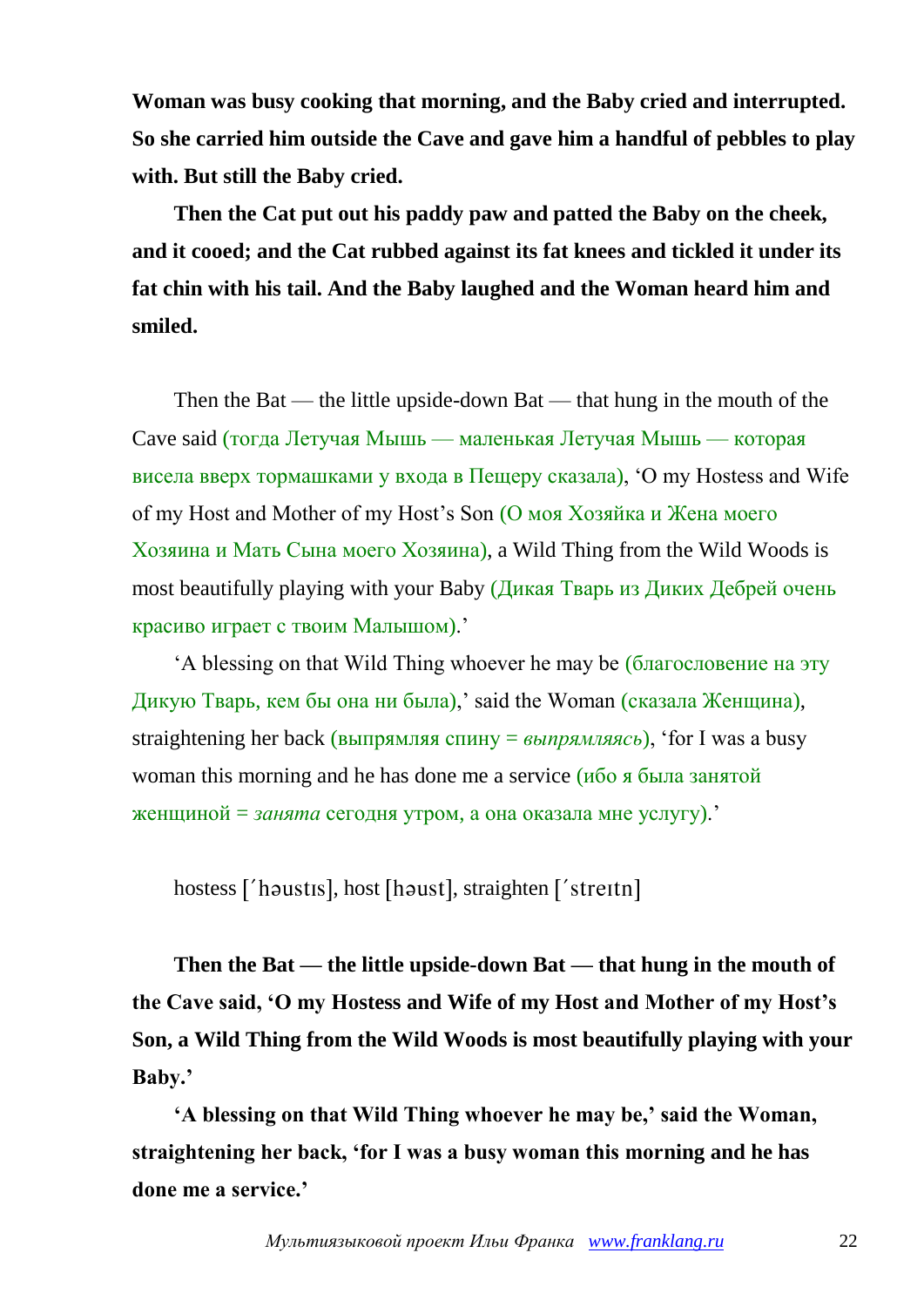The very minute and second, Best Beloved (в ту же самую минуту и секунду, Самые Любименькие), the dried horse-skin Curtain (Занавес из высушенной лошадиной шкуры) that was stretched tail-down at the mouth of the Cave (который был натянут хвостом вниз у входа в Пещеру) fell down *woosh!* — (упал — со свистом: фьюить!; *whoosh — свист, пронестись со свистом*) because it remembered the bargain she had made with the Cat (потому что он вспомнил сделку, которую она заключила с Котом), and when the Woman went to pick it up (и когда Женщина пошла поднять  $ero$ ) — lo and behold (смотрите и слушайте)! — the Cat was sitting quite comfy inside the Cave (Кот сидел очень уютно внутри Пещеры).

stretch [stret], whoosh [wu:  $\int$ ], comfy ['k $\Lambda$ mfi]

**The very minute and second, Best Beloved, the dried horse-skin Curtain that was stretched tail-down at the mouth of the Cave fell down —** *woosh!*  **because it remembered the bargain she had made with the Cat, and when the Woman went to pick it up — lo and behold! — the Cat was sitting quite comfy inside the Cave.**

'O my Enemy and Wife of my Enemy and Mother of my Enemy (О мой Враг и Жена моего Врага и Мать моего Врага),' said the Cat (сказал Кот), 'it is I: for you have spoken a word in my praise (это  $\alpha$  — ибо ты сказала слово похвалы в мой адрес), and now I can sit within the Cave for always and always and always (и теперь я могу сидеть внутри Пещеры всегда и во веки веков). But still I am the Cat who walks by himself (но тем не менее я Кот, который гуляет сам по себе), and all places are alike to me (и все места одинаковы для меня).'

The Woman was very angry (Женщина была очень сердита), and shut her lips tight (и сжала плотно губы; *to shut — закрывать, запирать*) and took up her spinning-wheel and began to spin (и взяла свою прялку и начала прясть).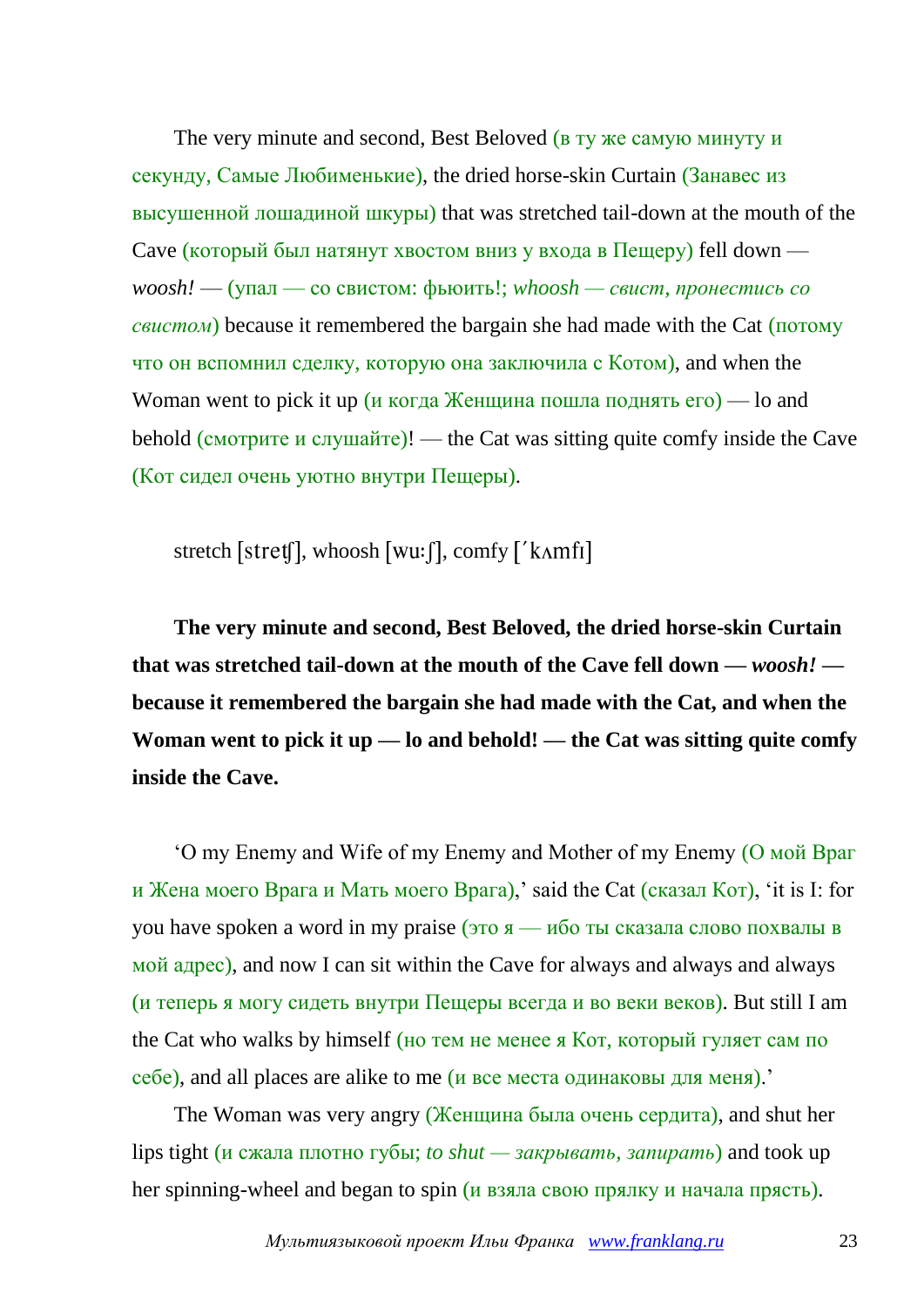But the Baby cried (но Малыш заплакал) because the Cat had gone away (потому что  $K$ от /уже/ ушел), and the Woman could not hush it (и Женщина не могла успокоить его), for it struggled and kicked and grew black in the face (так как он бился и лягался, и он стал побагровевшим: «черным» в лице = *и лицо у него побагровело*; *black in the face — побагровевший /от гнева, злости, усилий и т. д./*).

within  $[w'_0]$ , shut  $[f_0]$ , struggle  $[str_0]$ 

**'O my Enemy and Wife of my Enemy and Mother of my Enemy,' said the Cat, 'it is I: for you have spoken a word in my praise, and now I can sit within the Cave for always and always and always. But still I am the Cat who walks by himself, and all places are alike to me.'**

**The Woman was very angry, and shut her lips tight and took up her spinning-wheel and began to spin.**

**But the Baby cried because the Cat had gone away, and the Woman could not hush it, for it struggled and kicked and grew black in the face.**

'O my Enemy and Wife of my Enemy and Mother of my Enemy (О мой Враг и Жена моего Врага и Мать моего Врага),' said the Cat (сказал Кот), 'take a strand of the wire (возьми прядь нити) that you are spinning and tie it to your spinning-whorl (которую ты прядешь и привяжи ее к веретену) and drag it along the floor (и потяни ее по полу), and I will show you a magic (и я покажу тебе волшебство) that shall make your Baby laugh as loudly as he is now crying (которое заставит твоего Малыша смеяться = *от которого твой Малыш засмеется* так громко, как он сейчас плачет).'

'I will do so (я сделаю так),' said the Woman (сказала Женщина), 'because I am at my wits' end (потому что я не знаю, что делать; *to be at one's wits' end — стать в тупик; не знать, что делать; wit(s) — разум, ум*); but I will not thank you for it (но я не поблагодарю тебя за это).'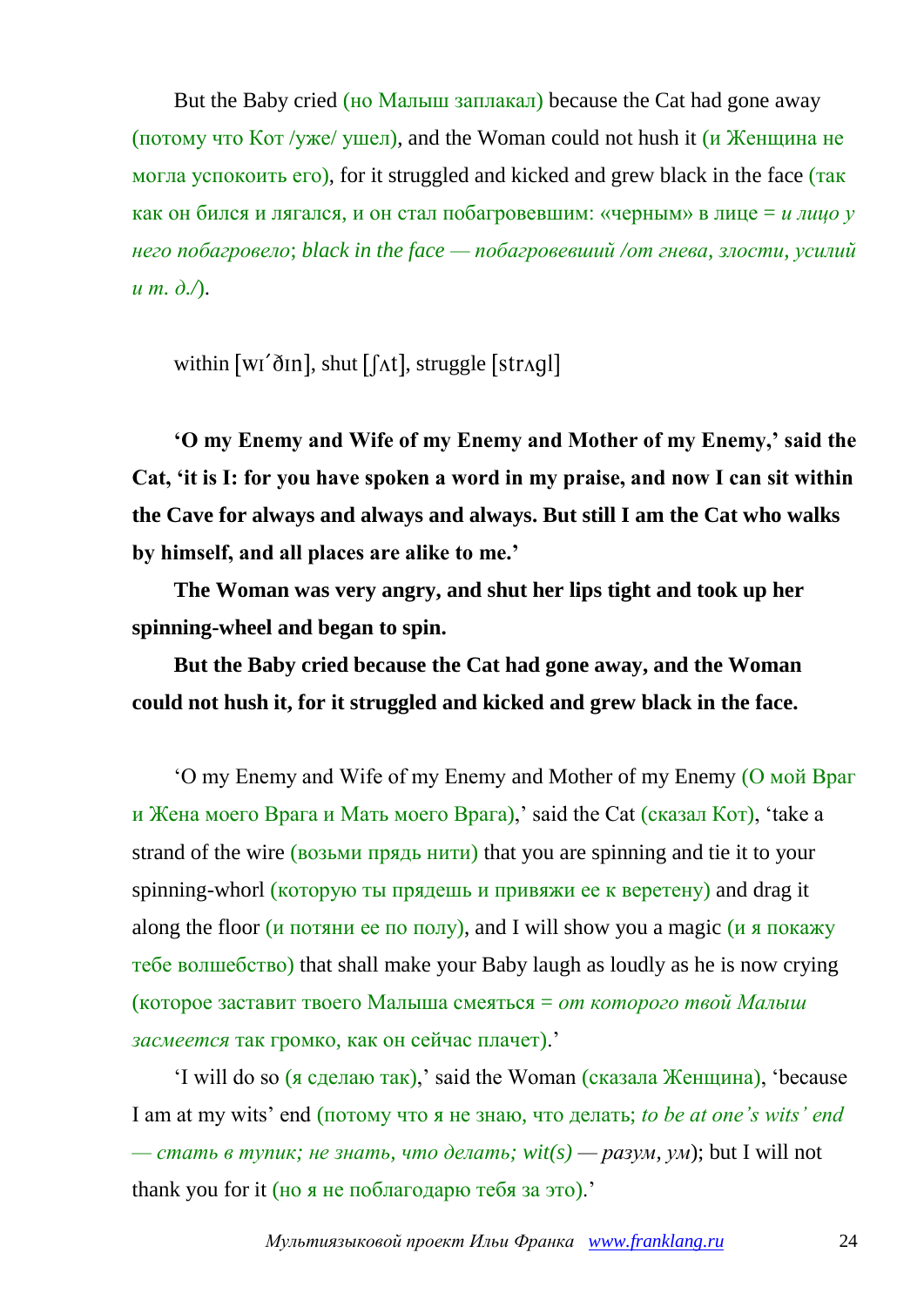whorl [wə:], loudly ['laudli], thank  $[\theta \text{ægk}]$ 

**'O my Enemy and Wife of my Enemy and Mother of my Enemy,' said the Cat, 'take a strand of the wire that you are spinning and tie it to your spinning-whorl and drag it along the floor, and I will show you a magic that shall make your Baby laugh as loudly as he is now crying.'**

**'I will do so,' said the Woman, 'because I am at my wits' end; but I will not thank you for it.'**

She tied the thread to the little clay spindle-whorl and drew it across the floor (она привязала нить к маленькому глиняному веретену и потянула его по полу), and the Cat ran after it and patted it with his paws and rolled head over heels (а Кот побежал за ним и похлопал по нему своими лапками и перекатился кубарем; *to roll head over heels — кувыркаться в воздухе, делать сальто, лететь кубарем*), and tossed it backward over his shoulder (и подбросил его назад через плечо) and chased it between his hind-legs (и загнал = *пропустил* его между задних ног) and pretended to lose it (и притворился, что потерял его), and pounced down upon it again (и снова набросился на него), till the Baby laughed as loudly as it had been crying (пока Малыш /не/ засмеялся так громко, как он /до этого/ плакал), and scrambled after the Cat (и /не/ пополз за Котом) and frolicked all over the Cave (и не резвился по всей Пещере) till it grew tired and settled down to sleep with the Cat in its arms (пока /он/ /не/ устал и /не/ устроился спать с Котом в объятиях; *to settle down — успокаиваться, угомониться*).

thread  $[0 \text{red}]$ , shoulder  $[0 \text{ red}]$ , pounce  $[$  pauns $]$ 

# **She tied the thread to the little clay spindle-whorl and drew it across the floor, and the Cat ran after it and patted it with his paws and rolled head over**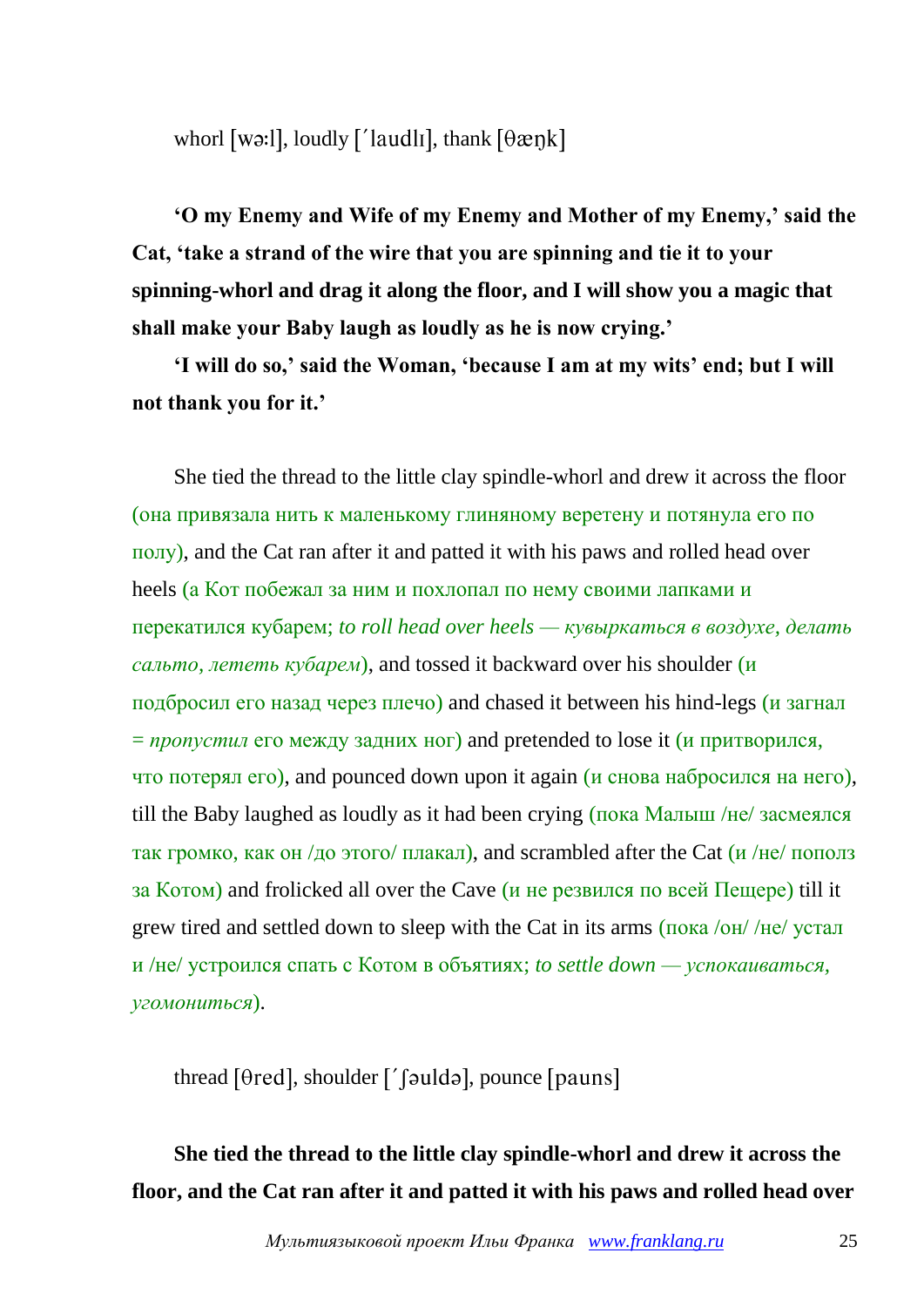**heels, and tossed it backward over his shoulder and chased it between his hind-legs and pretended to lose it, and pounced down upon it again, till the Baby laughed as loudly as it had been crying, and scrambled after the Cat and frolicked all over the Cave till it grew tired and settled down to sleep with the Cat in its arms.**

'Now,' said the Cat (теперь, — сказал Кот), 'I will sing the Baby a song that shall keep him asleep for an hour (я спою Малышу песню, которая усыпит: «сохранит его спящим» на час).' And he began to purr (и он начал мурлыкать), loud and low, low and loud (громко и тихо = *то громко, то тихо*, то громко, то тихо), till the Baby fell fast asleep (пока Малыш /не/ заснул крепко; *to fall fast asleep — крепко заснуть*). The Woman smiled as she looked down upon the two of them and said (Женщина улыбнулась, глядя сверху вниз на них обоих, и сказала), 'That was wonderfully done (это было сделано замечательно). No question but you are very clever, O Cat (несомненно  $/$ но  $/$ ты очень умен = одно только можно сказать — ты очень умен, О Кот; *no question — без сомнения, несомненно*).'

That very minute and second, Best Beloved (в ту же самую минуту и секунду, Самые Любименькие), the smoke of the fire at the back of the Cave came down in clouds from the roof (дым от огня в задней части Пещеры спустился клубами с потолка; *roof — крыша, кровля, потолок*) *— puff!*  because it remembered the bargain she had made with the Cat (/с шипением/ пуфф-ф! — потому что он вспомнил сделку, которую она заключила с Котом; *puff — звук, издаваемый при выдохе или выпуске воздуха, пара и т. п.; пыхтение, шипение и т. п.*), and when it had cleared away (и когда он =  $\partial$ ым  $p_{\text{accessICA}}$ ) — lo and behold (смотрите и слушайте)! — the Cat was sitting quite comfy close to the fire (Кот сидел очень уютно возле очага).

hour  $[auə]$ , purr  $[pə:]$ , clear  $[k]$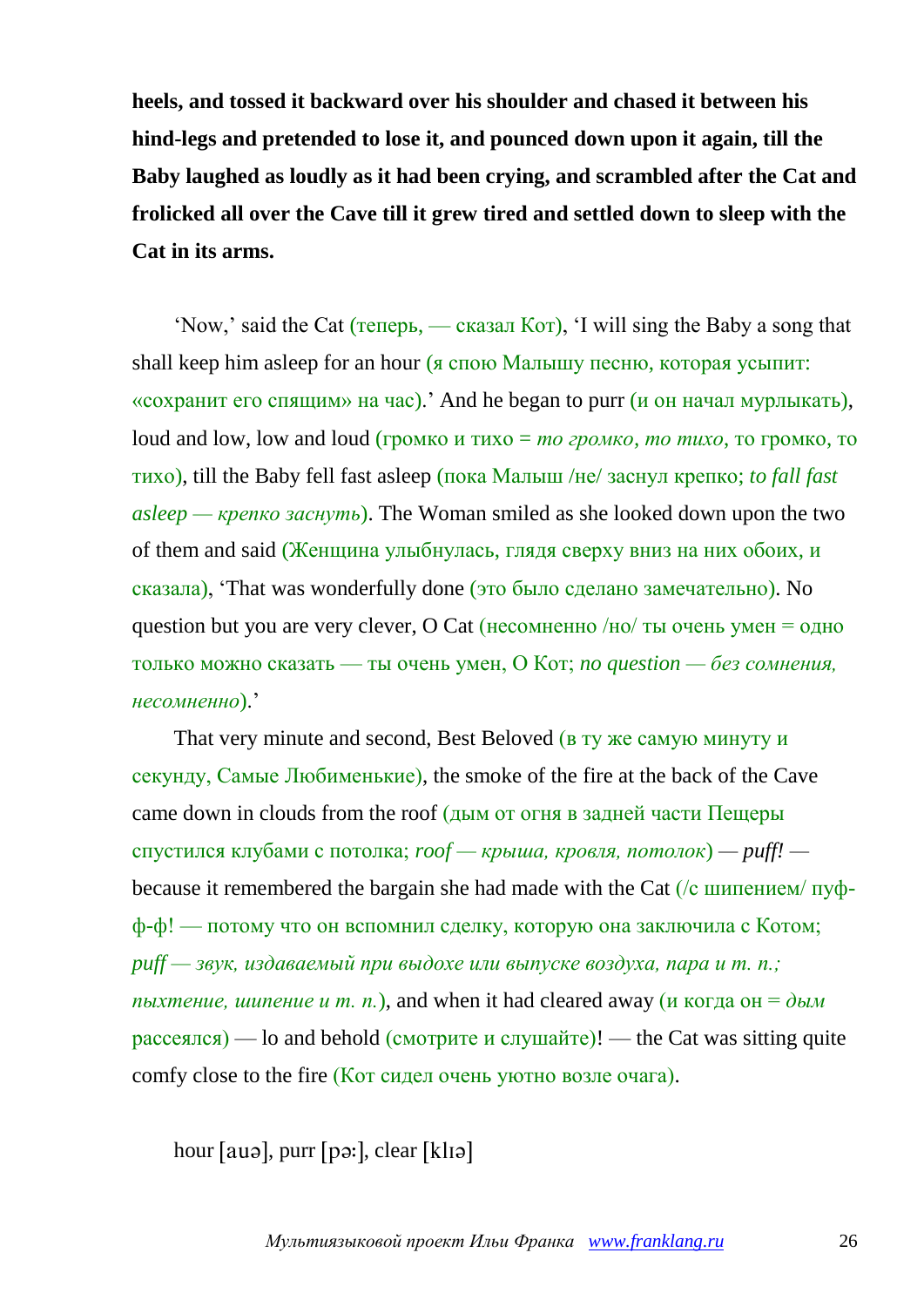**'Now,' said the Cat, 'I will sing the Baby a song that shall keep him asleep for an hour.' And he began to purr, loud and low, low and loud, till the Baby fell fast asleep. The Woman smiled as she looked down upon the two of them and said, 'That was wonderfully done. No question but you are very clever, O Cat.'**

**That very minute and second, Best Beloved, the smoke of the fire at the back of the Cave came down in clouds from the roof** *— puff! —* **because it remembered the bargain she had made with the Cat, and when it had cleared away — lo and behold! — the Cat was sitting quite comfy close to the fire.**

'O my Enemy and Wife of my Enemy and Mother of my Enemy (О мой Враг и Жена моего Врага и Мать моего Врага),' said the Cat (сказал Кот), 'it is I, for you have spoken a second word in my praise  $(3T_0 \times 10^{-10})$  TH CKasana второе слово похвалы в мой адрес), and now I can sit by the warm fire at the back of the Cave for always and always and always (и я теперь могу сидеть у теплого огня в задней части Пещеры всегда и во веки веков). But still I am the Cat who walks by himself (но, тем не менее, я Кот, который гуляет сам по себе), and all places are alike to me (и все места одинаковы для меня).'

mother  $\lceil \n{'}m \Delta \delta \rho \rceil$ , fire  $\lceil \n{'}\n{~f} \rangle$  faral, himself  $\lceil \n{~h} \rceil$ 

**'O my Enemy and Wife of my Enemy and Mother of my Enemy,' said the Cat, 'it is I, for you have spoken a second word in my praise, and now I can sit by the warm fire at the back of the Cave for always and always and always. But still I am the Cat who walks by himself, and all places are alike to me.'**

Then the Woman was very very angry (тогда Женщина очень-очень рассердилась), and let down her hair and put more wood on the fire  $(\mu)$ распустила свои волосы, и добавила дров в огонь) and brought out the broad blade-bone of the shoulder of mutton and began to make a Magic (и вытащила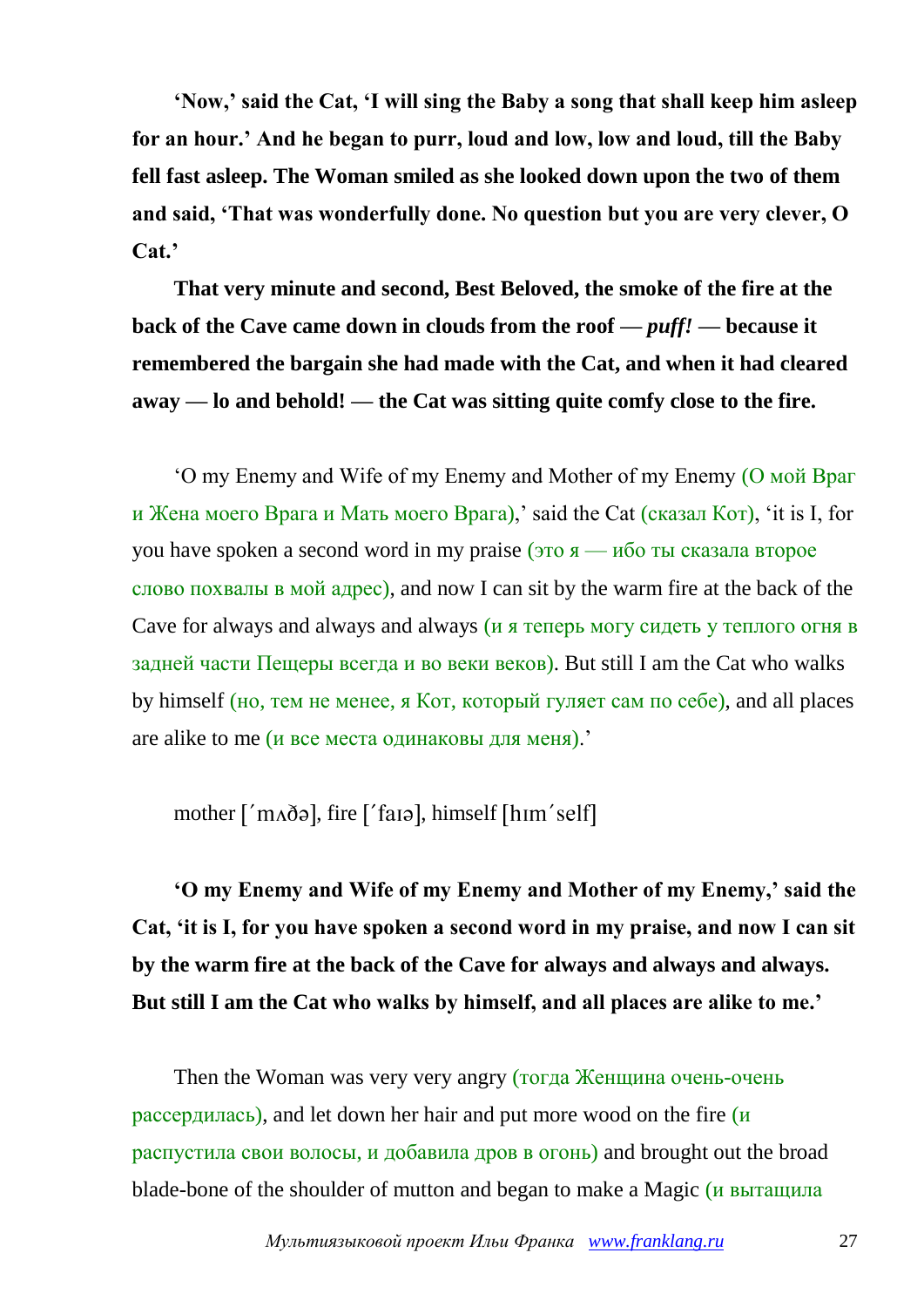широкую лопатку = *лопаточную кость* из плеча барана, и начала творить Волшебство; *to bring out — вытащить*) that should prevent her from saying a third word in praise of the Cat (которое должно было не дать ей сказать третье слово похвалы в адрес Кота). It was not a Singing Magic, Best Beloved (это было не Волшебство с Пением, Самые Любименькие), it was a Still Magic (это было Безмолвное Волшебство); and by and by the Cave grew so still (и вскоре в Пещере стало так тихо) that a little wee-wee mouse crept out of a corner and ran across the floor (что малюсенькая-малюсенькая мышка выползла из одного угла и побежала по полу; *to creep out — выползать*).

prevent [prɪ'vent], third  $[\theta \cdot d]$ , corner ['ko:nə]

**Then the Woman was very very angry, and let down her hair and put more wood on the fire and brought out the broad blade-bone of the shoulder of mutton and began to make a Magic that should prevent her from saying a third word in praise of the Cat. It was not a Singing Magic, Best Beloved, it was a Still Magic; and by and by the Cave grew so still that a little wee-wee mouse crept out of a corner and ran across the floor.**

'O my Enemy and Wife of my Enemy and Mother of my Enemy (О мой Враг и Жена моего Врага и Мать моего Врага),' said the Cat (сказал Кот), 'is that little mouse part of your magic (эта маленькая мышка — часть твоего волшебства)?'

'Ouh! Chee! No indeed (ай! ой! нет, в самом деле)!' said the Woman (сказала Женщина), and she dropped the blade-bone and jumped upon the footstool in front of the fire (и она уронила лопатку и запрыгнула на скамеечку для ног<sup>1</sup> перед очагом) and braided up her hair very quick for fear that the mouse should run up it (и очень быстро подобрала свои волосы из опасения, что мышка заберется вверх по ним).

1

 $1$  Видите, первобытные и дикие, а скамеечки для ног перед почти «камином» держат!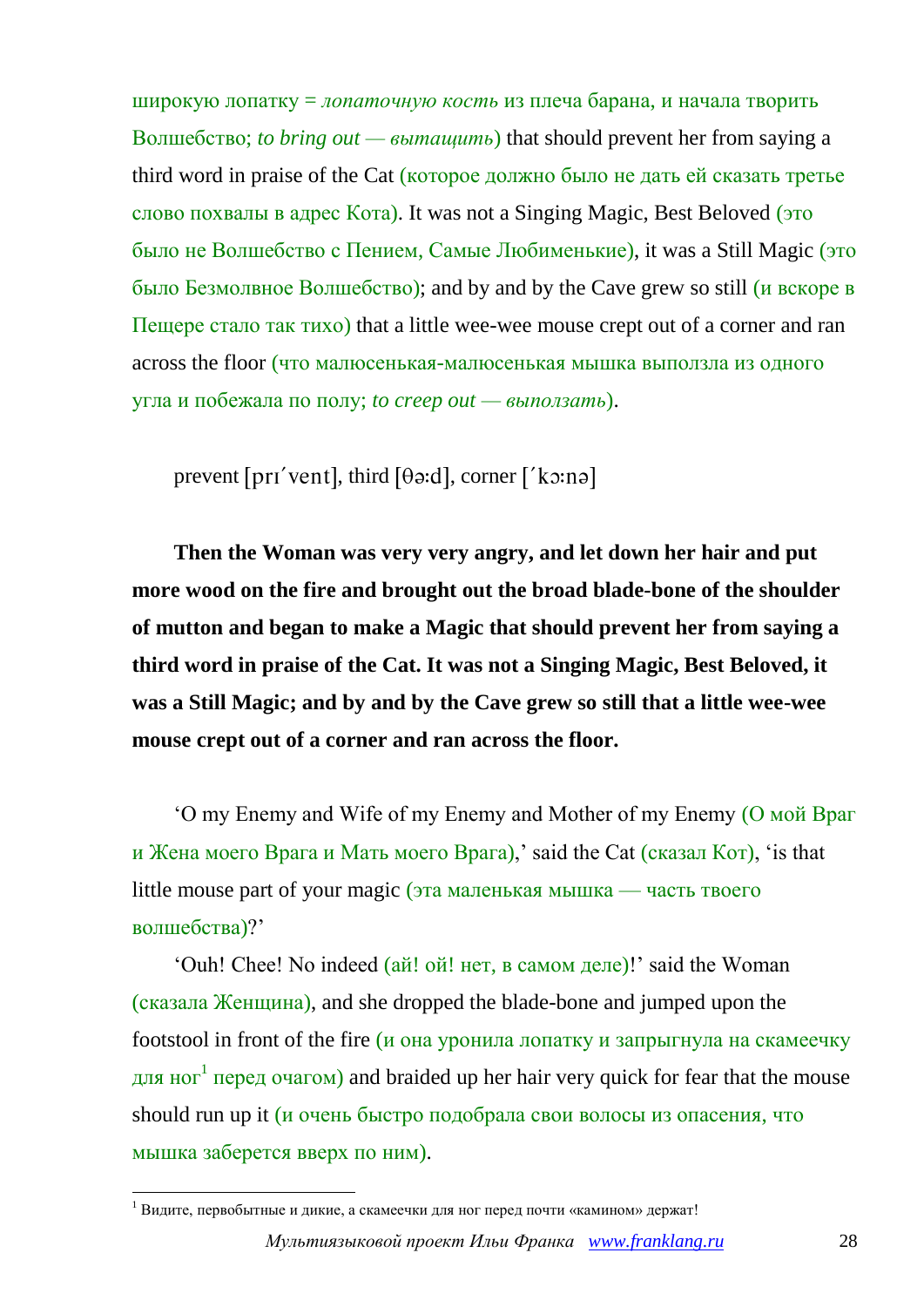$'Ah$ ,' said the Cat, watching  $(a, \text{---} c$ казал Кот, наблюдая /за этим/), 'then the mouse will do me no harm if I eat it (тогда мышка не принесет мне вреда, если я ее съем)?'

'No,' said the Woman (нет, — сказала Женщина), braiding up her hair (заплетая волосы), 'eat it quickly and I will ever be grateful to you (съешь ее быстро, и я буду очень благодарна тебе).

mouse [maus], fear [fɪə], grateful ['qreitful]

**'O my Enemy and Wife of my Enemy and Mother of my Enemy,' said the Cat, 'is that little mouse part of your magic?'**

**'Ouh! Chee! No indeed!' said the Woman, and she dropped the bladebone and jumped upon the footstool in front of the fire and braided up her hair very quick for fear that the mouse should run up it.**

**'Ah,' said the Cat, watching, 'then the mouse will do me no harm if I eat it?'** 

**'No,' said the Woman, braiding up her hair, 'eat it quickly and I will ever be grateful to you.**

Cat made one jump and caught the little mouse (Кот сделал один прыжок и поймал маленькую мышку), and the Woman said (а Женщина сказала), 'A hundred thanks (сто = *тысяча* благодарностей). Even the First Friend is not quick enough to catch little mice (даже Первый Друг недостаточно скор, чтобы ловить маленьких мышей) as you have done (как сделал ты). You must be very wise (ты, наверное, очень мудрый).'

That very moment and second (в ту же самую минуту и секунду), O Best Beloved (О Самые Любименькие), the Milk-pot that stood by the fire cracked in two pieces (Молочный горшок, который стоял у огня, раскололся на два куска  $= \mu a \partial \theta$ ee) — *ffft!* — because it remembered the bargain she had made with the Cat (хрусь! — потому что он вспомнил сделку, которую она заключила с Котом),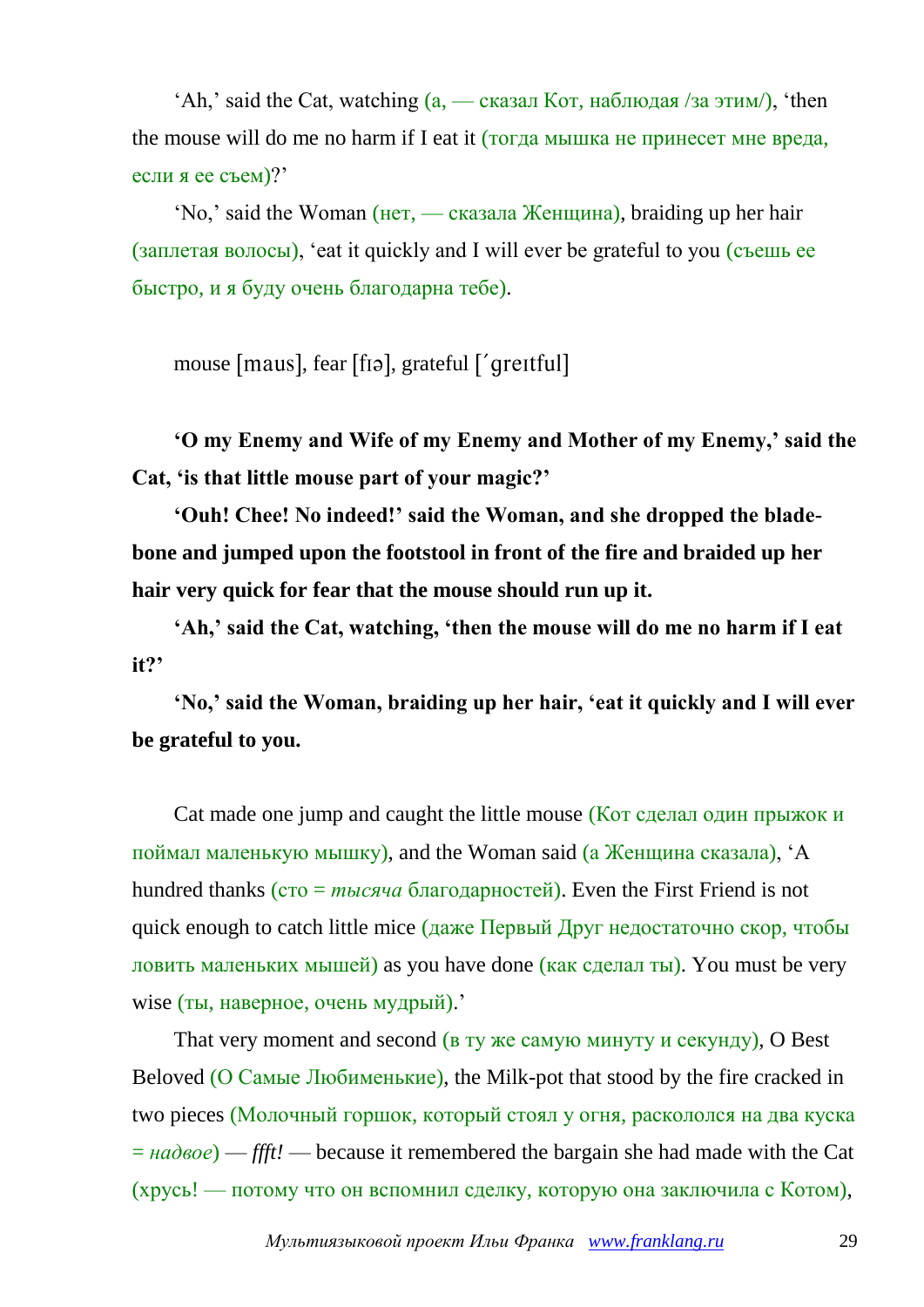and when the Woman jumped down from the footstool (и когда Женщина спрыгнула со скамеечки для ног) — lo and behold (смотрите и слушайте)! the Cat was lapping up the warm white milk (Кот лакал теплое белое молоко) that lay in one of the broken pieces (которое лежало =  $\delta_{b}$  *в* одном из расколовшихся кусков; *to lie — лежать*).

hundred ['hʌndrəd], piece [pi:s], broken [brəukən]

**Cat made one jump and caught the little mouse, and the Woman said, 'A hundred thanks. Even the First Friend is not quick enough to catch little mice as you have done. You must be very wise.'**

**That very moment and second, O Best Beloved, the Milk-pot that stood by the fire cracked in two pieces —** *ffft!* **— because it remembered the bargain she had made with the Cat, and when the Woman jumped down from the footstool — lo and behold! — the Cat was lapping up the warm white milk that lay in one of the broken pieces.**

'O my Enemy and Wife of my Enemy and Mother of my Enemy (О мой Враг и Жена моего Врага и Мать моего Врага),' said the Cat (сказал Кот), 'it is I; for you have spoken three words in my praise (это  $\alpha$  — ибо ты сказала три слова похвалы в мой адрес), and now I can drink the warm white milk three times a day for always and always and always (и теперь я могу пить теплое белое молоко три раза в день всегда и во веки веков). But *still* I am the Cat who walks by himself (но, тем не менее, я Кот, который гуляет сам по себе), and all places are alike to me (и все места одинаковы для меня).'

Then the Woman laughed and set the Cat a bowl of the warm white milk and said (тогда Женщина засмеялась, и поставила Коту миску теплого белого молока, и сказала), 'O Cat, you are as clever as a man (О Кот, ты умный, как человек), but remember that your bargain was not made with the Man or the Dog (но помни, что твоя сделка не была заключена с Человеком и Псом), and I do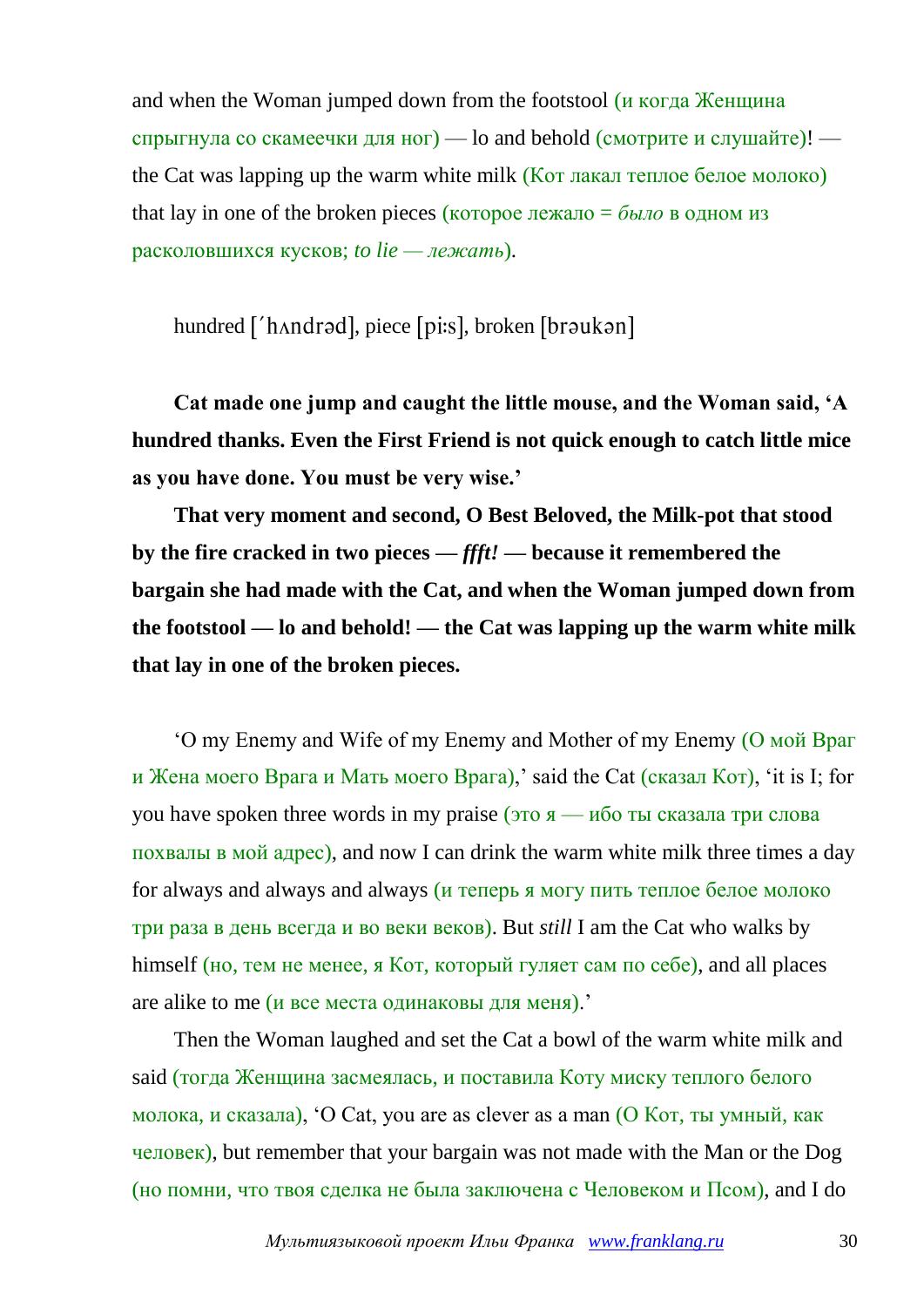not know what they will do when they come home (а я не знаю, что они сделают, когда они придут домой).'

bowl [bəul], remember [rɪ'membə], know [nəu]

**'O my Enemy and Wife of my Enemy and Mother of my Enemy,' said the Cat, 'it is I; for you have spoken three words in my praise, and now I can drink the warm white milk three times a day for always and always and always. But** *still* **I am the Cat who walks by himself, and all places are alike to me.'**

**Then the Woman laughed and set the Cat a bowl of the warm white milk and said, 'O Cat, you are as clever as a man, but remember that your bargain was not made with the Man or the Dog, and I do not know what they will do when they come home.'**

'What is that to me (что мне до того)?' said the Cat (сказал Кот). 'If I have my place in the Cave by the fire and my warm white milk three times a day (если у меня будет мое место в Пещере у огня и мое теплое белое молоко три раза в день) I do not care what the Man or the Dog can do (мне все равно, что могут сделать = *сделают* Человек или Пес).'

place [pleɪs], cave [keɪv], day [deɪ]

**'What is that to me?' said the Cat. 'If I have my place in the Cave by the fire and my warm white milk three times a day I do not care what the Man or the Dog can do.'**

That evening when the Man and the Dog came into the Cave (**B** TOT Beyep, когда Человек и Пес вошли в Пещеру), the Woman told them all the story of the bargain (Женщина рассказал им всю историю о сделке) while the Cat sat by the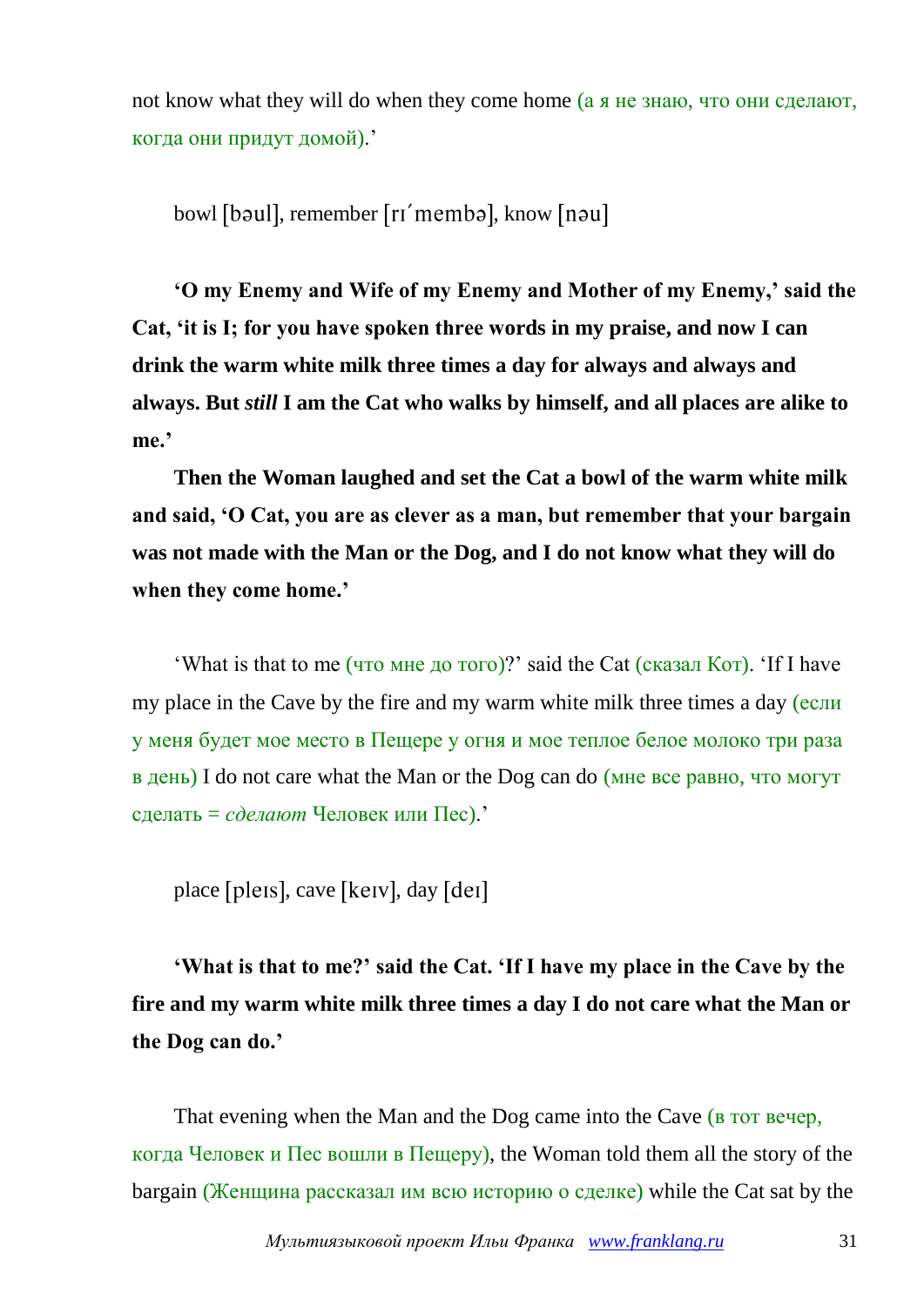fire and smiled (в то время как Кот сидел у огня и улыбался). Then the Man said (тогда Человек сказал), 'Yes, but he has not made a bargain with *me* or with all proper Men after me (да, но он не заключил сделку со мной и со всеми настоящими Мужчинами /которые будут/ после меня).' Then he took off his two leather boots and he took up his little stone axe (затем он снял два кожаных сапога и /он/ подхватил свой маленький каменный топорик) (that makes three (это получается три)) and he fetched a piece of wood and a hatchet (и он принес палку и большой нож) (that is five altogether (/это/ всего получается пять)), and he set them out in a row and he said (*и выставил их в ряд и /он/ сказал*). 'Now we will make *our* bargain (теперь мы заключим наше соглашение). If you do not catch mice (если ты не будешь ловить мышей) when you are in the Cave for always and always and always (когда ты будешь в Пещере всегда и во веки веков), I will throw these five things at you (я буду бросать эти пять предметов в тебя) whenever I see you (когда бы я тебя ни увидел), and so shall all proper Men do after me (и так будут делать все настоящие Мужчины после меня).'

care [ $k\epsilon \partial$ ], axe [ $\alpha$ ks], hatchet [' $h$ æt[It]

**That evening when the Man and the Dog came into the Cave, the Woman told them all the story of the bargain while the Cat sat by the fire and smiled. Then the Man said, 'Yes, but he has not made a bargain with** *me* **or with all proper Men after me.' Then he took off his two leather boots and he took up his little stone axe (that makes three) and he fetched a piece of wood and a hatchet (that is five altogether), and he set them out in a row and he said, 'Now we will make** *our* **bargain. If you do not catch mice when you are in the Cave for always and always and always, I will throw these five things at you whenever I see you, and so shall all proper Men do after me.'**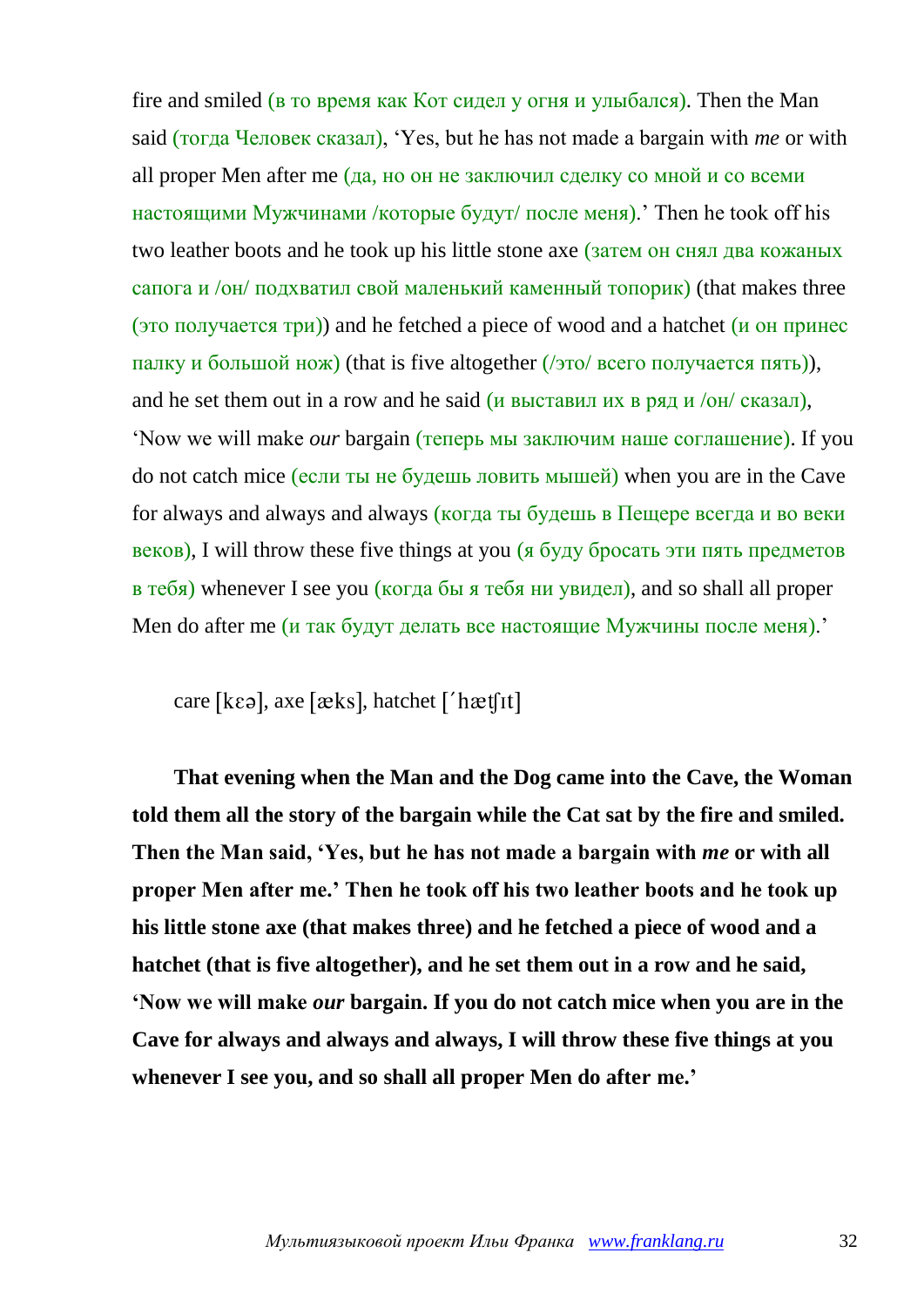'Ah,' said the Woman, listening (ах, — сказала Женщина, слушая), 'this is a very clever Cat (это очень умный Кот), but he is not so clever as my Man (но он не такой умный, как мой Муж).'

The Cat counted the five things (Кот посчитал пять предметов) (and they looked very knobby (а они казались очень шишковатыми<sup>1</sup> = *угрожающими*) and he said ( $\mu$  он сказал), 'I will catch mice (я буду ловить мышей) when I am in the Cave for always and always and always (когда я буду в Пещере всегда и во веки веков); but *still* I am the Cat who walks by himself (но тем не менее я Кот, который гуляет сам по себе), and all places are alike to me (и все места одинаковы для меня).'

count [kaunt], knobby ['nobi], catch [kætf]

**'Ah,' said the Woman, listening, 'this is a very clever Cat, but he is not so clever as my Man.'**

**The Cat counted the five things (and they looked very knobby) and he said, 'I will catch mice when I am in the Cave for always and always and always; but** *still* **I am the Cat who walks by himself, and all places are alike to me.'**

'Not when I am near (не /тогда/, когда я рядом),' said the Man (сказал Человек). 'If you had not said that last (если бы ты не сказал это в конце) I would have put all these things away for always and always and always (я бы убрал все эти предметы навсегда и во веки веков); but I am now going to throw my two boots and my little stone axe (но теперь я буду бросать мои два сапога и мой маленький каменный топорик) (that makes three (это получается три)) at you whenever I meet you (по тебе, когда бы я ни встретил тебя). And so shall all proper Men do after me (и так будут поступать все настоящие Мужчины после меня)!'

1

 $1$  Можно и так: шишко-несущими, синяко-насаждающими, страхо-гнетущими.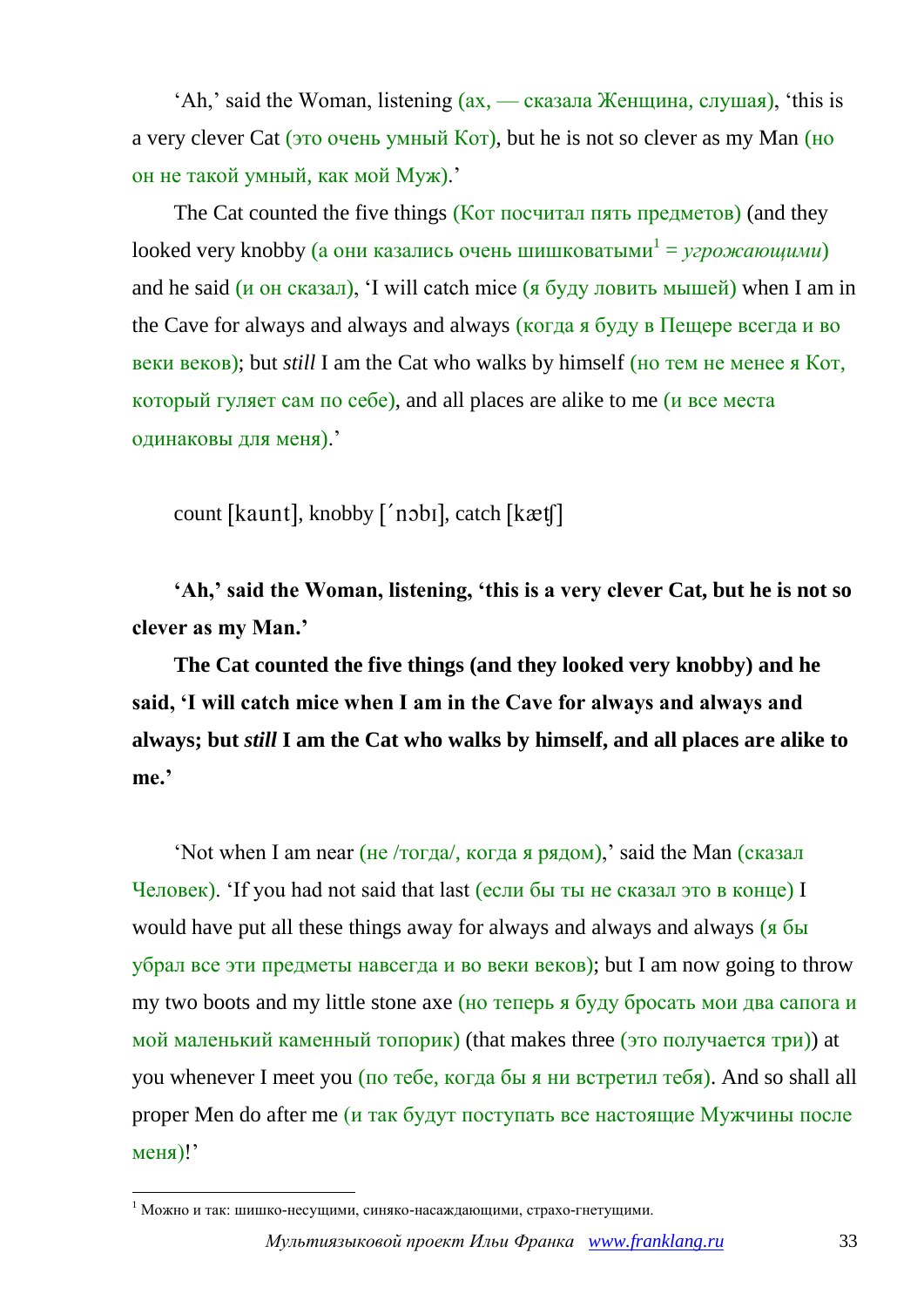near [n1ə], throw [ $\theta$ rəu], boot [bu:t]

**'Not when I am near,' said the Man. 'If you had not said that last I would have put all these things away for always and always and always; but I am now going to throw my two boots and my little stone axe (that makes three) at you whenever I meet you. And so shall all proper Men do after me!'**

Then the Dog said (затем Пес сказал), 'Wait a minute (подождите минутку). He has not made a bargain with *me* or with all proper Dogs after me (он не заключил сделку со мной и всеми настоящими Псами после меня).' And he showed his teeth and said ( $\mu$  on показал свои зубы и сказал), If you are not kind to the Baby (если ты не будешь добр по отношению к Малышу) while I am in the Cave for always and always and always (пока я в Пещере, всегда и во веки веков), I will hunt you till I catch you (я буду гоняться за тобой, пока не поймаю), and when I catch you I will bite you (а когда я поймаю тебя, я буду тебя кусать). And so shall all proper Dogs do after me (и так будут поступать все настоящие Псы после меня).'

'Ah,' said the Woman, listening (ах, — сказала Женщина, слушая), 'this is a very clever Cat (это очень умный Кот), but he is not so clever as the Dog (но он не такой умный, как Пес).'

teeth  $[ti:\theta]$ , kind [kaind], bite [bait]

**Then the Dog said, 'Wait a minute. He has not made a bargain with** *me* **or with all proper Dogs after me.' And he showed his teeth and said, 'If you are not kind to the Baby while I am in the Cave for always and always and always, I will hunt you till I catch you, and when I catch you I will bite you. And so shall all proper Dogs do after me.'**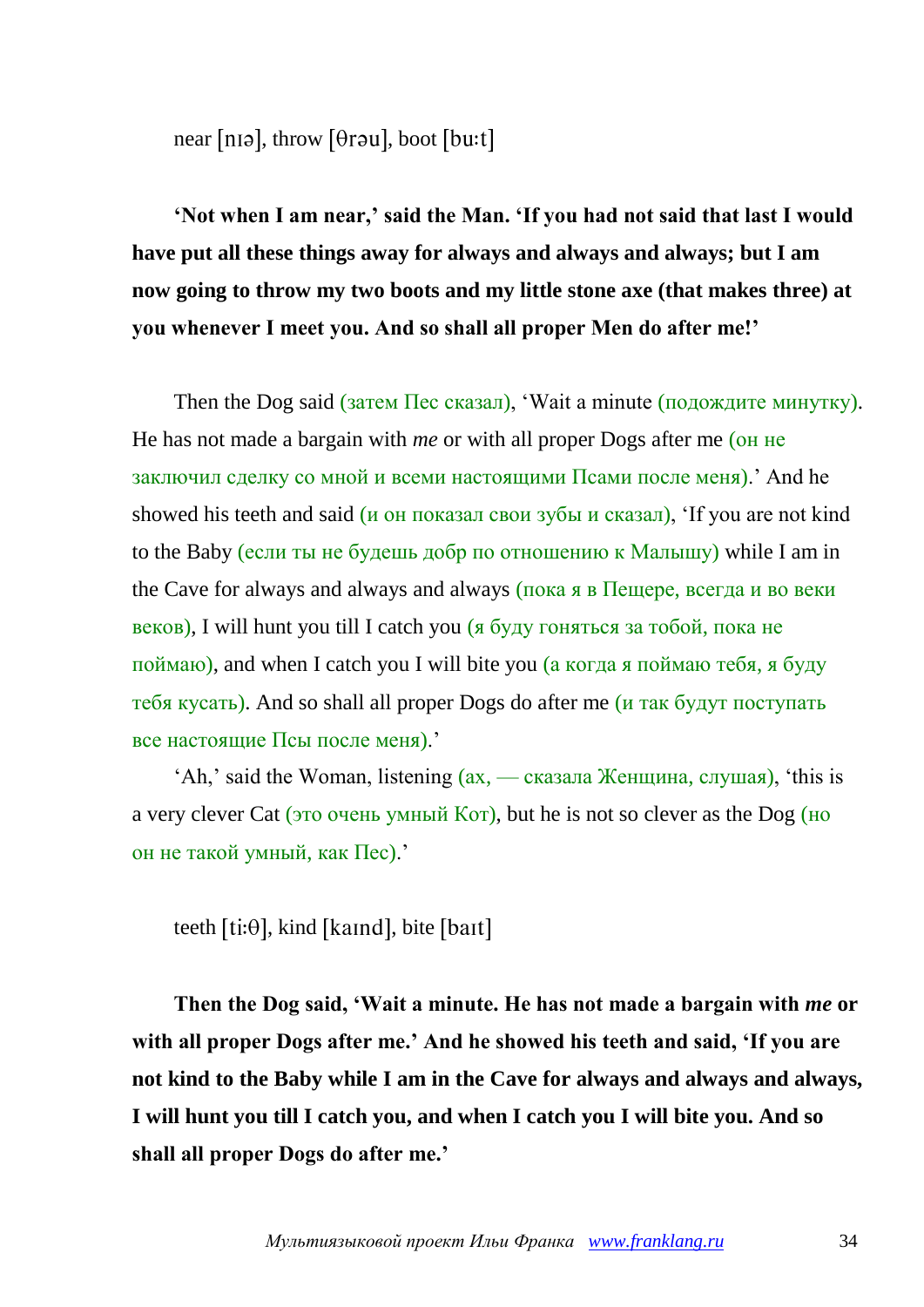## **'Ah,' said the Woman, listening, 'this is a very clever Cat, but he is not so clever as the Dog.'**

Cat counted the Dog's teeth (Кот посчитал зуба  $\Pi$ ca) (and they looked very pointed (а они выглядели очень острыми)) and he said  $(U/(OH)/CH)$  (казал), 'I will be kind to the Baby (я буду добр с Малышом) while I am in the Cave (пока я в Пещере), as long as he does not pull my tail too hard (покуда он не будет дергать меня слишком сильно за хвост), for always and always and always (всегда и во веки веков). But *still* I am the Cat, that walks by himself (но тем не менее я Кот, который гуляет сам по себе), and all places are alike to me (и все места одинаковы для меня).'

'Not when I am near (не /тогда/, когда я рядом),' said the Dog (сказал Пес). 'If you had not said that last (если бы ты не сказал этого в конце) I would have shut my mouth for always and always and always (я бы закрыл мою пасть навсегда и во веки веков); but now I am going to hunt you up a tree whenever I meet you (но теперь я буду загонять тебя на дерево, когда бы я ни встретил тебя). And so shall all proper Dogs do after me (и так будут поступать все настоящие Псы после меня).'

tree [tri:], meet [mi:t], after  $\lceil$ '  $\alpha$ :ftə]

**Cat counted the Dog's teeth (and they looked very pointed) and he said, 'I will be kind to the Baby while I am in the Cave, as long as he does not pull my tail too hard, for always and always and always. But** *still* **I am the Cat, that walks by himself, and all places are alike to me.'**

**'Not when I am near,' said the Dog. 'If you had not said that last I would have shut my mouth for always and always and always; but now I am going to hunt you up a tree whenever I meet you. And so shall all proper Dogs do after me.'**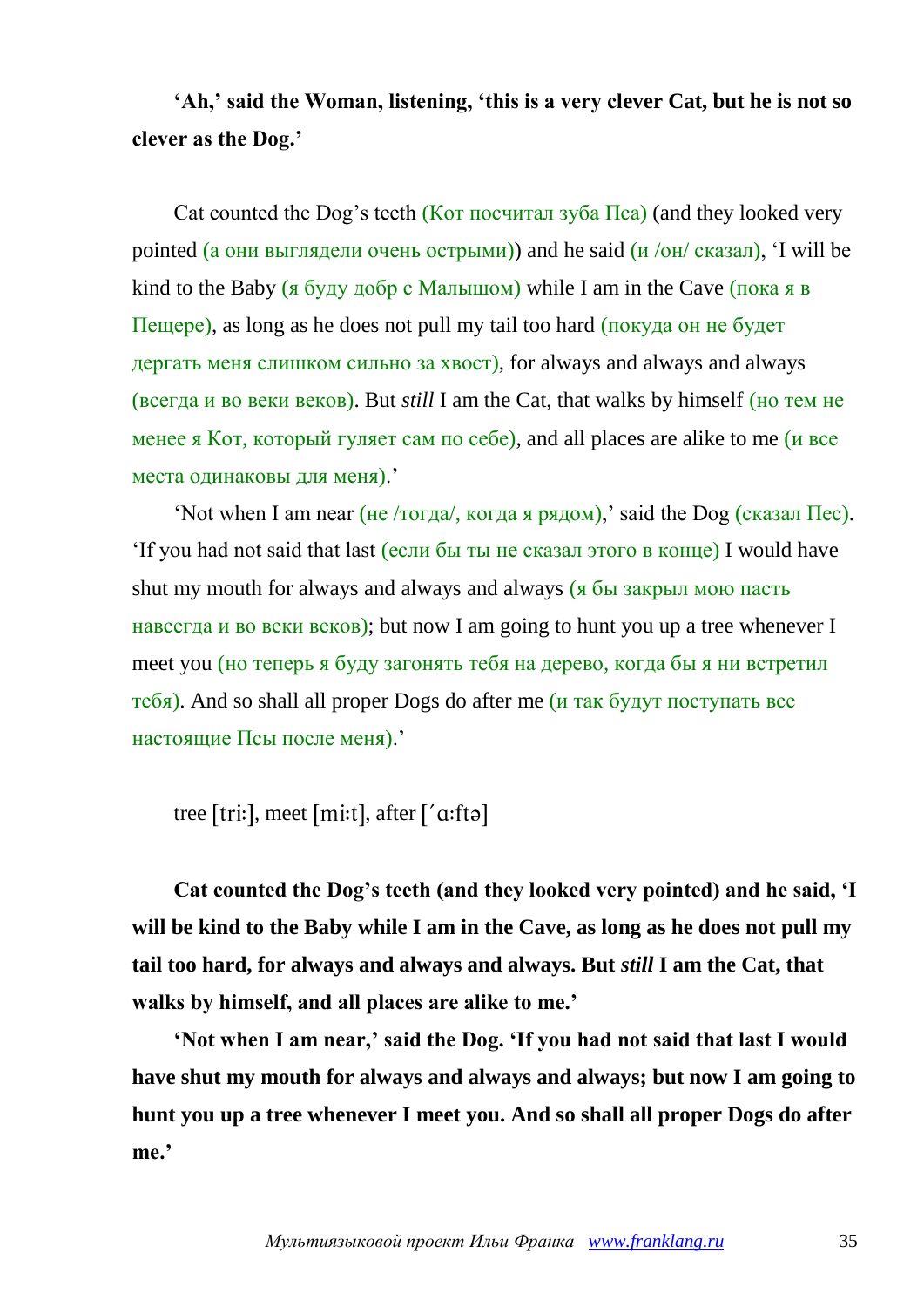Then the Man threw his two boots and his little stone axe (тогда Человек бросил свои два сапога и свой маленький каменный топорик) (that makes three (это получается три)) at the Cat (в Кота), and the Cat ran out of the Cave (а Кот выбежал из Пещеры) and the Dog chased him up a tree (и Пес загнал его на дерево); and from that day to this (и с того дня и поныне), Best Beloved (Самые Любименькие), three proper Men out of five will always throw things at a Cat whenever they meet him (трое настоящих Мужчин из пяти всегда бросают предметы в Кота, когда бы они его не встретили), and all proper Dogs will chase him up a tree (а все настоящие Псы загоняют его на дерево). But the Cat keeps his side of the bargain too (но Кот тоже выполняет свою часть сделки). He will kill mice (он убивает мышей) and he will be kind to Babies when he is in the house ( $\mu$  on добр к Детям, когда он в доме), just as long as they do not pull his tail too hard (покуда они не дергают его слишком сильно за хвост). But when he has done that (но когда он сделает это), and between times ( $\mu$  в промежутках), and when the moon gets up and night comes (и когда восходит луна, и наступает ночь), he is the Cat that walks by himself (он Кот, который гуляет сам по себе), and all places are alike to him (и все места одинаковы для него). Then he goes out to the Wet Wild Woods (тогда он выходит = *уходит из дома* в Дикие Дремучие Дебри) or up the Wet Wild Trees or on the Wet Wild Roofs (или влезает на Дикие Дремучие Деревья или на Дикие Дремучие Крыши), waving his wild tail and walking by his wild lone (помахивая хвостом и гуляя в своем диком одиночестве).

chase  $[$ t $[$ e $[$ s $],$  moon  $[$ mu $:$ n $],$  pull  $[$ pul $]$ 

**Then the Man threw his two boots and his little stone axe (that makes three) at the Cat, and the Cat ran out of the Cave and the Dog chased him up a tree; and from that day to this, Best Beloved, three proper Men out of five will always throw things at a Cat whenever they meet him, and all proper Dogs will chase him up a tree. But the Cat keeps his side of the bargain too.**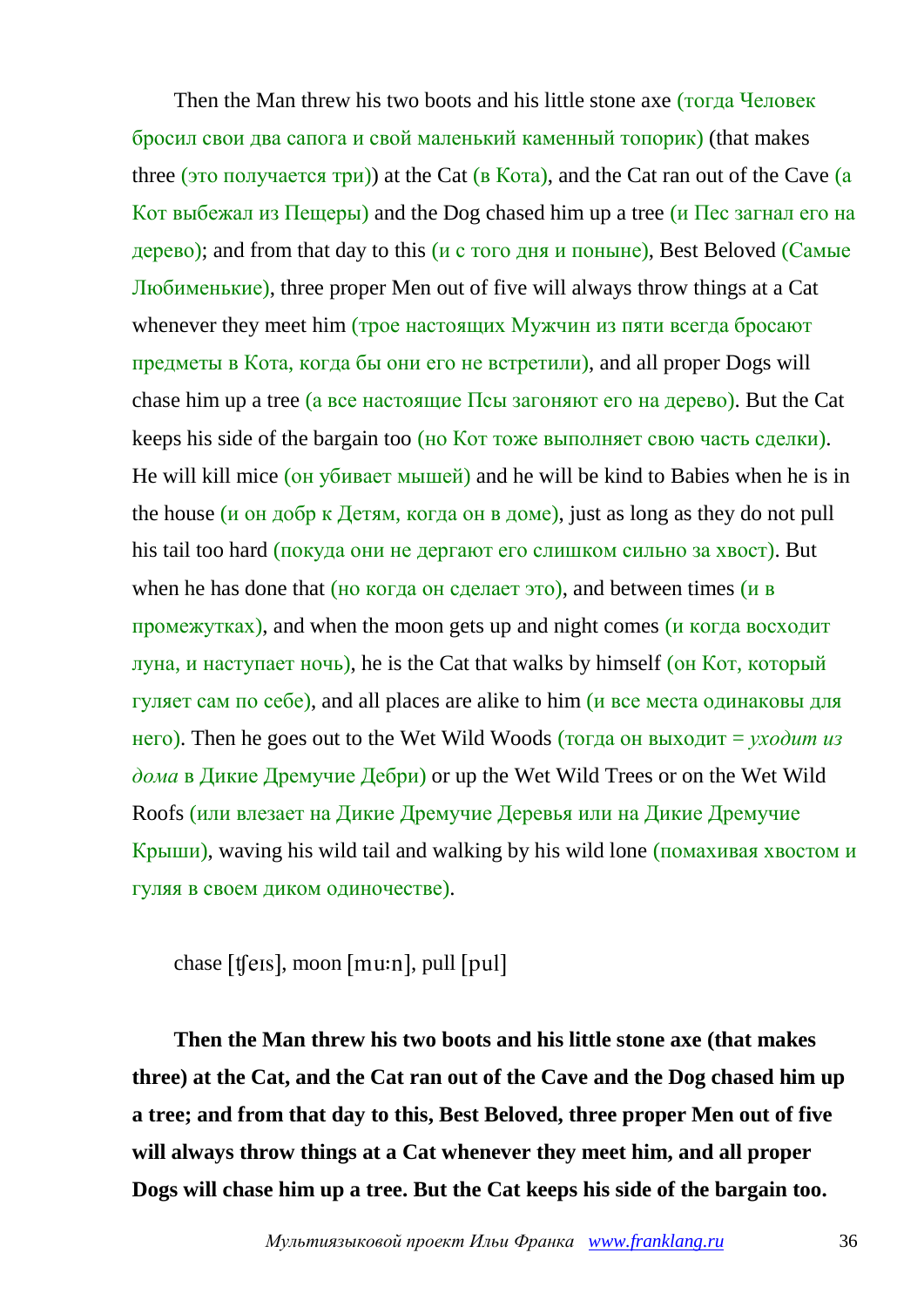**He will kill mice and he will be kind to Babies when he is in the house, just as long as they do not pull his tail too hard. But when he has done that, and between times, and when the moon gets up and night comes, he is the Cat that walks by himself, and all places are alike to him. Then he goes out to the Wet Wild Woods or up the Wet Wild Trees or on the Wet Wild Roofs, waving his wild tail and walking by his wild lone.**

Pussy can sit by the fire and sing (Киска может сидеть у огня и петь),

Pussy can climb a tree (Киска может взобраться на дерево),

Or play with a silly old cork and string (или играть с никчемной старой пробкой и бечевкой)

To 'muse herself, not me (чтобы развлечь себя, /но/ не меня; *to amuse*). But I like *Binkie* my dog, because (но я люблю Бинки, моего пса, потому что) He knows how to behave (он умеет себя хорошо вести: «он знает, как хорошо себя вести»);

So, *Binkie's* the same as the First friend was (поэтому Бинки — такой же, каким был Первый друг)

And I am the Man in the Cave (а я Человек / Мужчина в Пещере).

climb [klaim], amuse  $\lceil \rho'$  mju:z], behave  $\lceil \rho' \text{h} \rangle$ 

**Pussy can sit by the fire and sing, Pussy can climb a tree, Or play with a silly old cork and string To 'muse herself, not me. But I like** *Binkie* **my dog, because He knows how to behave; So,** *Binkie's* **the same as the First friend was And I am the Man in the Cave.**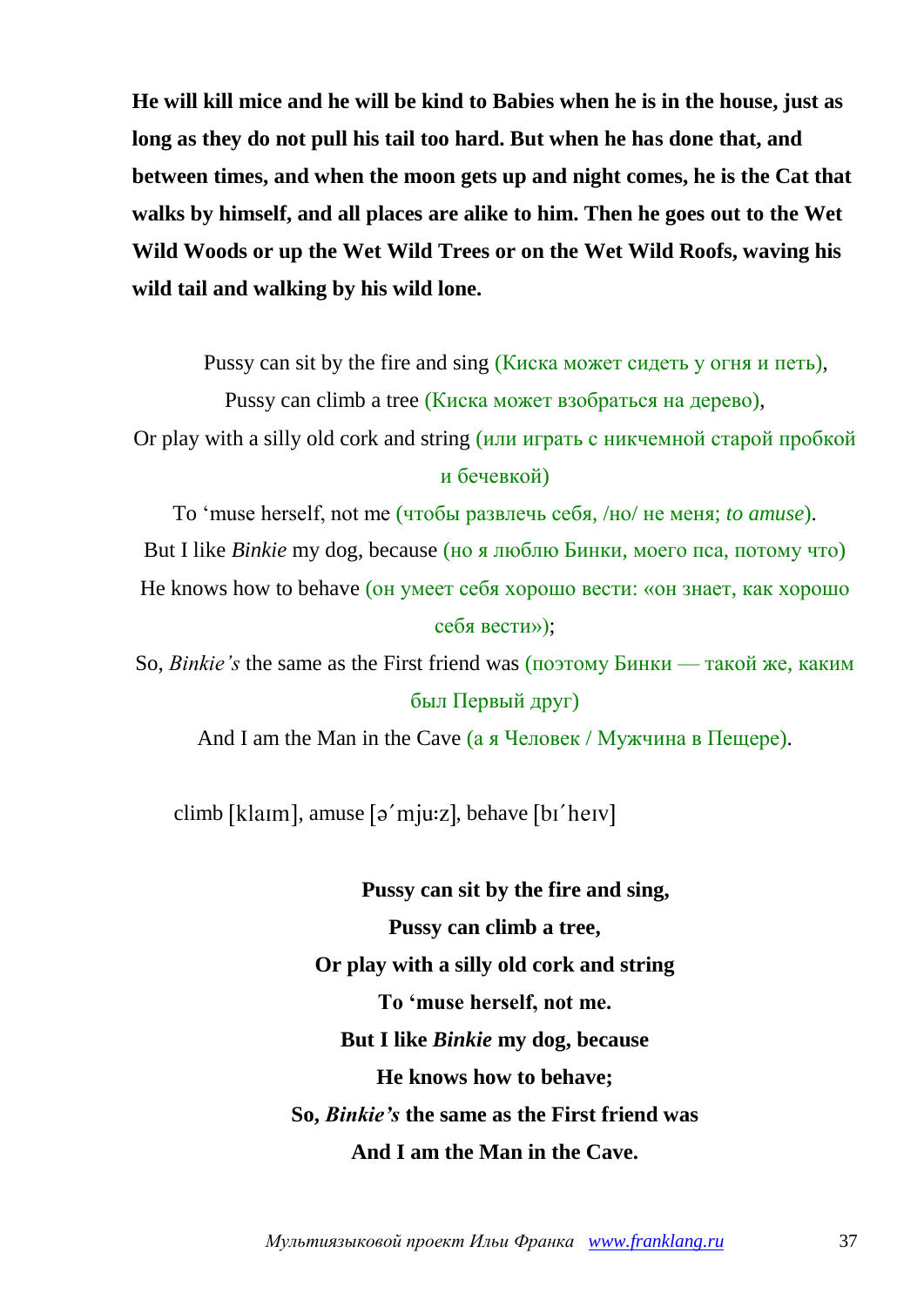Pussy will play man-Friday till (Киска будет играть Пятницу<sup>1</sup>, пока)

It's time to wet her paw  $//He/$  наступит пора, намочить /ee/ лапу)

And make her walk on the window-sill (*и пройтись: «сделать прогулку*» по

## подоконнику

(For the footprint Crusoe saw (ради следа, /который/ увидел Крузо); Then she fluffles her tail and mews (тогда она распушит свой хвост и мяучит<sup>2</sup>),

And scratches and won't attend (и царапается и /ничего/ не хочет слушать).

But *Binkie* will play whatever I choose (а Бинки будет играть в то, что бы я ни выбрал),

And he is my true First Friend (и он мой настоящий Первый Друг).

pussy  $\lceil \text{ 'pus1} \rceil$ , mew  $\lceil \text{m} \rceil$  choose  $\lceil \text{f} \rceil$ 

**Pussy will play man-Friday till It's time to wet her paw And make her walk on the window-sill (For the footprint Crusoe saw); Then she fluffles her tail and mews, And scratches and won't attend. But** *Binkie* **will play whatever I choose, And he is my true First Friend.**

Pussy will rub my knees with her head (Киска трется о мои колени своей головой)

Pretending she loves me hard (делая вид, /что/ она очень любит меня);

But the very minute I go to my bed (но в ту же минуту,  $/$ как $/$  я иду спать)

Pussy runs out in the yard (Киска выбегает во двор),

And there she stays till the morning-light (*и* там она остается до утреннего

1

 $1 B$  смысле компаньона Робинзона по затянувшимся каникулам на необитаемом острове.

 $^{2}$  Именно мяучит — в смысле вредно, противно и скандально.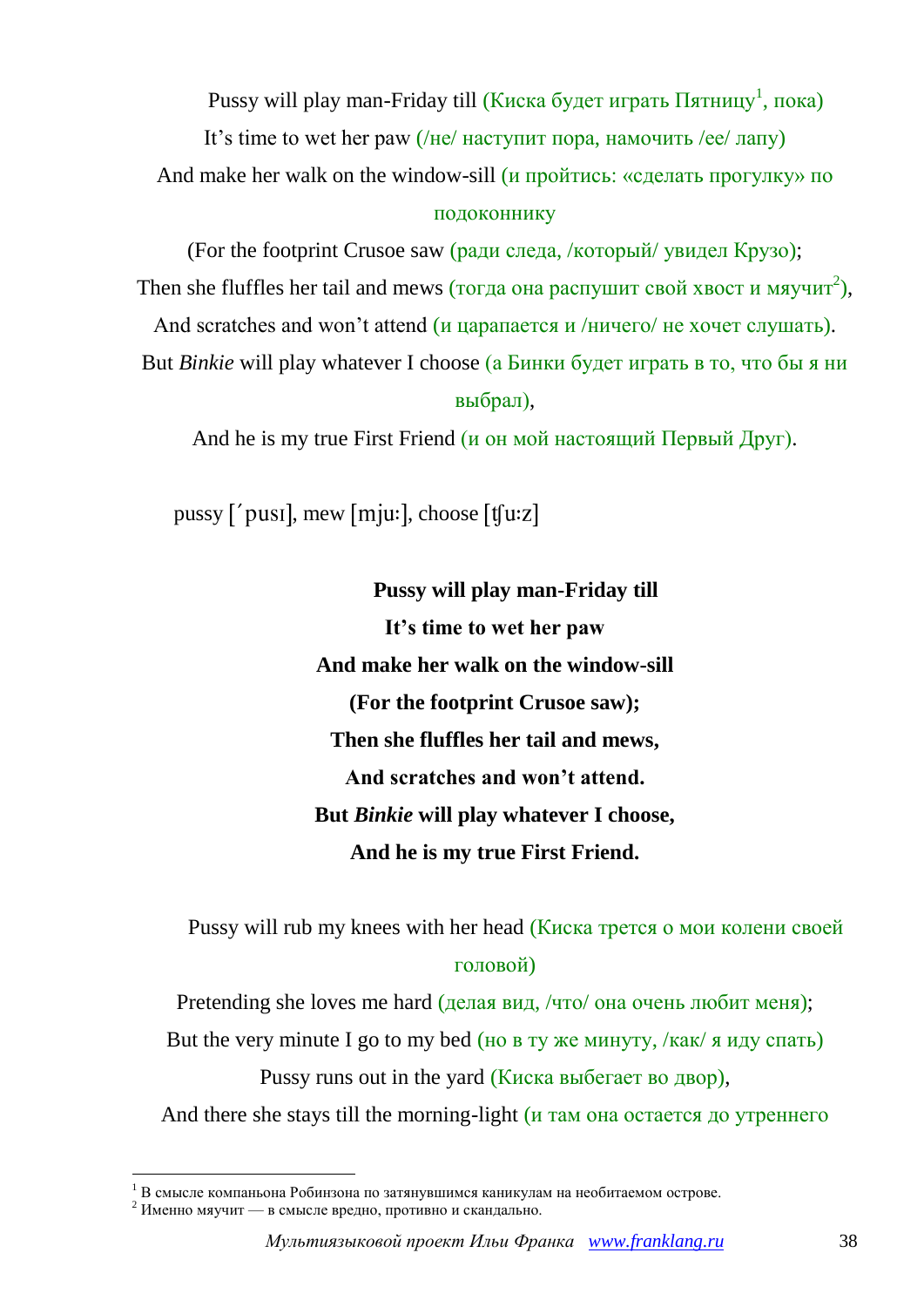So I know it is only pretend (поэтому я знаю, /что/ это лишь притворство); But *Binkie,* he snores at my feet all night (а Бинки /он/ спит у моих ног всю ночь;

света);

```
to snore — спать, храпеть),
```
And he is my Firstest Friend (и он мой Первейший Друг)!

yard [jɑ:d], snore [sno:], feet [fi:t]

**Pussy will rub my knees with her head Pretending she loves me hard; But the very minute I go to my bed Pussy runs out in the yard, And there she stays till the morning-light; So I know it is only pretend; But** *Binkie,* **he snores at my feet all night, And he is my Firstest Friend!**

Киска может на дерево влезть Иль у камина прилечь. Может резвиться с катушкой полдня, Чтобы себя лишь развлечь. А мне из всех псов дороже Мальбрук — Умеет себя он вести. Могу я сказать, что он Первый Друг, Но вовсе не ты, Кот, прости.

Пятницу Киска будет играть, Вживаясь в свою роль вполне, Пока не придется ей лапы мочить И оставить свой след на окне.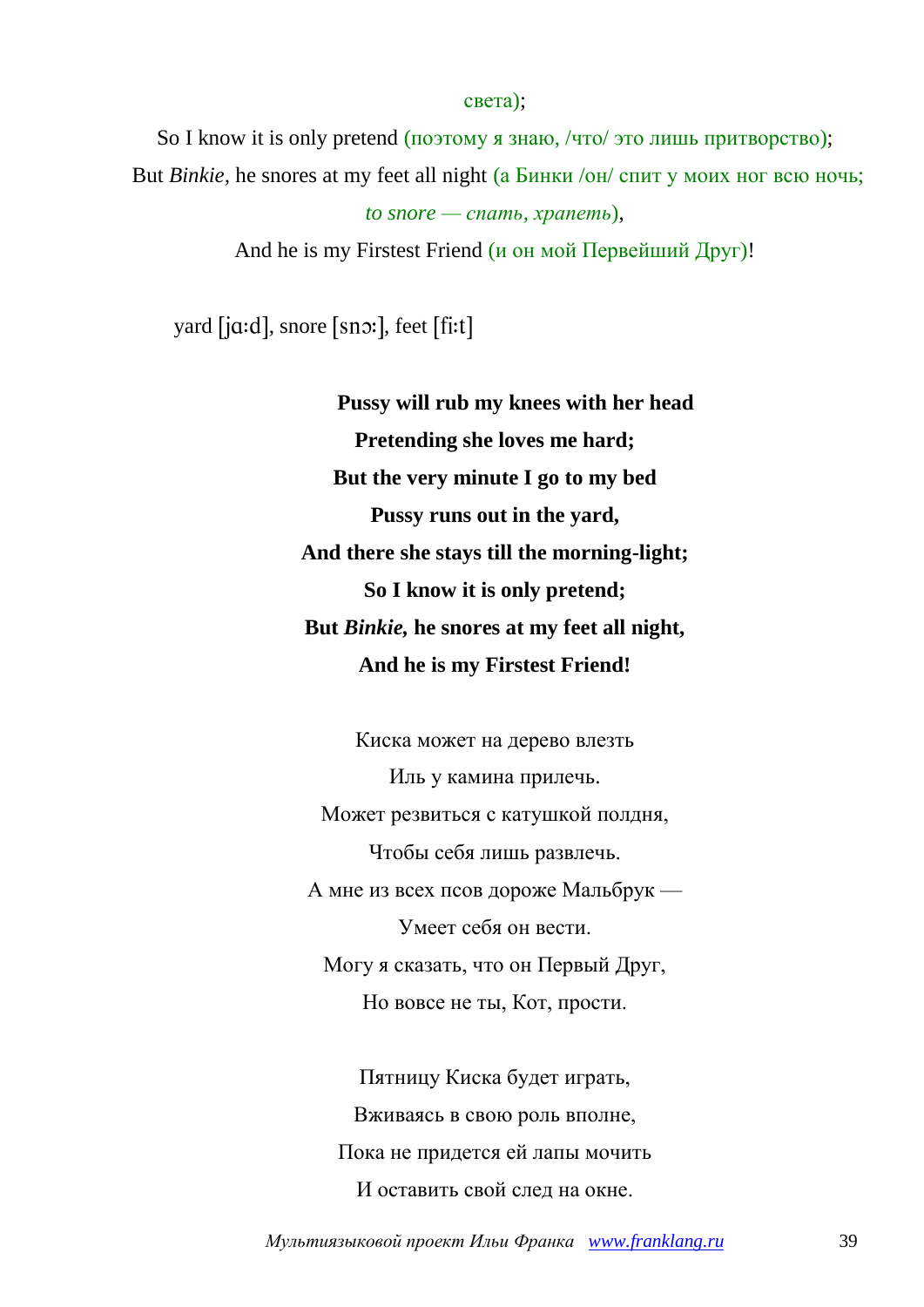Тогда распушит Кот хвост свой трубой, Мяучит, скребется, ревет. Мальбрук играет, во что хочешь, с тобой — Не зря Первым Другом слывет.

Трется о ноги Киска урча, Свою выражая любовь, Но только я лягу в кровать, в тот же час За дверь гонит дикая кровь. На улице Киска торчит до утра, Притворство не скрыть, а Мальбрук Храпит у изножья кровати всю ночь. Вот он-то Первейший Мой Друг.

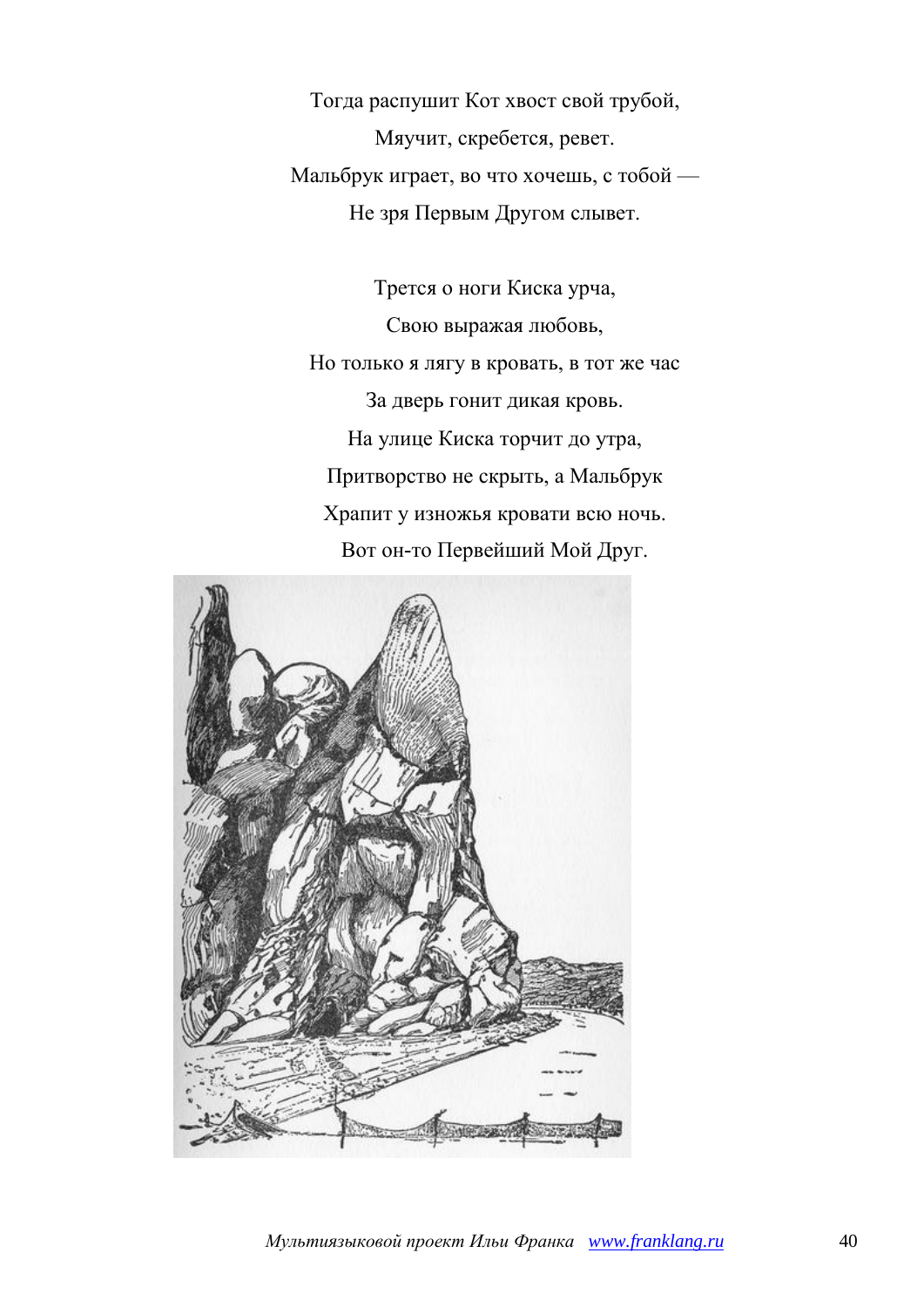THIS is the picture of the Cave (это изображение Пещеры) where the Man and the Woman lived first of all (где = *в которой* жили Человек и Женщина раньше всего = *в самом начале*; *first of all — прежде всего*). It was really a very nice Cave (это была в самом деле очень милая Пещерка), and much warmer than it looks (и гораздо теплее, чем она выглядит). The Man had a canoe ( $\overline{y}$ ) Мужчины была лодка-каноэ). It is on the edge of the river (она у берега реки), being soaked in the water to make it swell up (намокает в воде, чтобы разбухла). The tattery-looking thing across the river (штуковина, похожая на тряпку, через реку) is the Man's salmon-net to catch salmon with (это сеть Человека для ловли лосося). There are nice clean stones leading up from the river to the mouth of the Cave (от реки ко входу в Пещеру ведут симпатичные чистые камешки), so that the Man and the Woman could go down for water without getting sand between their toes (так чтобы Человек и Женщина могли спуститься за водой без получения песка = *и не набрать песка между пальцами ног*).

soak [səuk], salmon ['sæmən], toe [təu]

**THIS is the picture of the Cave where the Man and the Woman lived first of all. It was really a very nice Cave, and much warmer than it looks. The Man had a canoe. It is on the edge of the river, being soaked in the water to make it swell up. The tattery-looking thing across the river is the Man's salmon-net to catch salmon with. There are nice clean stones leading up from the river to the mouth of the Cave, so that the Man and the Woman could go down for water without getting sand between their toes.**

The things like black-beetles far down the beach are really trunks of dead trees (штуковины, похожие на черных жуков, далеко внизу на берегу, — это на самом деле стволы мертвых деревьев) that floated down the river from the Wet Wild Woods on the other bank (которые приплыли вниз по реке из Диких Дремучих Дебрей на другом берегу). The Man and the Woman used to drag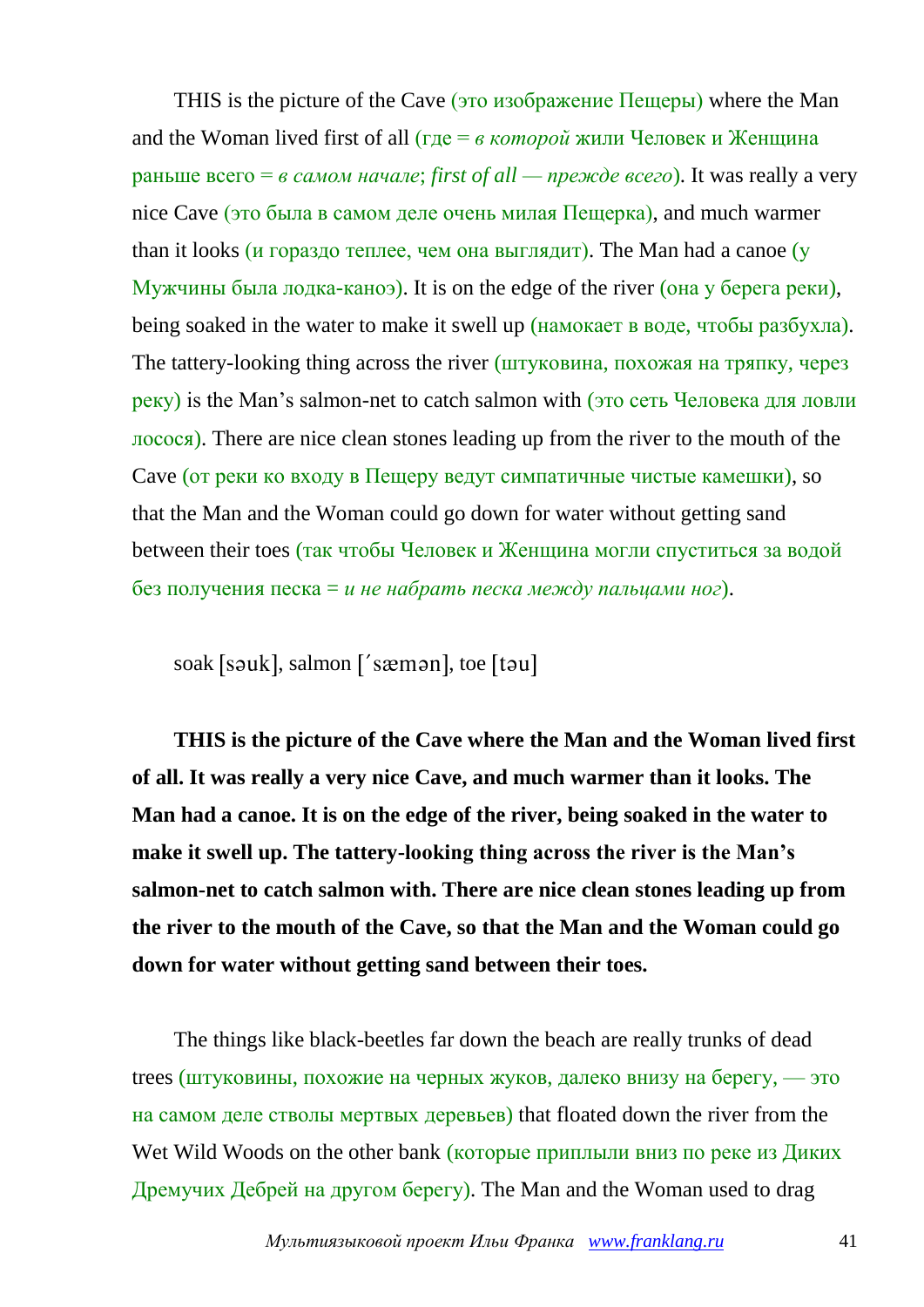them out and dry them and cut them up for firewood (Человек и Женщина вытаскивали их /из воды/ и высушивали их, и рубили их на дрова). I haven't drawn the horsehide curtain at the mouth of the Cave (я не нарисовал занавес из лошадиной шкуры = *лошадиную шкуру* у входа в Пещеру), because the Woman has just taken it down to be cleaned (потому что Женщина только что сняла ее, чтобы почистить). All those little smudges on the sand between the Cave and the river are the marks of the Woman's feet and the Man's feet (все те маленькие пятна на песке между Пещерой и рекой — следы ног Женщины и Человека).

beetle [bi:tl], float [flaut], smudge [sm^d3]

**The things like black-beetles far down the beach are really trunks of dead trees that floated down the river from the Wet Wild Woods on the other bank. The Man and the Woman used to drag them out and dry them and cut them up for firewood. I haven't drawn the horsehide curtain at the mouth of the Cave, because the Woman has just taken it down to be cleaned. All those little smudges on the sand between the Cave and the river are the marks of the Woman's feet and the Man's feet.**

The Man and the Woman are both inside the Cave eating their dinner (Человек и Женщина оба ужинают внутри Пещеры). They went to another cosier Cave when the Baby came (они перешли в другую более уютную Пещеру, когда появился Малыш), because the Baby used to crawl down to the river and fall in (потому что Малыш сползал к реке и падал в воду), and the Dog had to pull him out (а  $\Pi$ су приходилось вытаскивать его).

another  $\lceil \rho' \text{naðə} \rceil$ , cosy  $\lceil \text{kauzl} \rceil$ , crawl  $\lceil \text{krə:} \rceil$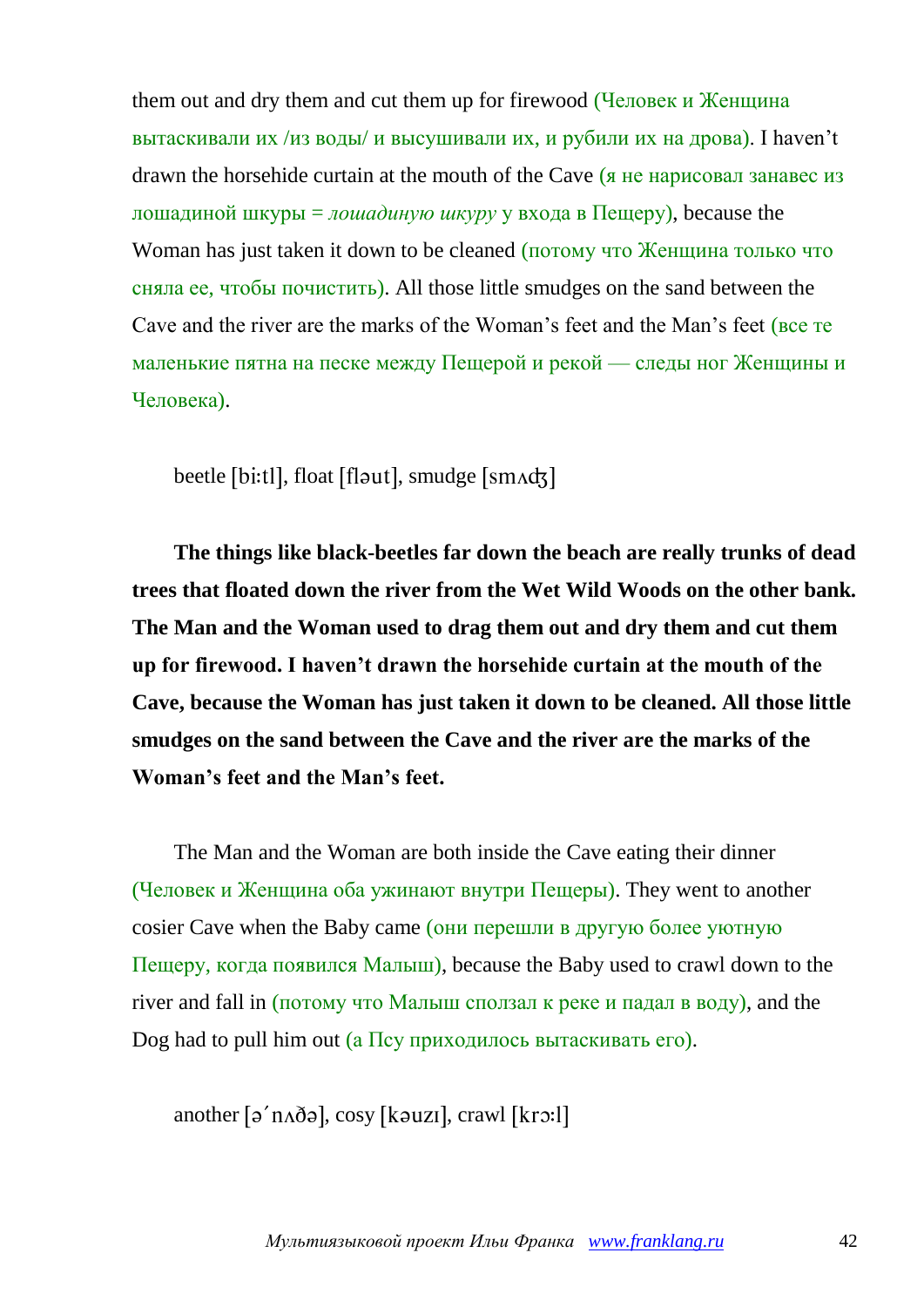**The Man and the Woman are both inside the Cave eating their dinner. They went to another cosier Cave when the Baby came, because the Baby used to crawl down to the river and fall in, and the Dog had to pull him out.**



THIS is the picture of the Cat that Walked by Himself (это изображение Кота, который гулял сам по себе), walking by his wild lone through the Wet Wild Woods and waving his wild tail (гуляя в своем диком одиночестве по Диким Дремучим Дебрям и помахивая своим диким хвостом). There is nothing else in the picture except some toadstools (на картинке больше ничего нет кроме нескольких поганок). They had to grow there because the woods were so wet (им пришлось вырасти там, потому что леса = *дебри* были такие сырые). The lumpy thing on the low branch isn't a bird (бугорчатая штуковина = *штуковина* в виде *бугра* на нижней ветви — не птица). It is moss that grew there (это мох, который там вырос) because the Wild Woods were so wet (потому что Дикие Дремучие Дебри были такие влажные).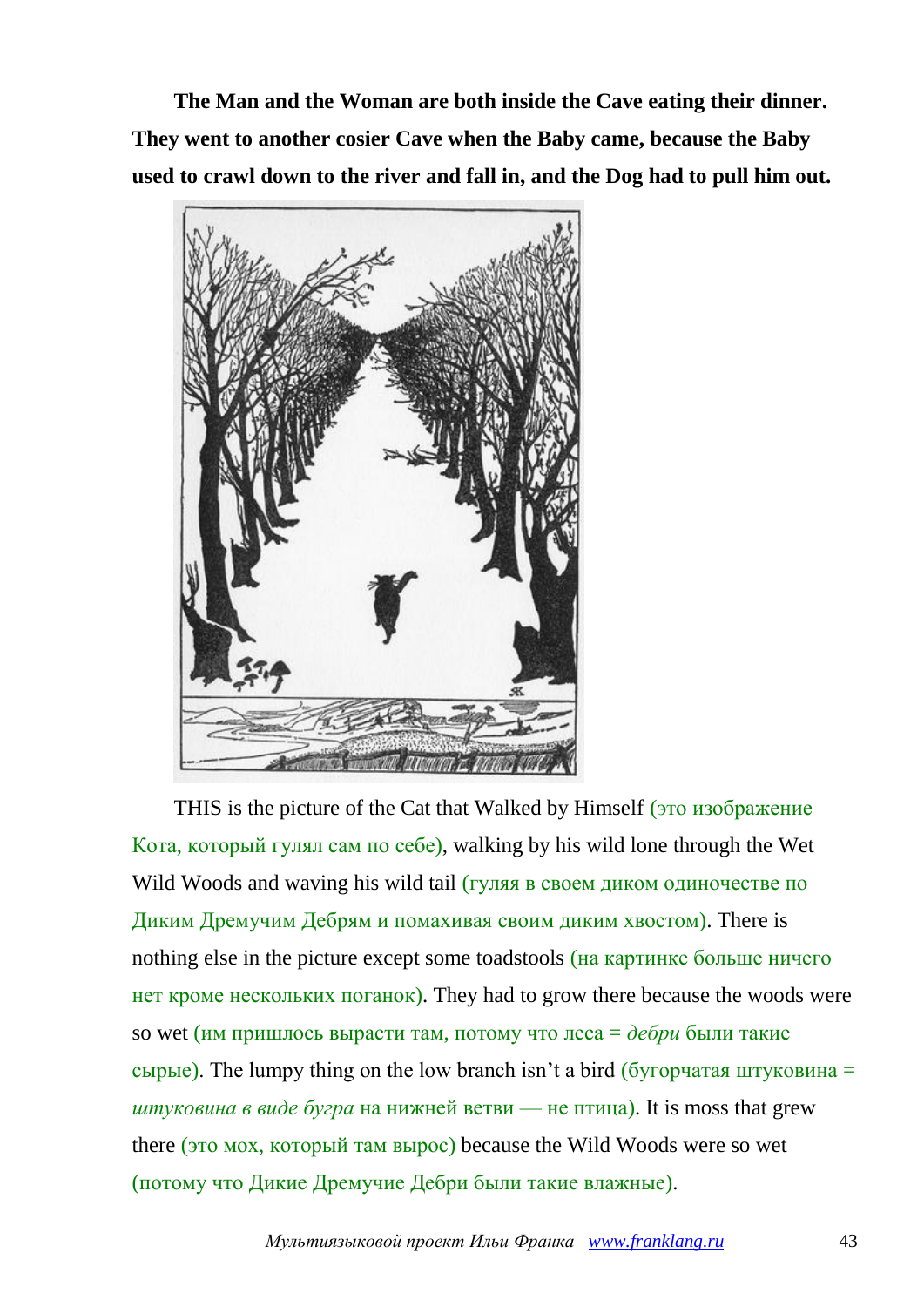toadstool ['taudstu: l], lumpy ['lʌmpɪ], moss [mɔs]

**THIS is the picture of the Cat that Walked by Himself, walking by his wild lone through the Wet Wild Woods and waving his wild tail. There is nothing else in the picture except some toadstools. They had to grow there because the woods were so wet. The lumpy thing on the low branch isn't a bird. It is moss that grew there because the Wild Woods were so wet.**

Underneath the truly picture is a picture of the cosy Cave  $($ под настоящей = *основной* картинкой изображение = *изображена* уютная Пещера) that the Man and the Woman went to after the Baby came (в которую перешли Человек и Женщина после того, как появился Малыш = *после рождения Малыша*). It was their summer Cave (это была их летняя Пещера), and they planted wheat in front of it (и они садили перед ней пшеницу). The Man is riding on the Horse to find the Cow (Человек скачет на Лошади, чтобы найти Корову = *в поисках Коровы*) and bring her back to the Cave to be milked (/и/ чтобы пригнать ее обратно к Пещере и подоить). He is holding up his hand to call the Dog (он поднимает = *поднял* руку, чтобы подозвать Пса), who has swum across to the other side of the river (который переплыл на другую сторону реки; *to swim*), looking for rabbits (в поисках кроликов).

summer  $\lceil \sin \theta \rceil$ , plant  $\lceil \theta \ln \theta \rceil$ , wheat  $\lceil \text{wit} \rceil$ 

**Underneath the truly picture is a picture of the cosy Cave that the Man and the Woman went to after the Baby came. It was their summer Cave, and they planted wheat in front of it. The Man is riding on the Horse to find the Cow and bring her back to the Cave to be milked. He is holding up his hand to call the Dog, who has swum across to the other side of the river, looking for rabbits.**